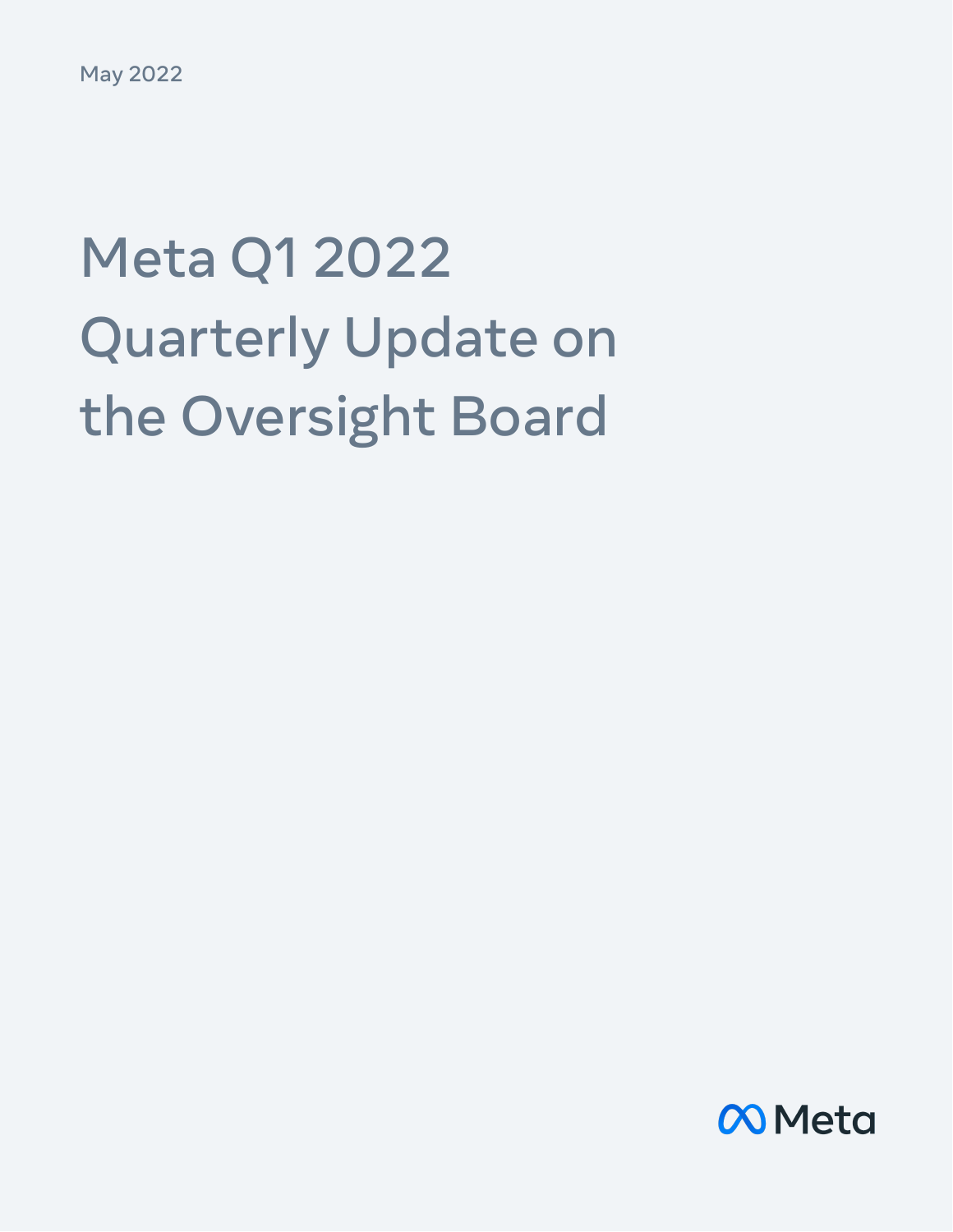## **TABLE OF CONTENTS**

|     | <b>Introduction</b>                                  | $\overline{\mathbf{3}}$ |
|-----|------------------------------------------------------|-------------------------|
| Ι.  | <b>Meta's Referrals</b>                              | $\overline{\mathbf{4}}$ |
| Ш.  | <b>Progress on Non-Binding Recommendations</b>       | $\overline{7}$          |
|     | How to Read This Update                              | 9                       |
|     | Non-Binding Recommendation Implementation Highlights | 11                      |
|     | Transparency                                         | 11                      |
|     | Policy                                               | 12                      |
|     | Enforcement                                          | 14                      |
| Ш.  | <b>Appendix</b>                                      | 15                      |
|     | How to Read This Appendix                            | 15                      |
|     | Appendix A. Transparency                             | 16                      |
|     | Appendix B. Policy                                   | 23                      |
|     | Appendix C. Enforcement                              | 31                      |
| IV. | <b>Index</b>                                         | 36                      |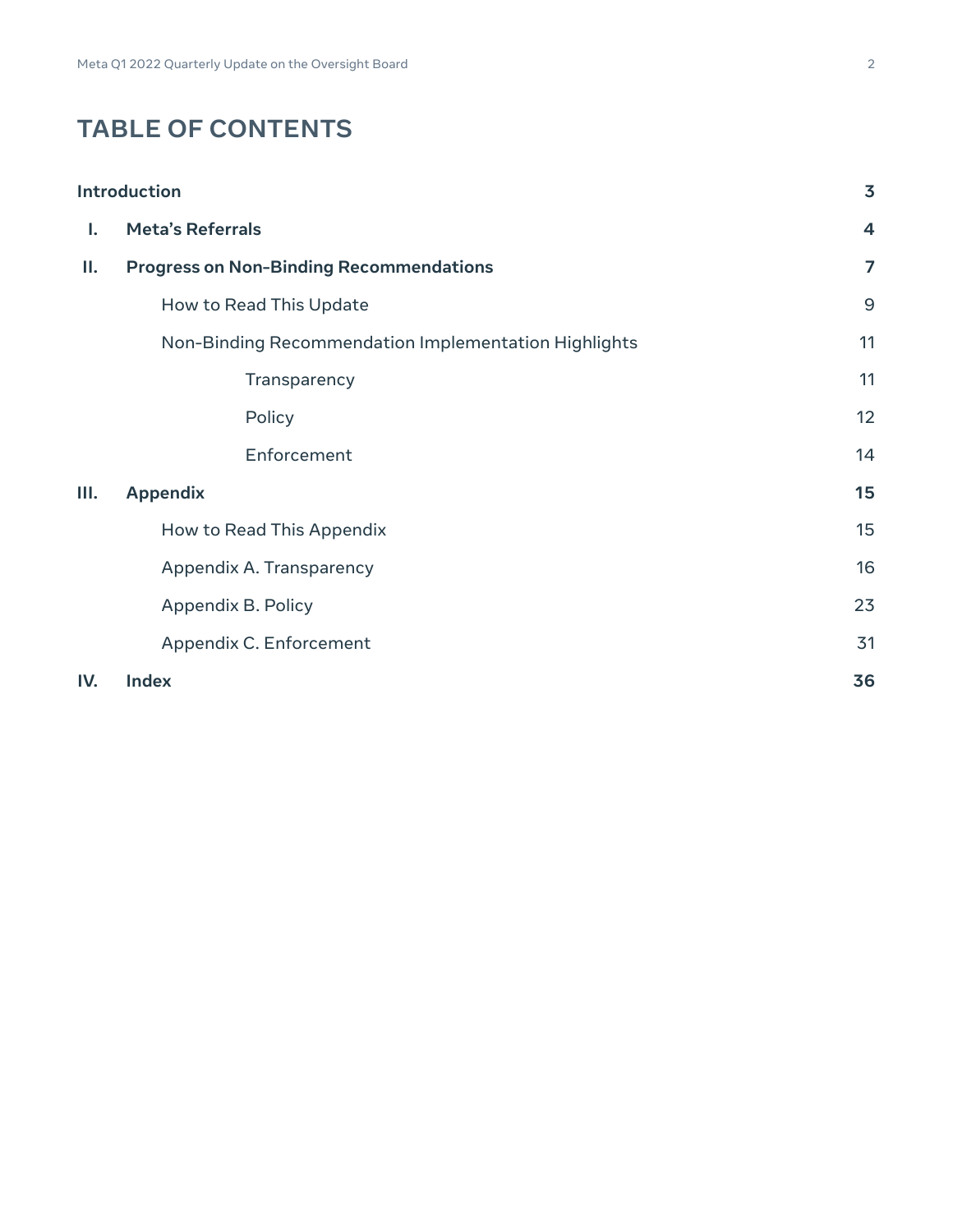## <span id="page-2-0"></span>Introduction

We are committed to publishing regular updates<sup>1</sup> to give our community visibility into our responses to the Oversight Board's independent decisions about some of the most difficult content decisions Meta makes. These Quarterly Updates provide regular check-ins on the progress of this long-term work and share more about how Meta approaches decisions and recommendations from the board. This update covers decisions that the board issued during and prior to Q1 2022, and it includes details of (1) Meta's content referrals and Policy Advisory Opinion requests to the board and (2) our progress on implementing the board's non-binding recommendations. The report is meant to strengthen transparency and hold us accountable to the board and to the public.

<sup>&</sup>lt;sup>1</sup> We base these Quarterly Updates on best practices in human rights reporting principles, corporate disclosures, and goal-tracking reports. These include the Value Reporting Foundation's Integrated Reporting Framework and Sustainability Accounting Standards Board (SASB) Standards, Global Reporting Initiative (GRI) Reporting Principles, and the UN Guiding Principles for Business and Human Rights (UNGPs), among others.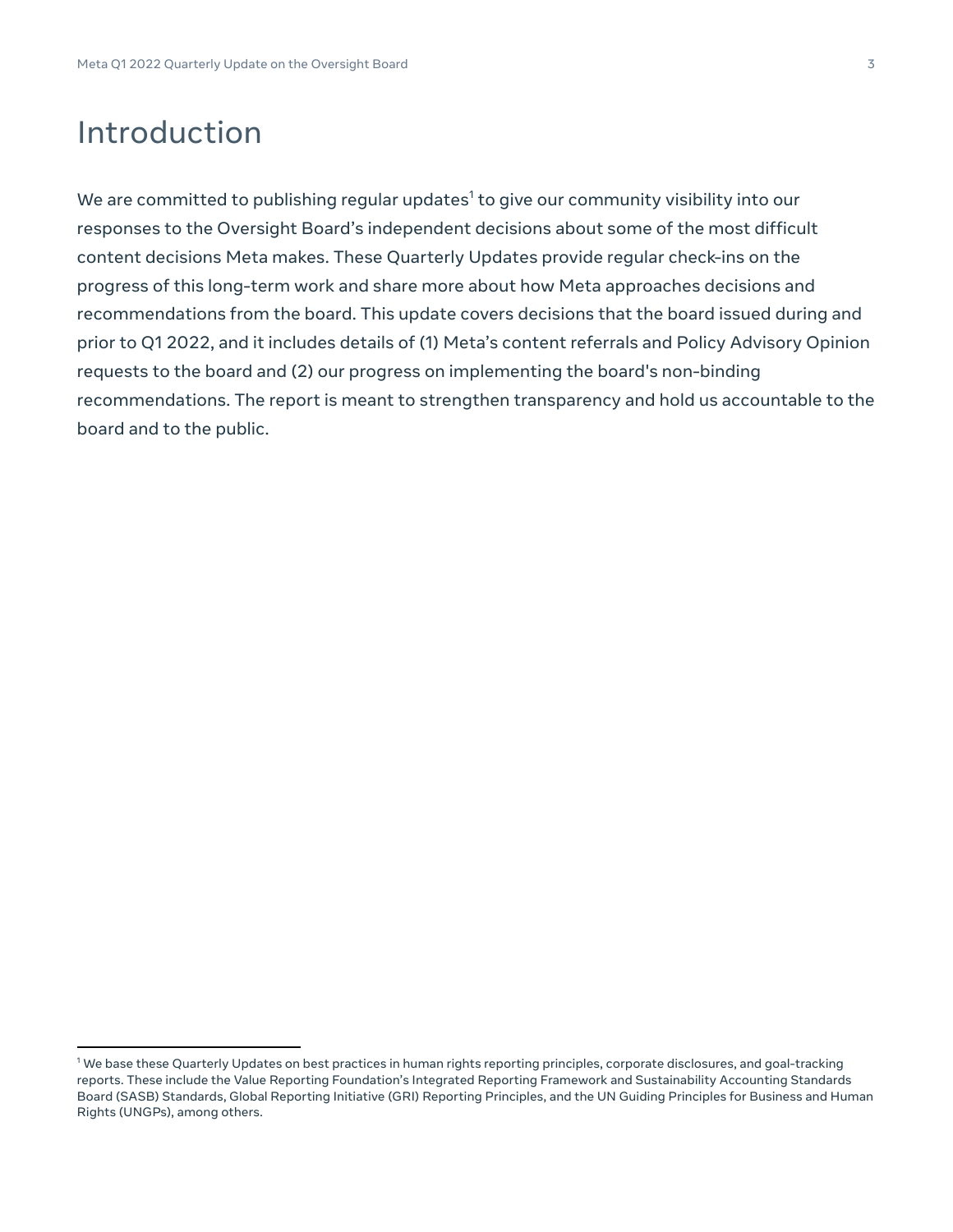# <span id="page-3-0"></span>I. Meta's Referrals

In addition to providing people who use Facebook and Instagram with direct access to appeal our content enforcement decisions to the board, we regularly and proactively seek input from the Oversight Board on some of the most significant and difficult content decisions, policies, and enforcement issues through our content referrals and requests for Policy Advisory Opinions (PAOs). We previously outlined how we prioritize cases for Meta content referrals in our [Newsroom.](https://about.fb.com/news/2019/09/oversight-board-structure/) The questions posed by both Meta content referrals and PAOs generally involve issues that are severe, large-scale, and/or important for public discourse.

The Meta content referral process begins with an internal review of content decisions that are geographically diverse, cover a wide range of policies found in our Facebook [Community](https://transparency.fb.com/policies/community-standards/) [Standards](https://transparency.fb.com/policies/community-standards/) and Instagram [Community Guidelines,](https://www.facebook.com/help/instagram/477434105621119) and represent both content we have taken down and content we have left up. Then, teams with expertise on our content policies, enforcement processes, and specific cultural nuances from regions around the world evaluate the candidate cases for significance and difficulty. Finally, we refer the most significant and difficult content decisions to the board. The board has sole discretion to agree or decline to review the content decisions referred through this process. As with user appeals about Meta's content decisions, the board's decisions on Meta content referrals are binding.

For PAO requests, we ask the board to advise us on our policies and content moderation systems more generally. Once the board issues the PAO, we consider and publicly respond to its recommendations within 60 days. While PAO recommendations are not binding, the board's guidance through the PAO process holds us accountable for our policies, processes, and decisions.

In response to feedback to be more transparent about the substance of our content referrals, we are providing new overviews on the topics of our referrals and will continue to do so in future Quarterly Updates.

Between January 1, 2022 and March 31, 2022, we submitted 4 content referrals and 1 PAO request to the board. The board selected 1 content referral<sup>2</sup> and 1 PAO request related to Russia's invasion of Ukraine. However, after the board selected the PAO, we [withdrew](https://transparency.fb.com/oversight/oversight-board-cases/ukraine-russia-pao) the request due to ongoing safety and security concerns.

 $2$  Per the bylaws, the board has 90 days to select a Meta-referred case. These are the numbers as of this report's publication.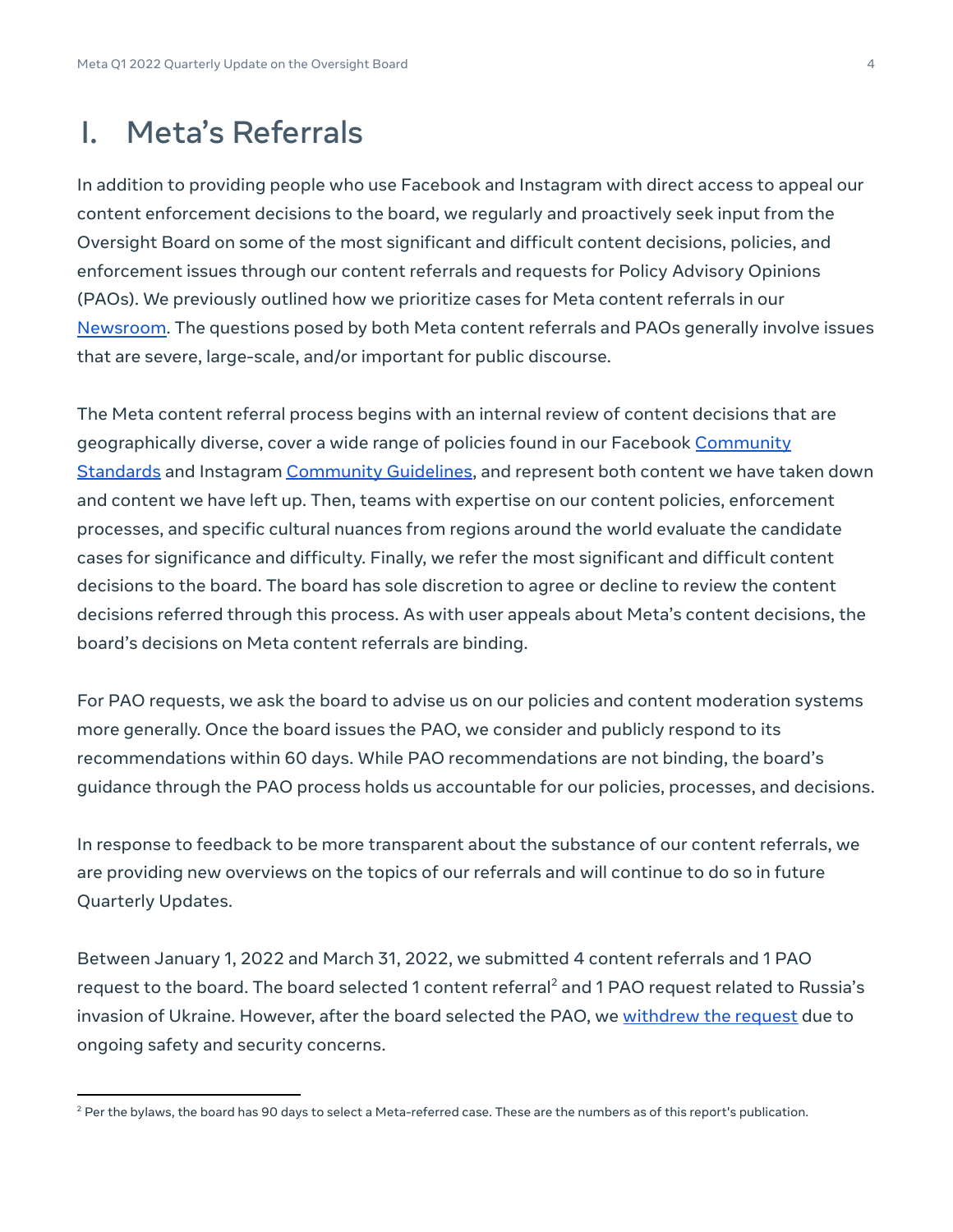- 1. A person on Instagram posted a photo of the dead body of a politician. At the time the content was posted, there was widespread speculation about whether the politician's death was the result of suicide. In the absence of confirmation on cause of death, Meta determined that the content did not violate its Suicide and Self-Injury policy, and allowed the content to remain on the platform behind a warning screen.
- 2. A person on Facebook posted a video depicting an individual using a hammer to damage a Hindu temple as others cheered them on. Meta determined that the content had been shared in a retaliatory context and had been confirmed to be potentially threatening or likely to contribute to a risk of imminent violence by local law enforcement. Accordingly, Meta removed the content as a veiled threat under our Violence and Incitement policy.
- 3. A satirical magazine's Facebook Page posted a cartoon that violated the Child Sexual Exploitation, Abuse and Nudity policy. Meta initially removed the post but later restored it under our newsworthiness allowance. We placed a warning screen on the content and restricted it to adults, ages eighteen and older.
- 4. The Tigray Communications Affairs Bureau posted content calling for violence on its Facebook page. After review by crisis response teams, Meta removed the content for violating our Violence and Incitement policy. The board [selected](https://transparency.fb.com/oversight/oversight-board-cases/violence-in-ethiopia) this case on May 10, 2022.
- 5. Meta requested a PAO from the Oversight Board related to Russia's invasion of Ukraine, which we later [withdrew](https://transparency.fb.com/oversight/oversight-board-cases/ukraine-russia-pao) due to ongoing safety and security concerns.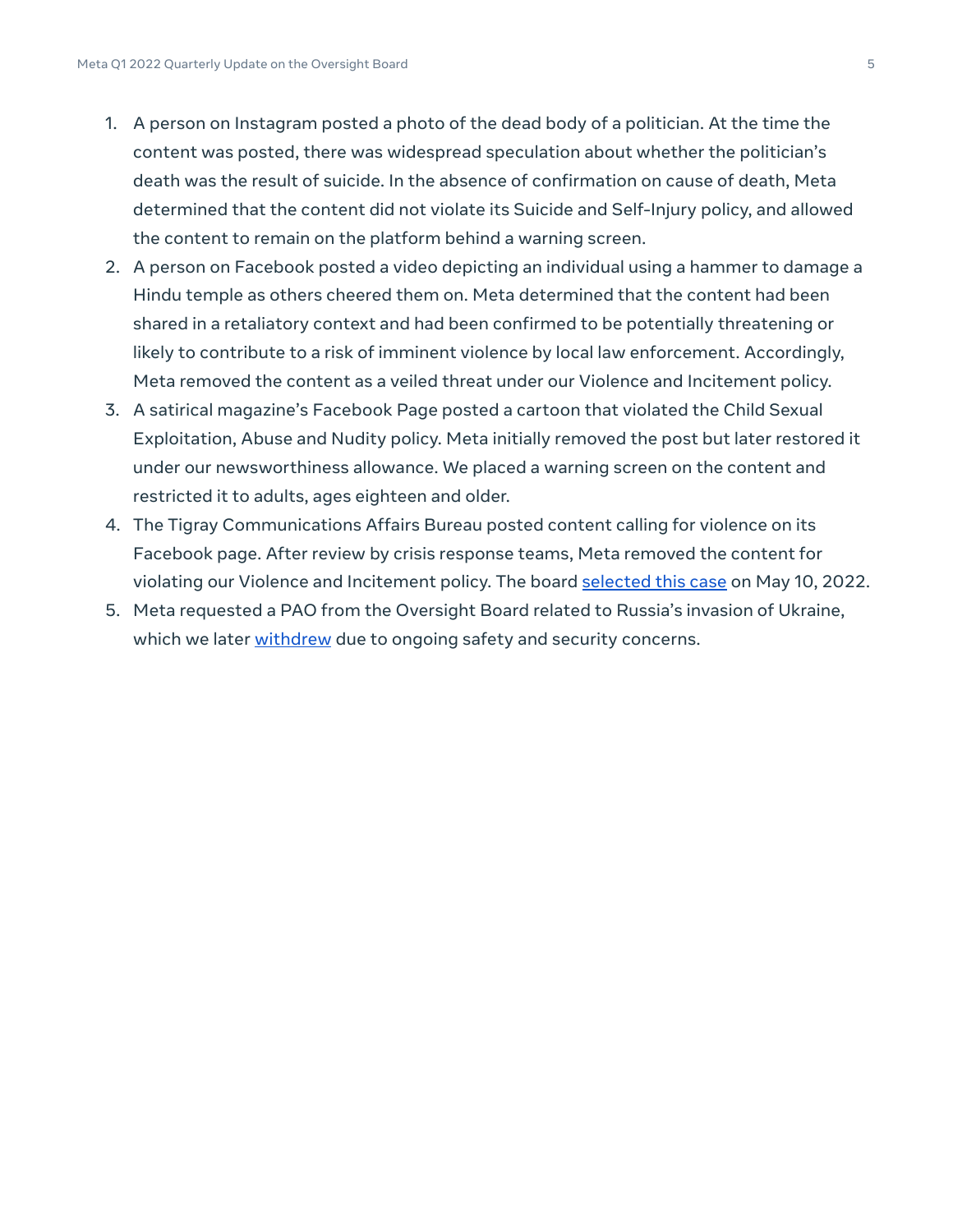

referrals of content we left up on Facebook or Instagram.

<sup>5</sup>Meta defines "region" according to an analysis of several factors, including the location of the person posting, the language(s) the content includes, and countries/regions referenced in the content.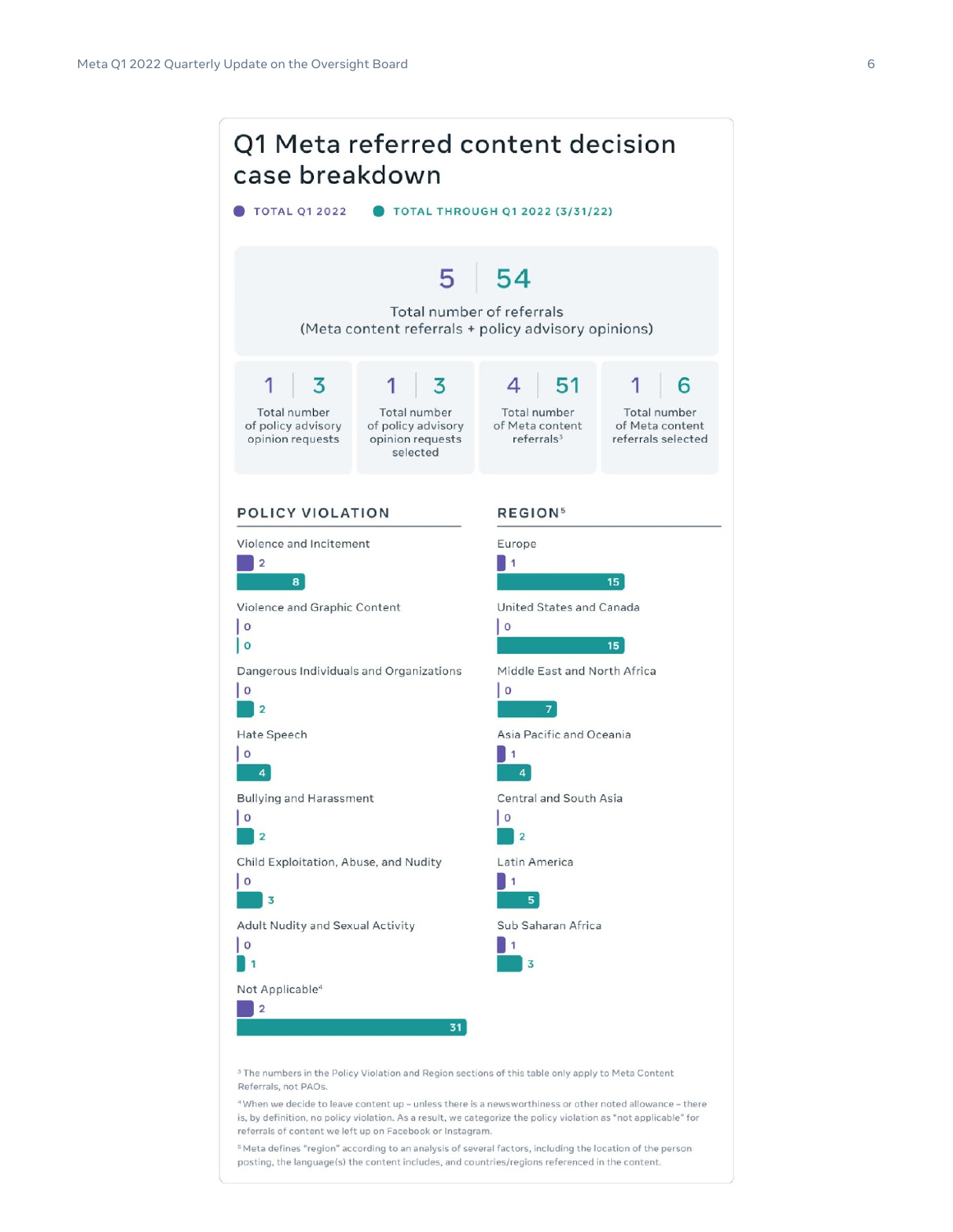# Progress on Non-Binding Recommendations

As this and previous updates highlight, the board's impact extends far beyond its binding decisions to uphold or overturn our content moderation decisions. Through its recommendations, the board has pushed us to be more transparent about our policies, products, and enforcement systems and has challenged us to think differently about how we can better serve people and their communities through our platforms.

In Q1 2022, because of the board's recommendations we:

- Initiated two new in-depth policy reviews that will likely end with meetings of the [Policy Forum](https://transparency.fb.com/policies/improving/policy-forum-minutes/). Through these reviews we will:
	- Consider allowing positive discussion of religious and traditional uses of non-medical drugs in our Restricted Goods and Services policy.
	- **○** Clarify our approach to preventing the functional identification of child victims of sexual violence in our Child Sexual Exploitation, Abuse and Nudity policy.
- Completed [research](https://research.facebook.com/file/993733407943277/perceptions_research_v2.pdf) examining how people understand and differentiate between bullying and harassment, and found that a single policy encompassing both is the clearest way to organize our rules for these concepts.
- Launched and completed an experiment exploring the impact of increasing the visibility of the Privacy Violation reporting option, and made the increased visibility a permanent product change.
- Published the Community Standards in Assamese and Farsi, making the Community Standards available in a total of 61 translations.
- Undertook new research projects, both qualitative and quantitative, to better understand how we can incorporate people's voices into our appeals and review processes. We expect this to inform our implementation work for several board recommendations.

We continue to make progress on our implementation of the board's recommendations. In our Q2 and Q3 2021 [Quarterly Update,](https://about.fb.com/wp-content/uploads/2021/11/Meta-Q2-and-Q3-2021-Quarterly-Update-on-the-Oversight-Board.pdf) we described three challenges we have experienced in implementing the board's recommendations. In the six months since, we've committed to meaningful improvements to achieve the sustained, structural changes the board recommends.

First, we discussed how the pace and volume of recommendations did not allow us sufficient time to adequately assess and implement the board's guidance. Since then, the Oversight Board bylaw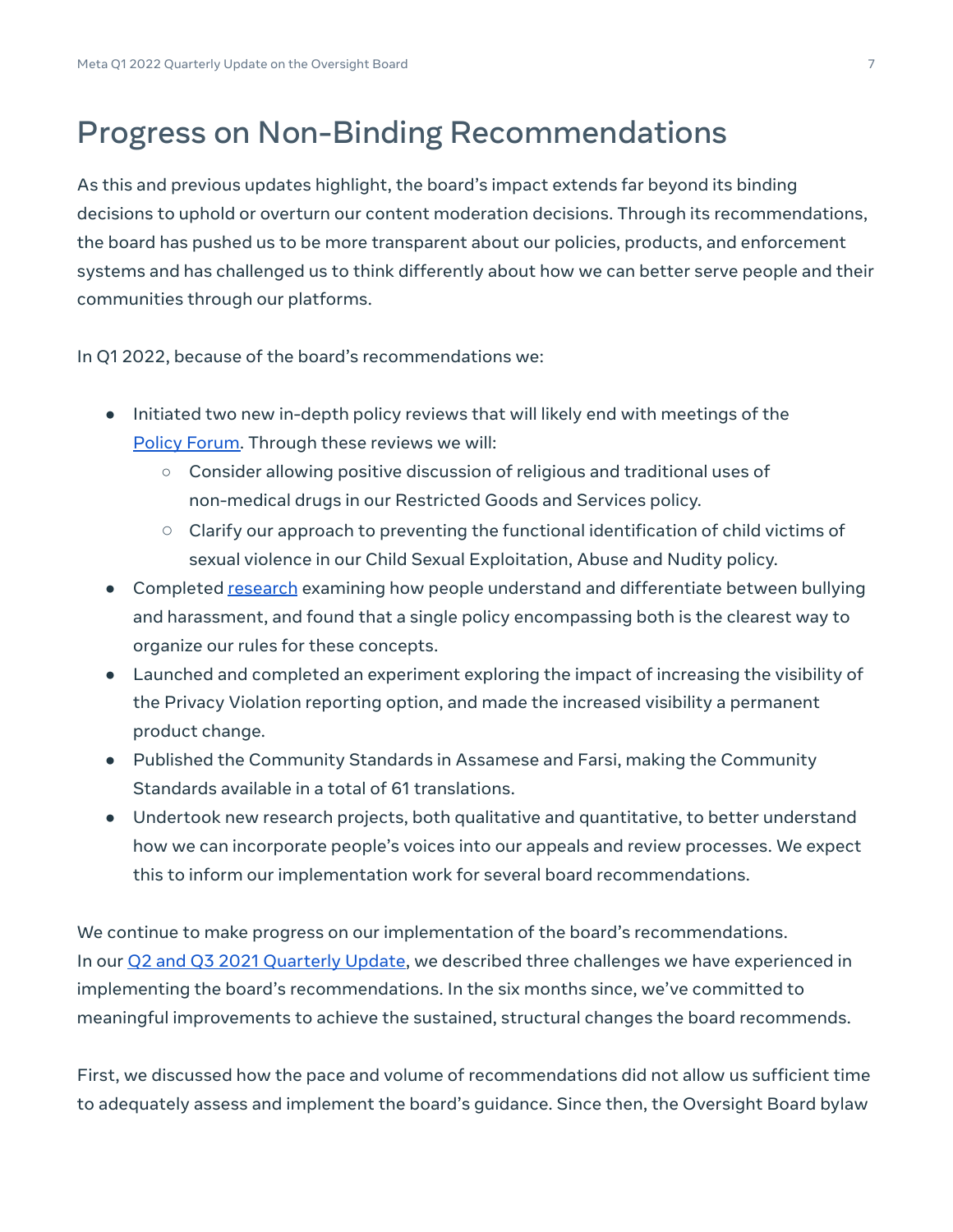update extending our required response time from 30 days to 60 days has improved our ability to assess feasibility and provide better informed, more thorough responses. For example, the extended window allowed us to launch, finalize, and incorporate lasting product changes from an experiment prompted by a recommendation in the board's Policy Advisory Opinion on Sharing Private Residential Information.

Second, we described the prioritization processes our Central Integrity team uses to allocate resources and create product development timelines. This "roadmapping" process generally occurs every six months and, as we shared previously, we are better able to integrate the board's long term recommendations as we align implementation work to these teams' roadmaps.

Finally, we shared that limiting communication between the board and Meta to formalized, written exchanges led to information asymmetry. To address this, we have added additional briefings and opportunities for the board to ask real-time questions to Meta subject matter experts. In addition, as we shared in our **Q4 2021 Quarterly Update**, we now hold quarterly briefings with the board to update them on our work to implement its recommendations. Our goal for these Implementation Working Group meetings is to increase transparency with the board about our progress completing recommendations and to solicit their guidance on various challenges, trade offs, and priorities.

For example, in March 2022, members of the Central Integrity team briefed the Implementation Working Group about the product development cycle for launching more specific user messaging in response to several board recommendations. They shared the design and results of specific experiments, metrics used to decide whether to launch product features, and anticipated next steps. Board members asked both real-time and follow-up questions. Most importantly, they provided feedback on Meta's approach and the degree to which it satisfies the board's recommendations. We recognize the need for as much public transparency as possible around these ongoing engagements with the board. We are exploring ways to share additional information on these and other briefings with the board publicly, while also adhering to legal requirements and our commitments to the safety and privacy of people who use our platforms.

The board has had a meaningful impact on our policies and content moderation systems. As this and other Quarterly Updates make clear though, the work to implement the board's recommendations often takes time because of the complexity and scale associated with changing how we explain and enforce our policies and how we inform users of actions we've taken and what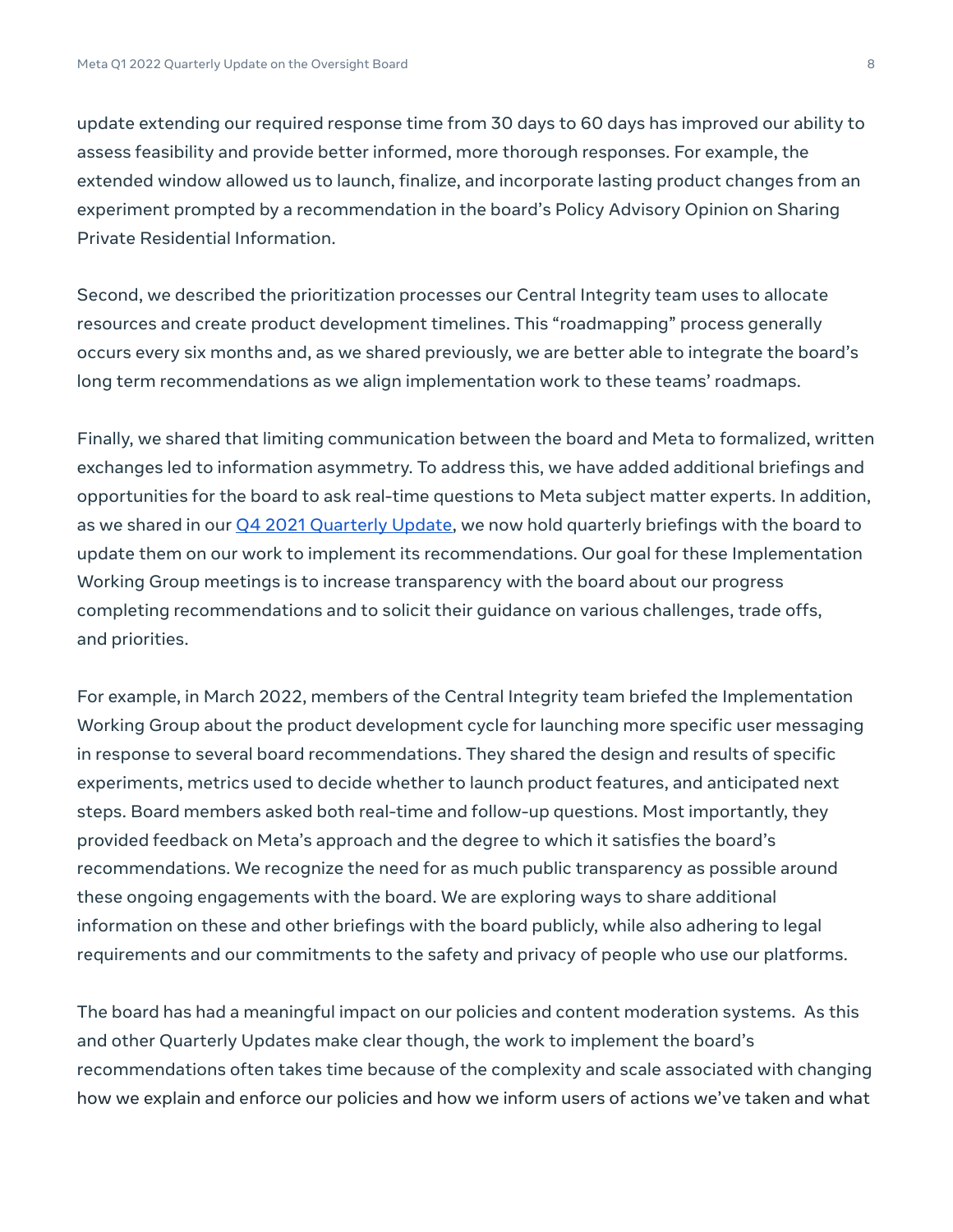they can do about it. We are committed to this work and welcome continued recommendations from the board. We look forward to sharing our progress in future Quarterly Updates.

#### <span id="page-8-0"></span>**1. How to Read This Update**

From January 2021 through March 2022, the board issued 109 non-binding recommendations. In our Q4 2021 [Quarterly Update](https://about.fb.com/wp-content/uploads/2022/03/Meta-Q4-2021-Quarterly-Update-on-the-Oversight-Board.pdf), we addressed 47 of these recommendations and indicated we would provide more information on 33 in our next update. In this update, we address those 33 recommendations, along with the 22 new recommendations the board included in the decisions it issued in Q1 2022, for a total of 55 recommendations. We categorize our commitments to the board's recommendations as follows:

- **Implementing fully:** We agree with the recommendation and have or will implement it in full.
- **Implementing in part:** We agree with the overall aim of the recommendation and have or will implement work related to the board's guidance.
- **Assessing feasibility:** We are assessing the feasibility and impact of the recommendation.
- **No further action:** We will not implement the recommendation due to, for example, a lack of feasibility or disagreement about how to reach the desired outcome.
- **● Work Meta already does:** We have addressed the recommendation through an action that we already do.

The current status for our responses to the board's recommendations are defined as:

- **Complete**: We have completed full or partial implementation in line with our response to the board's recommendation and will have no further updates on the recommendation.
- **In progress:** We are continuing to make progress on our response to the board's recommendation and will have further updates on the recommendation.
- **No further updates:** We will not implement the recommendation or have addressed the recommendation through an action that we already do and will have no further updates on the recommendation.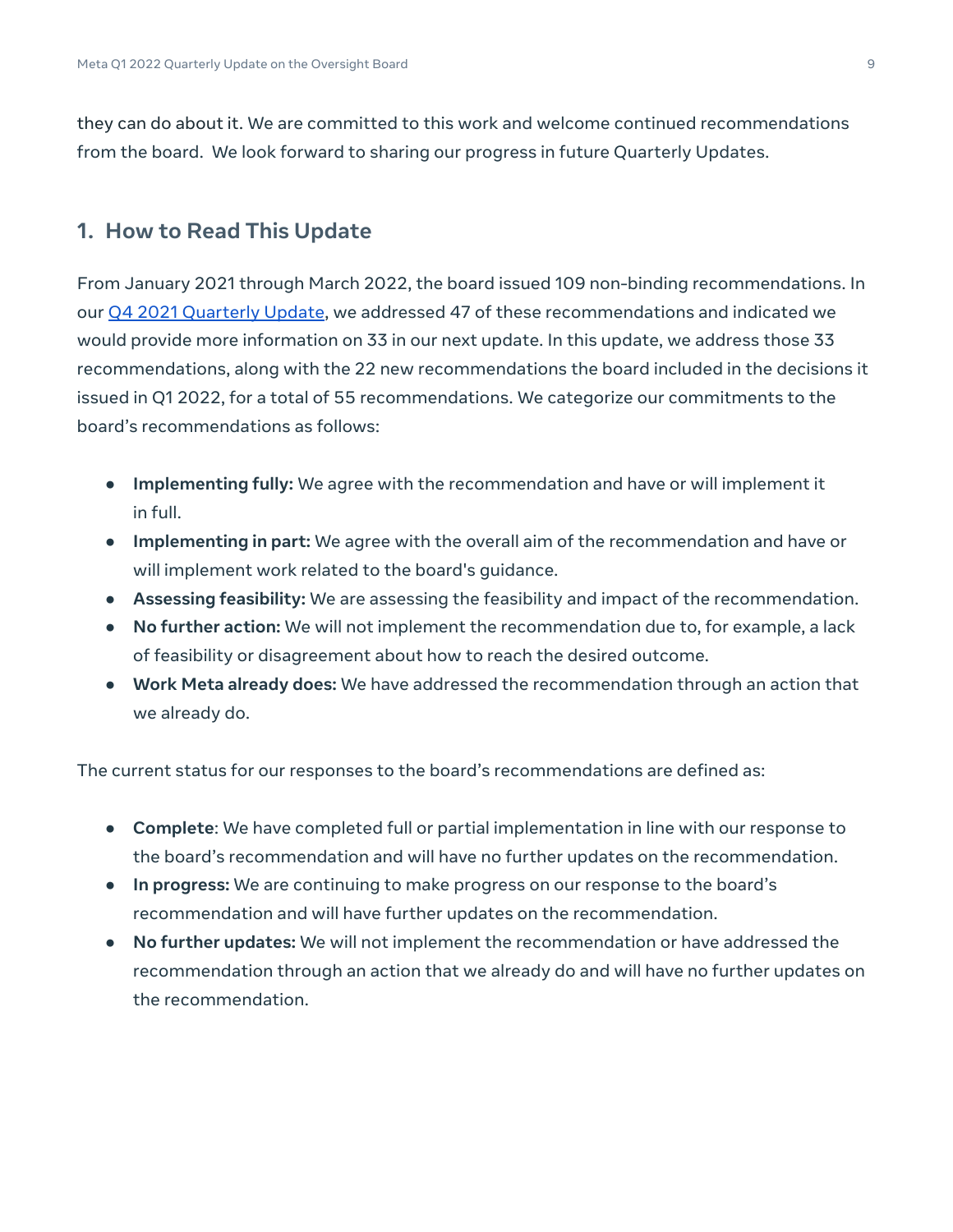The below graph depicts the status of each of the current 55 recommendations:



Out of the 22 new recommendations issued in Q1 2022, we do not have updates for 5. As explained in our 60-day response, we will either take no further action on the recommendation or the recommendation was addressed by work Meta already does. <sup>3</sup> We are organizing our substantive updates on the 50 open recommendations into three sections:

- A. **Transparency (20 recommendations):** Helping people understand the rules on Facebook and Instagram, what violates them, and the consequences of violating them.
- B. **Policy (20 recommendations):** Ensuring the Facebook Community Standards and Instagram Community Guidelines are clear and align with our values of expression, authenticity, safety, privacy and dignity.
- C. **Enforcement (10 recommendations):** Improving the quality and efficacy of our content moderation operations at scale.

By structuring our updates this way, we aim to facilitate discussion about the progress made in these areas and improve the navigability of this document. In the body of each section, we provide a general overview of our progress. For further detail and the full text of each recommendation, please refer to the [Appendix](#page-14-0).

<sup>&</sup>lt;sup>3</sup> This applies to recommendation #2, #5, #11, #15, and #16 in the PAO on Sharing Private Residential [Information](https://transparency.fb.com/pao-private-residential-information-policy/).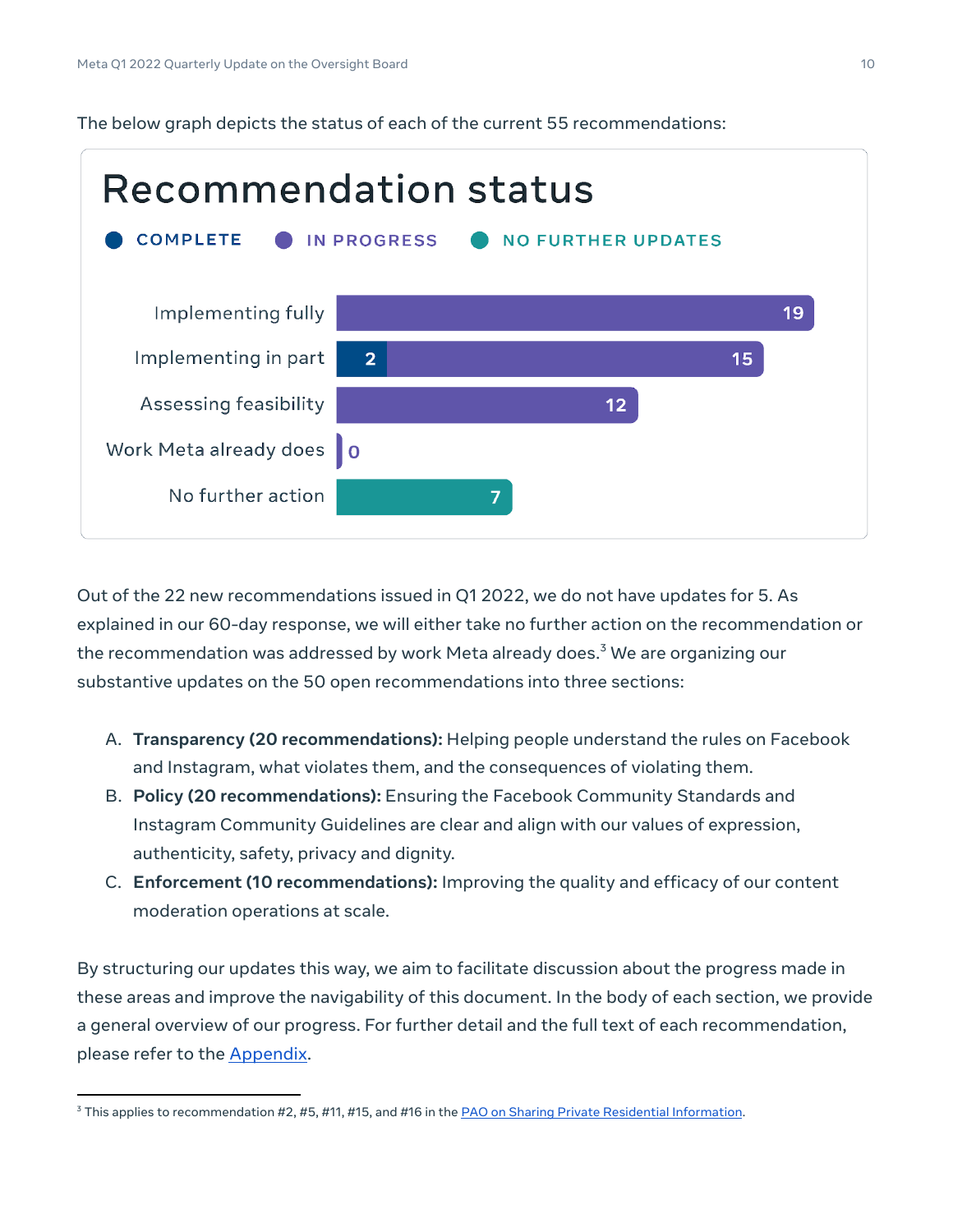

## <span id="page-10-1"></span><span id="page-10-0"></span>**2. Non-Binding Recommendation Implementation Highlights**

### <span id="page-10-2"></span>**A. Transparency**

**We are providing updates for our work on 20 board recommendations that address transparency and accountability.**

We want to highlight our progress on:

- **1. Conducting ongoing research to ensure that the people who use our [platform](#page-15-1) feel that Meta has given them a voice and [heard](#page-15-1) their point of view.**
	- **○** As part of our commitment to building trust in Meta's integrity processes, we conducted global qualitative research to understand how we can help people feel heard through our appeals and review processes. The research demonstrated that these processes should function as a dialogue that promotes mutual understanding,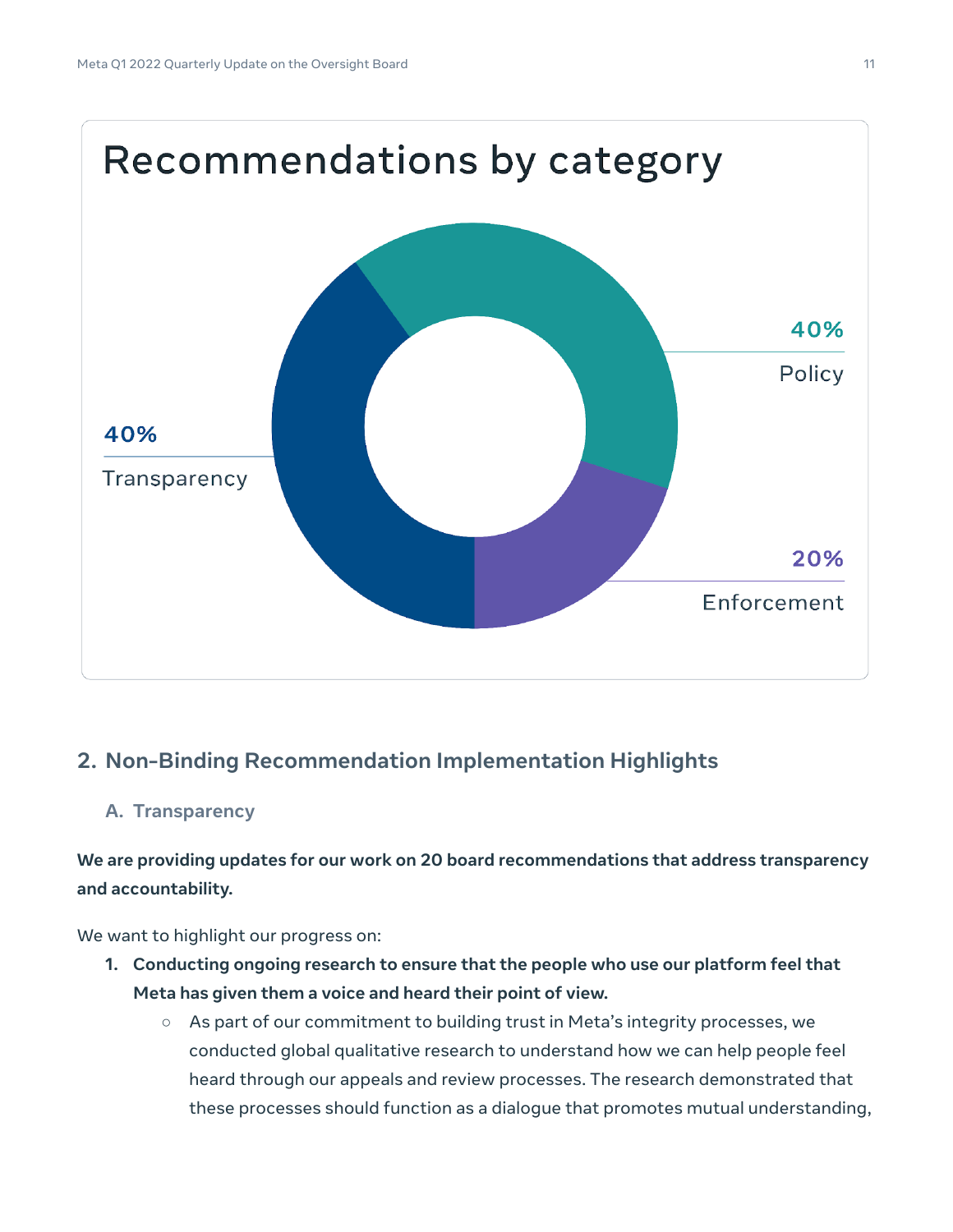helping people understand Meta's decision-making and helping Meta understand people's views. These findings will inform future product design and development.

- **○** Similarly, we conducted experiments that improved the efficacy of our enforcement messaging for Hate Speech and Bullying & Harassment policy violations.
- **2. Translating our Community Standards to new languages.** In our Q4 2021 [Quarterly Update,](https://about.fb.com/wp-content/uploads/2022/03/Meta-Q4-2021-Quarterly-Update-on-the-Oversight-Board.pdf) we shared that we completed our implementation of the board's recommendation from its decision on Punjabi [Concern](https://transparency.fb.com/oversight/oversight-board-cases/punjabi-concern-over-the-rss-in-india/) Over the RSS in India. In its recommendation, the board recommended that we translate our Community Standards into Punjabi, and set a goal of making our Community Standards accessible in all languages widely spoken by people who use Facebook and Instagram. In Q1 2022, we continued this work and published the Community Standards in Assamese and Farsi, making the Community Standards available in a total of 61 translations.

For a comprehensive list of all 20 recommendations in this category, see [Appendix](#page-15-0) A. [Transparency.](#page-15-0)

#### <span id="page-11-0"></span>**B. Policy**

**We are providing updates for our work on 20 board recommendations that address the Facebook Community Standards and Instagram Community Guidelines.**

We want to highlight our progress on:

**1. Undertaking new policy development.** As of Q1 2022, 3 policy recommendations from 3 different cases have gone through (or will likely soon be going through) our **[Policy Forum.](https://about.fb.com/news/2018/11/content-standards-forum-minutes/)** As described previously, we hold Policy Forums to discuss potential changes to our Community Standards, Community Guidelines, Advertising Policies, or Product Policies. At these meetings, subject matter experts propose adding new policies or amending existing ones. Increasingly, those proposals are based on board recommendations. Based on input from outside experts, a team of cross-functional stakeholders within the company weigh the merits of these changes relative to varying perspectives on safety and voice, and the impact of our policies on global communities with different cultural and political contexts. In January 2022, Oversight Board staff attended a Policy Forum for the first time. Similarly, the board and board staff will be welcomed to future Policy Forums, including those planned for later this year to discuss proposals based on board recommendations. These are: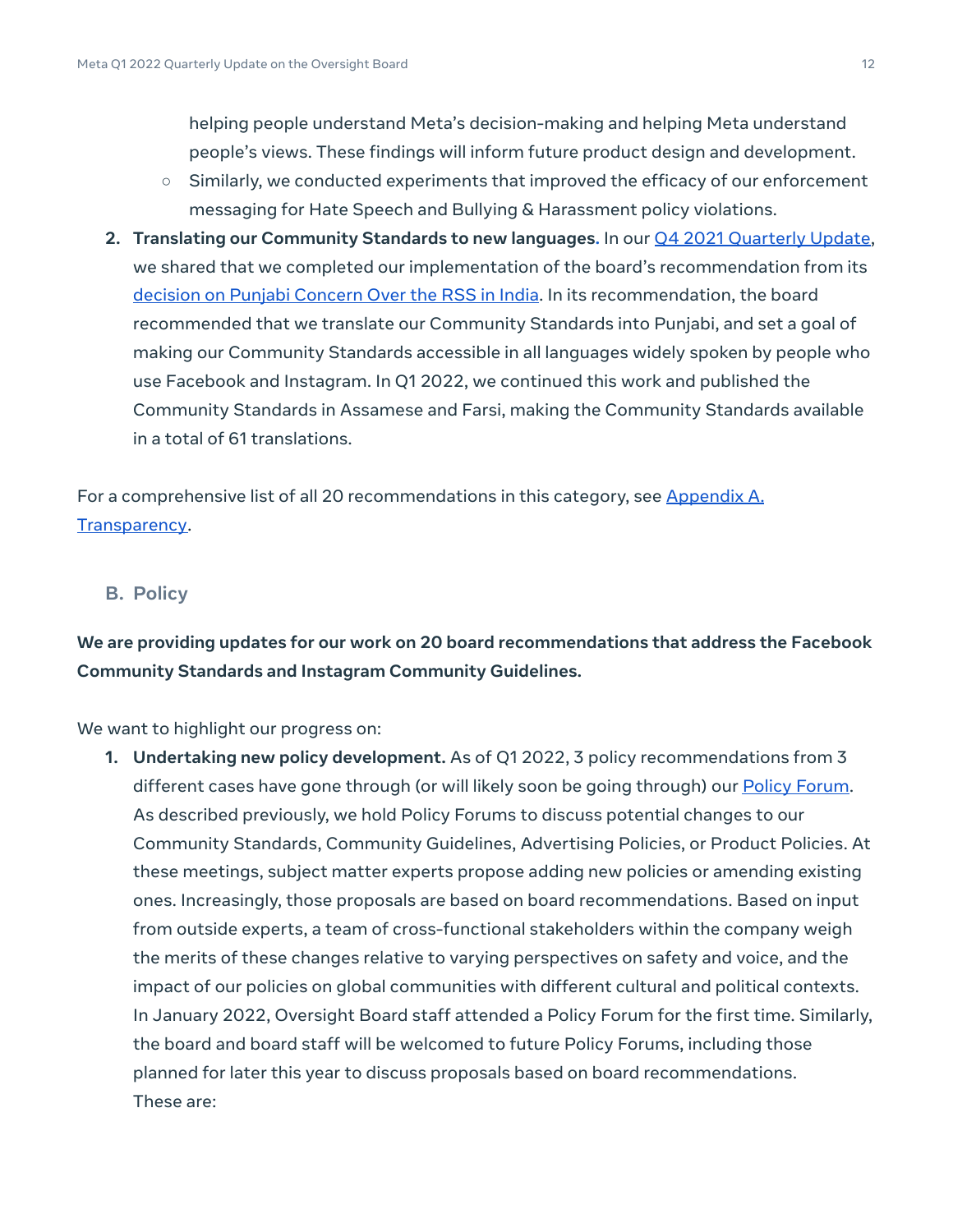- **Approach to Discussion of Non-Medical Drugs**: Since our previous [Quarterly](https://about.fb.com/wp-content/uploads/2022/03/Meta-Q4-2021-Quarterly-Update-on-the-Oversight-Board.pdf) [Update](https://about.fb.com/wp-content/uploads/2022/03/Meta-Q4-2021-Quarterly-Update-on-the-Oversight-Board.pdf), we have begun outreach to a global array of internal and external subject-matter experts regarding the possibility of allowing for the positive discussion of religious and traditional uses of non-medical drugs in our Restricted Goods & Services policies. We expect to present the proposal at a **[Policy Forum](https://about.fb.com/news/2018/11/content-standards-forum-minutes/)** this year and will invite the board and board staff to attend.
- **Approach to Functional Identification of Child Victims of Sexual Violence**: We have also begun to scope the policy development work to implement the board's recommendation that we determine when and how to incorporate a prohibition on functional identification of child victims of sexual violence in our Child Sexual Exploitation, Abuse and Nudity policy.
- **2. Completing research that examines how people understand and [differentiate](#page-23-0) between bullying and [harassment.](#page-23-0)** We conducted a review of prior academic literature on these topics and identified a lack of consensus over their basic definitions. We also found that definitions for these two concepts often share similarities. Next, we conducted a survey of internet users across ten countries (including 29,827 adults and teens, with consent from their parents) to measure how people think about and apply concepts of bullying and harassment. <sup>4</sup> Based on this research, we found considerable variation in people's perceived definitions of the two concepts and very little evidence that people make clear and consistent distinctions between them. In fact, we found that these internet users characterize many hypothetical situations as both bullying and harassment. As a result, we believe that a single policy encompassing both is the clearest way to organize our rules for these concepts. Full details of this research can be found [here](https://research.facebook.com/file/993733407943277/perceptions_research_v2.pdf).

<span id="page-12-0"></span>For a comprehensive list of all 20 recommendations in this category, see [Appendix](#page-22-0) B. Policy.

<sup>4</sup> The ten countries surveyed were Brazil, Egypt, France, India, Japan, Nigeria, Norway, the Philippines, the United Kingdom, and the United States.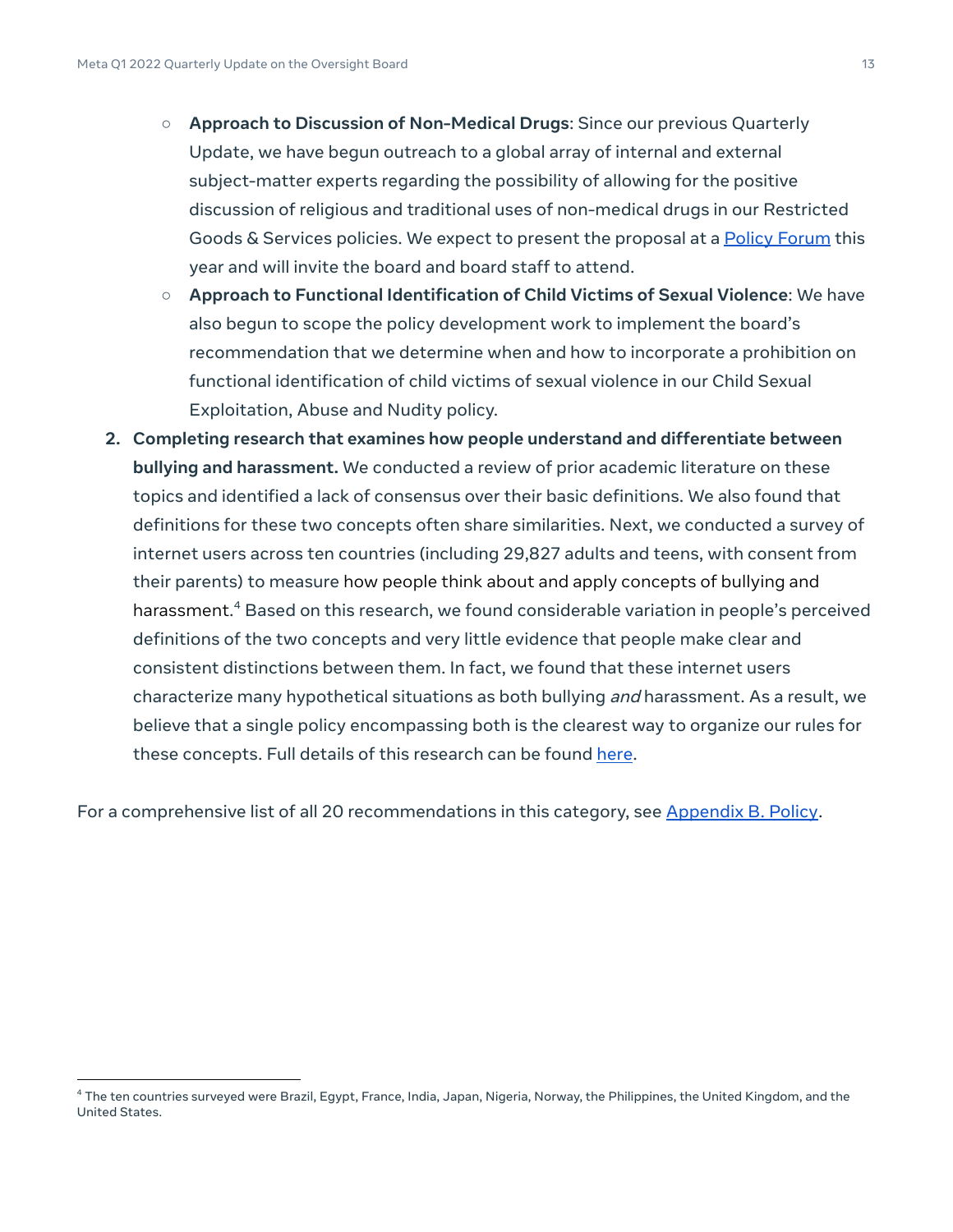#### <span id="page-13-0"></span>**C. Enforcement**

## **We are providing updates for our work on 10 board recommendations that address our enforcement systems.**

We want to highlight our progress on:

**1. Launching and completing an experiment exploring the impact of increasing the visibility of the Privacy Violation reporting option.** In response to a board recommendation, we conducted an experiment on increasing the visibility of the option to report Privacy Violations on Facebook. The results showed an increase in Privacy Violation reports, so we have rolled out this update to all people on Facebook. The option to select "Privacy Violation" is now third on the list of suggested report types. We plan to continue this progress by launching a second experiment, examining the impact of adjusting the language of privacy violation reporting to be more specific.

For a comprehensive list of all 10 recommendations in this category, see [Appendix](#page-30-0) C. [Enforcement](#page-30-0).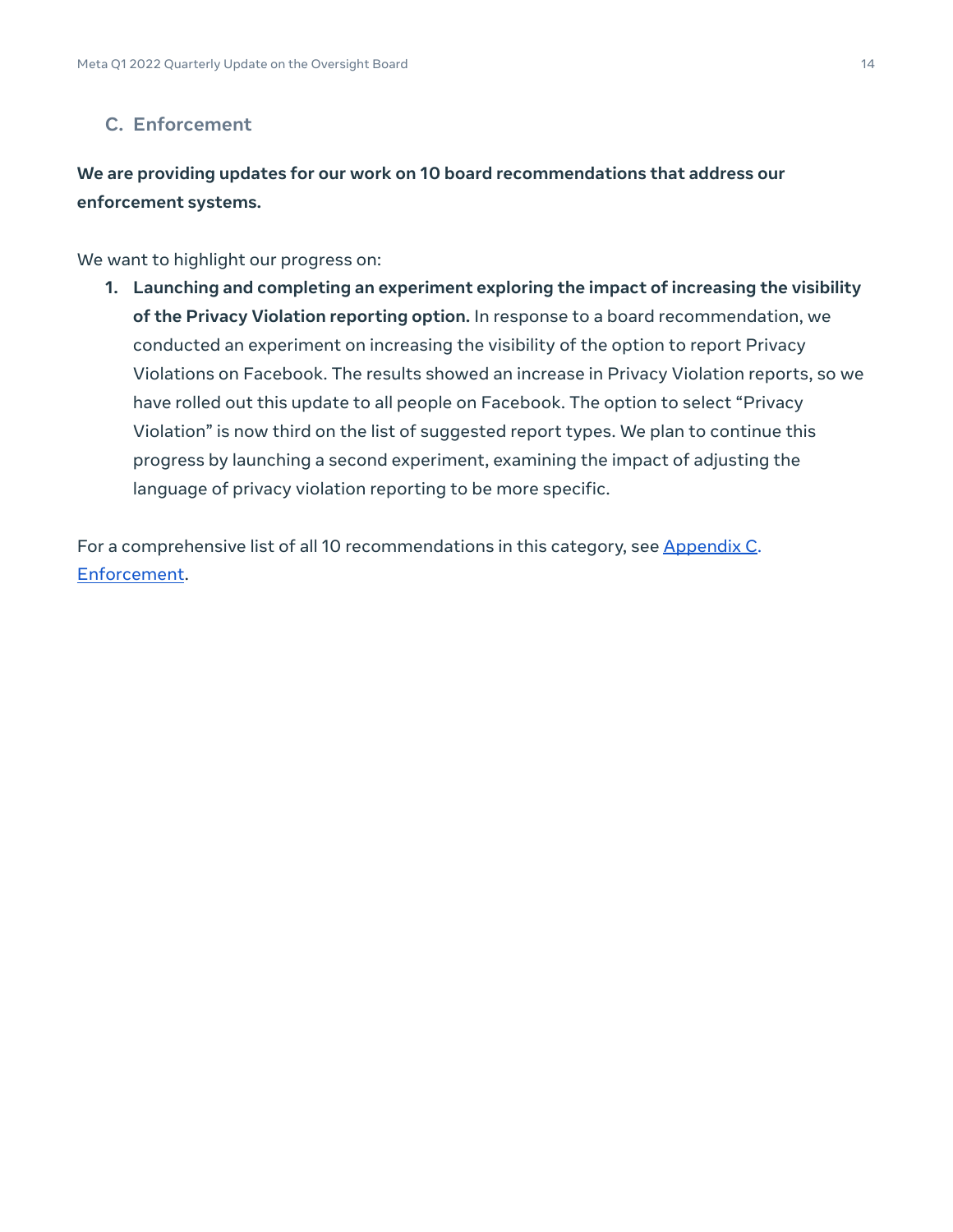# <span id="page-14-0"></span>II. Appendix

## <span id="page-14-1"></span>**How to Read This Appendix**

The board recommendations in this appendix are categorized by implementation commitment level and current status of implementation, as detailed in page 9 under How to Read This [Update.](#page-8-0) For each recommendation, we include the following information:

- **Oversight Board Recommendation**: The board recommendation we are sharing a progress update on, along with any accompanying recommendations. As noted previously, when the board has issued similar recommendations across multiple cases, we combine these recommendations in progress updates.
- **Previous Category**: The implementation commitment level indicated in the last Quarterly Update, or the 60-day response to the board, whichever was more recent.
- **Updated Category**: The current implementation commitment level based on updated assessments or additional input from the board in the form of relevant recommendations, content decisions, or guidance from the Implementation Working Group.
- **Current Status**: The current status of our implementation work.
- **May 2022 Update**: An overview of our recent progress, challenges, considerations, and next steps for our work for each recommendation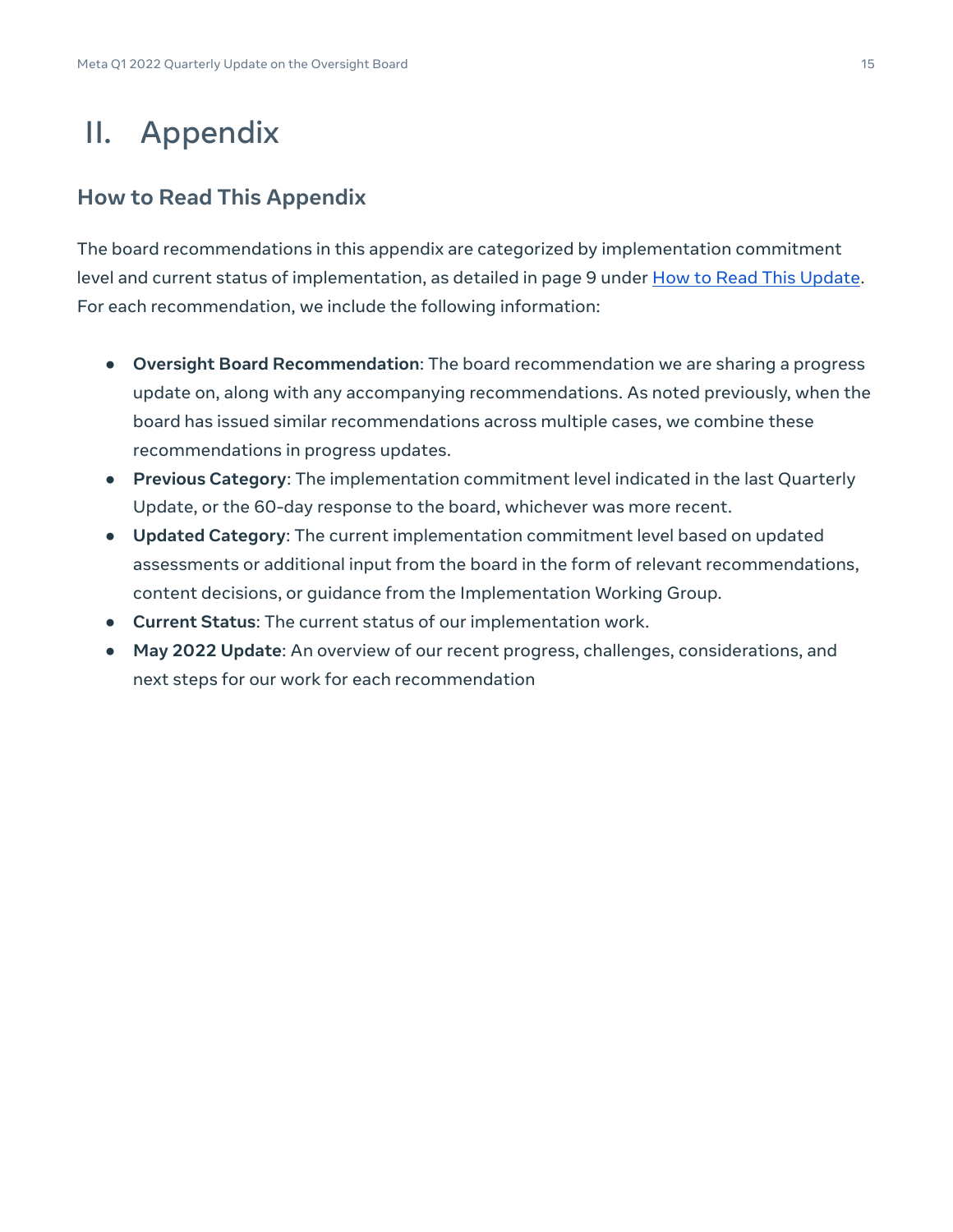## <span id="page-15-0"></span>**Appendix A. Transparency**

#### **Transparency Recommendations**

**Oversight Board Recommendation:** Ensure that users are always notified of the reasons for any enforcement of the Community Standards against them, including the specific rule Facebook is enforcing.

<span id="page-15-1"></span>(Armenians in Azerbaijan [Recommendation](https://transparency.fb.com/oversight/oversight-board-cases/armenians-azerbaijan/) #1 (along with Breast Cancer [Symptoms](https://transparency.fb.com/oversight/oversight-board-cases/breast-cancer-symptoms-nudity/) and Nudity [Recommendation](https://transparency.fb.com/oversight/oversight-board-cases/breast-cancer-symptoms-nudity/) #3, Nazi Quote [Recommendation](https://transparency.fb.com/oversight/oversight-board-cases/nazi-quote/) #1, Depiction of Zwarte Piet [Recommendation](https://transparency.fb.com/oversight/oversight-board-cases/depiction-of-zwarte-piet/) [#2](https://transparency.fb.com/oversight/oversight-board-cases/depiction-of-zwarte-piet/), South Africa Slur [Recommendation](https://transparency.fb.com/oversight/oversight-board-cases/situation-south-africa-while-using-slurs/) #1, Post Discussing <sup>a</sup> Substance with [Psychoactive](https://transparency.fb.com/oversight/oversight-board-cases/ayahuasca-substance/) Properties [Recommendation](https://transparency.fb.com/oversight/oversight-board-cases/ayahuasca-substance/) #2, and PAO on Sharing Private Residential [Information](https://transparency.fb.com/pao-private-residential-information-policy/) #17)<sup>5</sup>)

| <b>Previous Category</b>                                                                                                                                                                                                               | Implementing in Part                                                                                                                                                                                                                                                                                                                                                                                                                                                                                                                                                                                                                                                                                                                                                                                                                                                                                                                                                                                                                                                                                                                                                                                                                                                                                                                                 |
|----------------------------------------------------------------------------------------------------------------------------------------------------------------------------------------------------------------------------------------|------------------------------------------------------------------------------------------------------------------------------------------------------------------------------------------------------------------------------------------------------------------------------------------------------------------------------------------------------------------------------------------------------------------------------------------------------------------------------------------------------------------------------------------------------------------------------------------------------------------------------------------------------------------------------------------------------------------------------------------------------------------------------------------------------------------------------------------------------------------------------------------------------------------------------------------------------------------------------------------------------------------------------------------------------------------------------------------------------------------------------------------------------------------------------------------------------------------------------------------------------------------------------------------------------------------------------------------------------|
| <b>Updated Category</b>                                                                                                                                                                                                                | Implementing in Part                                                                                                                                                                                                                                                                                                                                                                                                                                                                                                                                                                                                                                                                                                                                                                                                                                                                                                                                                                                                                                                                                                                                                                                                                                                                                                                                 |
| <b>Current Status</b>                                                                                                                                                                                                                  | In Progress                                                                                                                                                                                                                                                                                                                                                                                                                                                                                                                                                                                                                                                                                                                                                                                                                                                                                                                                                                                                                                                                                                                                                                                                                                                                                                                                          |
| May 2022 Update                                                                                                                                                                                                                        | We continue making progress on this recommendation as part of our ongoing commitment<br>to build trust in Meta's integrity processes. We completed two experiments relevant to this<br>recommendation, which improved the efficacy of our enforcement messaging. One<br>experiment tailored Hate Speech messaging based on the person's violation type and<br>another improved Bullying & Harassment violation messaging. We are also expanding the<br>number of violation types for which we communicate the specific policy that was violated in<br>enforcement messaging. We expect to continue testing and improving on these experiences.<br>Similarly, we conducted global qualitative research to understand how we might ensure that<br>when people appeal Meta's decision to take down a piece of content that they posted, they<br>feel that Meta has given them a voice and heard their point of view. The research<br>demonstrated that, to ensure people feel heard, the review process needs to function more<br>like a dialogue that promotes mutual understanding: helping people understand Meta's<br>decision-making and Meta understand people's rationale. These findings will inform the<br>second phase of research: prototyping a new user experience in Q3 2022 and beginning to<br>develop new metrics for measuring voice. |
| Oversight Board Recommendation: Inform users when automation is used to take enforcement<br>action against their content, including accessible descriptions of what this means.<br>(Breast Cancer Symptoms & Nudity Recommendation #5) |                                                                                                                                                                                                                                                                                                                                                                                                                                                                                                                                                                                                                                                                                                                                                                                                                                                                                                                                                                                                                                                                                                                                                                                                                                                                                                                                                      |
| <b>Previous Category</b>                                                                                                                                                                                                               | Implementing in Part                                                                                                                                                                                                                                                                                                                                                                                                                                                                                                                                                                                                                                                                                                                                                                                                                                                                                                                                                                                                                                                                                                                                                                                                                                                                                                                                 |
| <b>Updated Category</b>                                                                                                                                                                                                                | Implementing in Part                                                                                                                                                                                                                                                                                                                                                                                                                                                                                                                                                                                                                                                                                                                                                                                                                                                                                                                                                                                                                                                                                                                                                                                                                                                                                                                                 |

<sup>&</sup>lt;sup>5</sup> The board issued similar recommendations in the following cases: Breast Cancer [Symptoms](https://transparency.fb.com/oversight/oversight-board-cases/breast-cancer-symptoms-nudity/) and Nudity #3, Nazi [Quote](https://transparency.fb.com/oversight/oversight-board-cases/nazi-quote/) #1, [Depiction](https://transparency.fb.com/oversight/oversight-board-cases/depiction-of-zwarte-piet/) of [Zwarte](https://transparency.fb.com/oversight/oversight-board-cases/depiction-of-zwarte-piet/) Piet #2, [South](https://transparency.fb.com/oversight/oversight-board-cases/situation-south-africa-while-using-slurs/) Africa Slur #1, Post Discussing a Substance with [Psychoactive](https://transparency.fb.com/oversight/oversight-board-cases/ayahuasca-substance/) Properties #2, and PAO on [Sharing](https://transparency.fb.com/pao-private-residential-information-policy/) Private Residential [Information](https://transparency.fb.com/pao-private-residential-information-policy/) #17. We are tracking the progress of our work in response to these recommendations as part of our response to recommendation #1 in the Armenians in Azerbaijan case.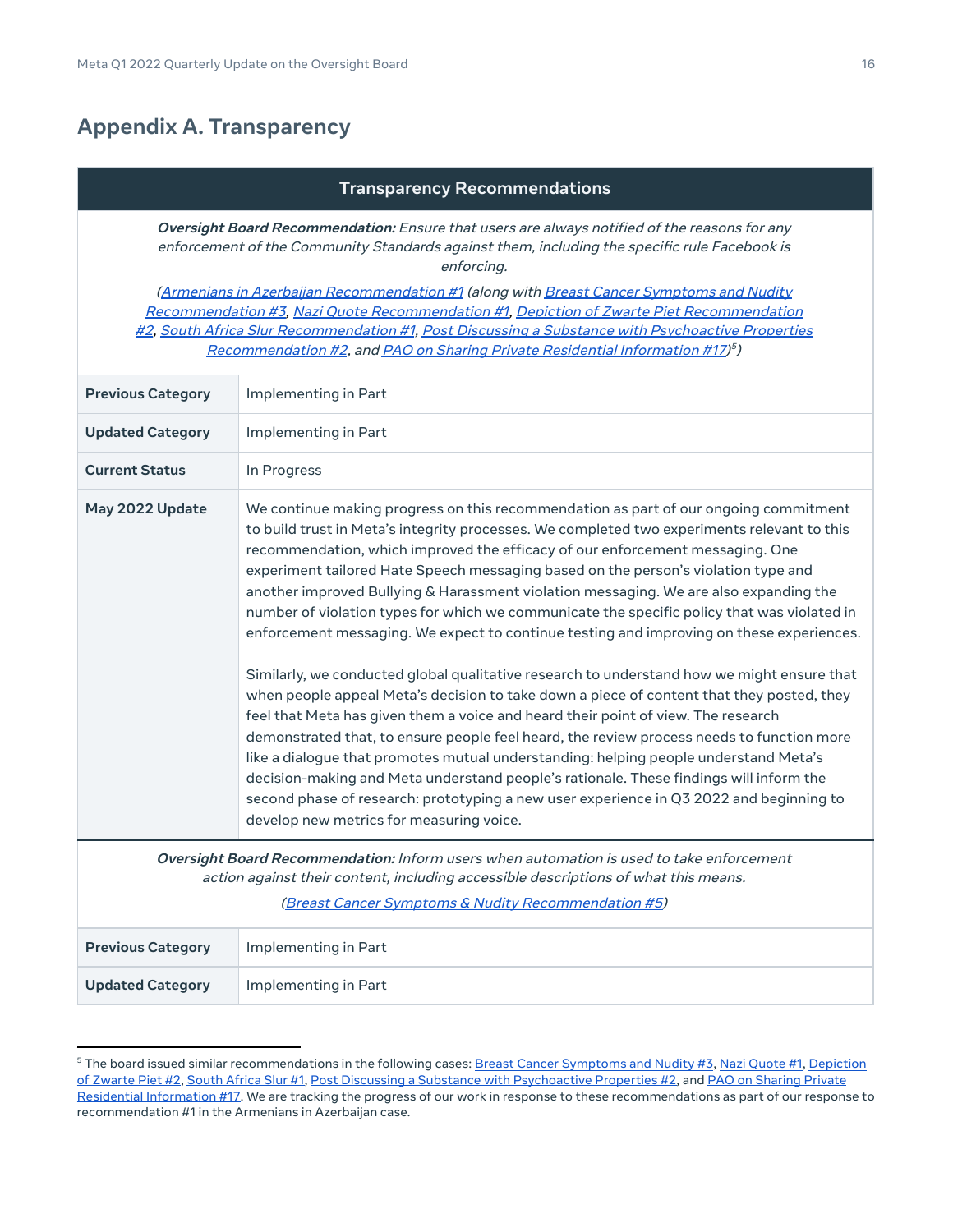| <b>Current Status</b> | In Progress                                                                                                                                                                                                                                                                                                                                                                                                                                                          |
|-----------------------|----------------------------------------------------------------------------------------------------------------------------------------------------------------------------------------------------------------------------------------------------------------------------------------------------------------------------------------------------------------------------------------------------------------------------------------------------------------------|
| May 2022 Update       | Following an experiment in Q4 2021, in which we informed people whether automation or<br>human review led to their content being taken down, we will launch this messaging in select<br>parts of the world in Q2 2022. We will use data from this pilot launch to further understand<br>the impact of the message on people's experiences, and improve our design and approach<br>globally. We will continue to report on our progress in the next Quarterly Update. |

**Oversight Board Recommendation :** Expand transparency reporting to disclose data on the number of automated removal decisions per Community Standard, and the proportion of those decisions

| subsequently reversed following human review.<br>(Breast Cancer Symptoms & Nudity Recommendation #6) |                                                                                                                                                                                                                                                                                                                                                                                                                                                                                                                                                                                                                                                                                                                                                                                                                                                                                                           |
|------------------------------------------------------------------------------------------------------|-----------------------------------------------------------------------------------------------------------------------------------------------------------------------------------------------------------------------------------------------------------------------------------------------------------------------------------------------------------------------------------------------------------------------------------------------------------------------------------------------------------------------------------------------------------------------------------------------------------------------------------------------------------------------------------------------------------------------------------------------------------------------------------------------------------------------------------------------------------------------------------------------------------|
| <b>Previous Category</b>                                                                             | <b>Assessing Feasibility</b>                                                                                                                                                                                                                                                                                                                                                                                                                                                                                                                                                                                                                                                                                                                                                                                                                                                                              |
| <b>Updated Category</b>                                                                              | <b>Assessing Feasibility</b>                                                                                                                                                                                                                                                                                                                                                                                                                                                                                                                                                                                                                                                                                                                                                                                                                                                                              |
| <b>Current Status</b>                                                                                | In Progress                                                                                                                                                                                                                                                                                                                                                                                                                                                                                                                                                                                                                                                                                                                                                                                                                                                                                               |
| May 2022 Update                                                                                      | While this work is actively underway, we have not made significant progress since our $Q4$<br>2021 Quarterly Update, in which we explained that we are exploring ways to expand our<br>transparency reporting to include more data on our automated enforcement systems. Due to<br>the complexity of the systems and the scope of the expansion, it will take time to determine<br>the most appropriate way to measure this metric. As shared previously, aggregating<br>enforcement actions under the category of "automated" or "manual" review is not always<br>straightforward, because many decisions are made with a combination of both manual and<br>automated input. This work will take a significant amount of time but we are currently aiming<br>to complete this recommendation by Q4 2023. We will provide an update on the status of<br>this recommendation in the next Quarterly Update. |

**Oversight Board Recommendation :** Facebook should more clearly explain its newsworthiness allowance.

<span id="page-16-0"></span>(Former President Trump's Suspension [Recommendation](https://transparency.fb.com/oversight/oversight-board-cases/former-president-trump-suspension-from-facebook/) #11 (along with Post [Depicting](https://transparency.fb.com/oversight/oversight-board-cases/protests-colombia-while-using-slur/) Protests in Colombia While Using a Slur [Recommendation](https://transparency.fb.com/oversight/oversight-board-cases/protests-colombia-while-using-slur/) #2)<sup>6</sup>)

| <b>Previous Category</b> | Implementing Fully                                                                                                                                                                                                                                                               |  |
|--------------------------|----------------------------------------------------------------------------------------------------------------------------------------------------------------------------------------------------------------------------------------------------------------------------------|--|
| <b>Updated Category</b>  | Implementing Fully                                                                                                                                                                                                                                                               |  |
| <b>Current Status</b>    | In Progress                                                                                                                                                                                                                                                                      |  |
| May 2022 Update          | To ensure that people are able to easily reference information on how we make decisions<br>related to newsworthiness, we updated the introduction of the Community Standards in our<br>Transparency Center to link to more information regarding our approach. We are continuing |  |

<sup>&</sup>lt;sup>6</sup> The board issued a similar recommendation in recommendation #2 in the **Post [Depicting](https://transparency.fb.com/oversight/oversight-board-cases/protests-colombia-while-using-slur/) Protests in Colombia While Using a Slur** case. We are tracking the progress of our work in response to this recommendation as part of our response to recommendation #11 in the Former President Trump's Suspension case.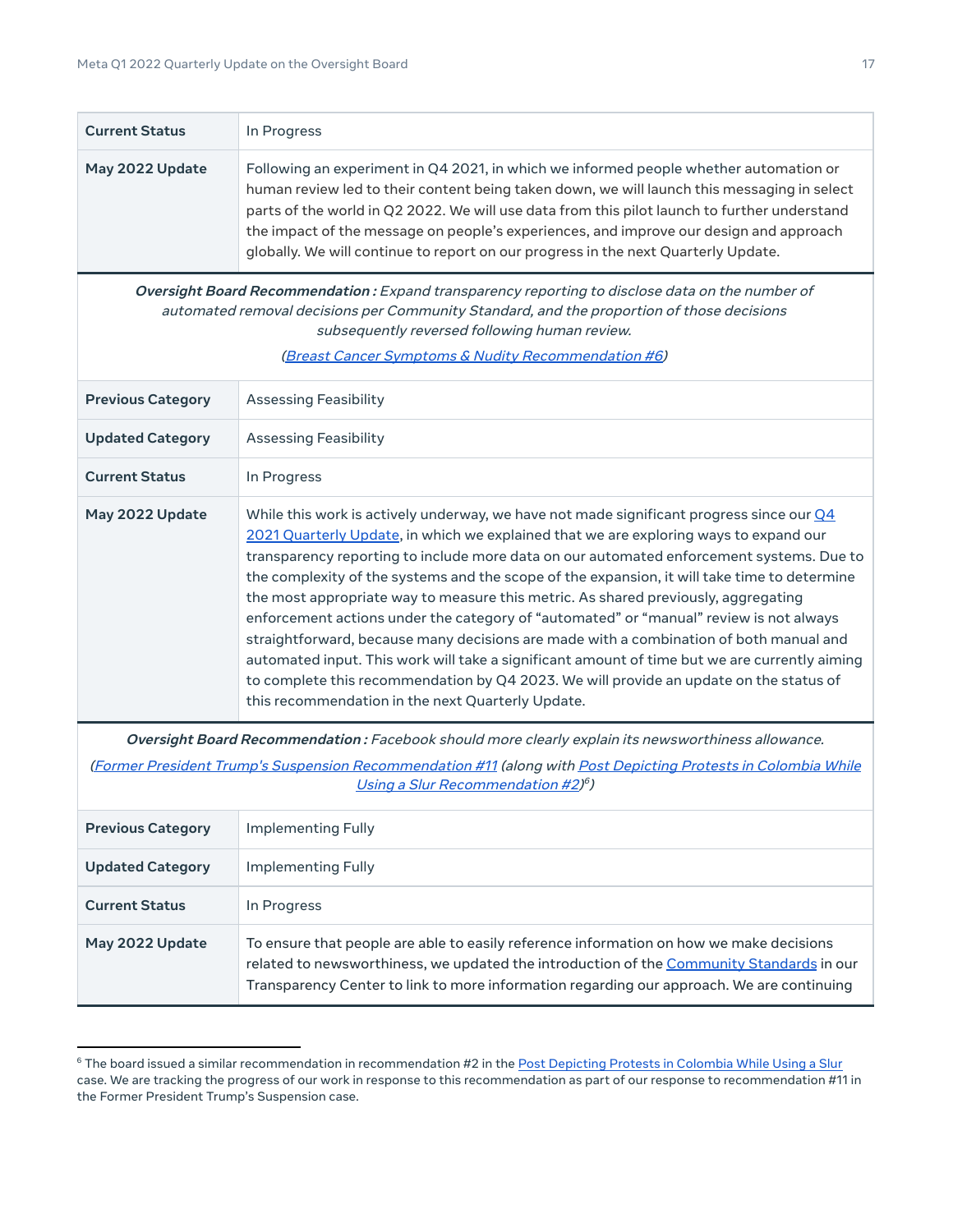to identify examples of newsworthiness applications and expect to publish these examples and additional information on our approach to newsworthiness later this year.

**Oversight Board Recommendation :** In its transparency reporting, Facebook should include numbers of profile, page, and account restrictions, including the reason and manner in which enforcement action was taken, with information broken down by region and country.

#### (Former President Trump's Suspension [Recommendation](https://transparency.fb.com/oversight/oversight-board-cases/former-president-trump-suspension-from-facebook/) #18)

| <b>Previous Category</b> | Implementing in Part                                                                                                                                                                                                                                                                                                                                                                                                                                                                                                                                                                                                                                                                                                                                                                                                                                                                                                                                                                                                                                                                                                                     |
|--------------------------|------------------------------------------------------------------------------------------------------------------------------------------------------------------------------------------------------------------------------------------------------------------------------------------------------------------------------------------------------------------------------------------------------------------------------------------------------------------------------------------------------------------------------------------------------------------------------------------------------------------------------------------------------------------------------------------------------------------------------------------------------------------------------------------------------------------------------------------------------------------------------------------------------------------------------------------------------------------------------------------------------------------------------------------------------------------------------------------------------------------------------------------|
| <b>Updated Category</b>  | Implementing in Part                                                                                                                                                                                                                                                                                                                                                                                                                                                                                                                                                                                                                                                                                                                                                                                                                                                                                                                                                                                                                                                                                                                     |
| <b>Current Status</b>    | In Progress                                                                                                                                                                                                                                                                                                                                                                                                                                                                                                                                                                                                                                                                                                                                                                                                                                                                                                                                                                                                                                                                                                                              |
| May 2022 Update          | As we shared in our Q4 2021 Quarterly Update, we are actively working on two long-term<br>initiatives resulting from this recommendation: measuring our enforcement actions on<br>profile, page, and account restrictions; and measuring enforcement data by location. Both of<br>these initiatives fit into our overall vision for the Community Standards Enforcement Report<br>(CSER): that it should accurately represent our evolving enforcement practices. To address<br>the first initiative, we are in the process of improving the granularity of our reporting by<br>beginning to define these metrics and build reliable processes for measuring enforcement of<br>complex entities like Accounts, Groups, and Pages. We are continuing to define metrics<br>related to profiles, page, and account restrictions and to create processes for measuring<br>them accurately before we report them publicly. This work will take a significant amount of<br>time, but we are currently aiming to complete this work by Q4 2023. We will provide an<br>update on the status of this recommendation in the next Quarterly Update. |

**Oversight Board Recommendation :** Facebook should improve its transparency reporting to increase public information on error rates by making this information viewable by country and language for each Community Standard.

#### (Punjabi Concern Over the RSS in India [Recommendation](https://transparency.fb.com/oversight/oversight-board-cases/punjabi-concern-over-the-rss-in-india/) #3)

| <b>Previous Category</b> | Implementing in Part                                                                                                                                                                                                                                                                                                                                                                                                                                                                                                                                                                                        |
|--------------------------|-------------------------------------------------------------------------------------------------------------------------------------------------------------------------------------------------------------------------------------------------------------------------------------------------------------------------------------------------------------------------------------------------------------------------------------------------------------------------------------------------------------------------------------------------------------------------------------------------------------|
| <b>Updated Category</b>  | Implementing in Part                                                                                                                                                                                                                                                                                                                                                                                                                                                                                                                                                                                        |
| <b>Current Status</b>    | In Progress                                                                                                                                                                                                                                                                                                                                                                                                                                                                                                                                                                                                 |
| May 2022 Update          | We are beginning to define accuracy metrics this year and aim to launch these metrics by Q4<br>2023. This is due to existing priorities on our data reporting roadmaps, such as those<br>outlined in our previous Quarterly Update and in our response to Former President Trump's<br>Suspension Recommendation #18. As we explain in our update to Former President Trump's<br>Suspension Recommendation #18, we are also actively working on the challenges of<br>measuring enforcement data by location. We will provide an update on the status of this<br>recommendation in the next Quarterly Update. |

**Oversight Board Recommendation :** Ensure that users are notified when their content is removed. The notification should note whether the removal is due to <sup>a</sup> government request or due to <sup>a</sup> violation of the Community Standards or due to <sup>a</sup> government claiming <sup>a</sup> national law is violated (and the jurisdictional reach of any removal).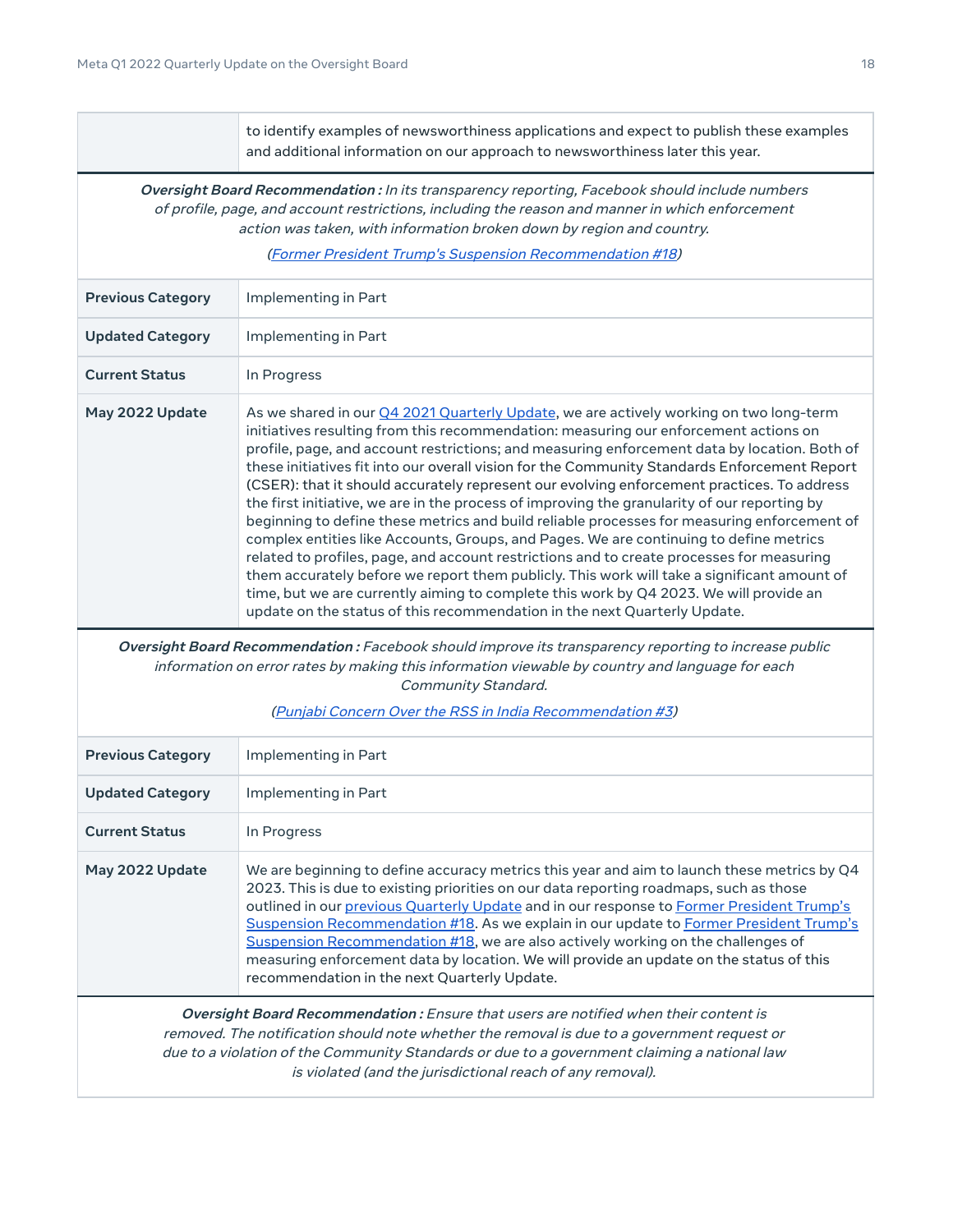| (Support of Abdullah Öcalan, Founder of the PKK Recommendation #9)                                                                                                                                                                                                                                                                                                                                                             |                                                                                                                                                                                                                                                                                                                                                                                                                                                                                                                                                                                                                                                                                                                                                                                                                                                                                                                                                                                                                                                                                                                                                                                                                                                                                                                                                                                                                                |
|--------------------------------------------------------------------------------------------------------------------------------------------------------------------------------------------------------------------------------------------------------------------------------------------------------------------------------------------------------------------------------------------------------------------------------|--------------------------------------------------------------------------------------------------------------------------------------------------------------------------------------------------------------------------------------------------------------------------------------------------------------------------------------------------------------------------------------------------------------------------------------------------------------------------------------------------------------------------------------------------------------------------------------------------------------------------------------------------------------------------------------------------------------------------------------------------------------------------------------------------------------------------------------------------------------------------------------------------------------------------------------------------------------------------------------------------------------------------------------------------------------------------------------------------------------------------------------------------------------------------------------------------------------------------------------------------------------------------------------------------------------------------------------------------------------------------------------------------------------------------------|
| <b>Previous Category</b>                                                                                                                                                                                                                                                                                                                                                                                                       | <b>Implementing Fully</b>                                                                                                                                                                                                                                                                                                                                                                                                                                                                                                                                                                                                                                                                                                                                                                                                                                                                                                                                                                                                                                                                                                                                                                                                                                                                                                                                                                                                      |
| <b>Updated Category</b>                                                                                                                                                                                                                                                                                                                                                                                                        | <b>Implementing Fully</b>                                                                                                                                                                                                                                                                                                                                                                                                                                                                                                                                                                                                                                                                                                                                                                                                                                                                                                                                                                                                                                                                                                                                                                                                                                                                                                                                                                                                      |
| <b>Current Status</b>                                                                                                                                                                                                                                                                                                                                                                                                          | In Progress                                                                                                                                                                                                                                                                                                                                                                                                                                                                                                                                                                                                                                                                                                                                                                                                                                                                                                                                                                                                                                                                                                                                                                                                                                                                                                                                                                                                                    |
| May 2022 Update                                                                                                                                                                                                                                                                                                                                                                                                                | As we shared in our Q4 2021 Quarterly Update, to build new messages to inform people<br>about whether their content has been removed as a result of a government request, we have<br>to develop new tools and processes for reporting this information across the range of<br>government request formats we receive. We expect to begin these initial updates to internal<br>infrastructure this year and anticipate completing full development of the data infrastructure<br>by Q4 2023. Once it is built, this infrastructure will allow us to begin assessing options and<br>scoping work for these new types of user messages. We will provide a timeline of milestones<br>for implementing this recommendation in a future Quarterly Update.                                                                                                                                                                                                                                                                                                                                                                                                                                                                                                                                                                                                                                                                             |
| Oversight Board Recommendation: Include information on the number of requests Facebook<br>receives for content removals from governments that are based on Community Standards violations<br>(as opposed to violations of national law), and the outcome of those requests.<br>(Support of Abdullah Öcalan, Founder of the PKK Recommendation #11 (along with Al Jazeera Post<br>on Tensions Between Israel and Palestine #47) |                                                                                                                                                                                                                                                                                                                                                                                                                                                                                                                                                                                                                                                                                                                                                                                                                                                                                                                                                                                                                                                                                                                                                                                                                                                                                                                                                                                                                                |
| <b>Previous Category</b>                                                                                                                                                                                                                                                                                                                                                                                                       | <b>Implementing Fully</b>                                                                                                                                                                                                                                                                                                                                                                                                                                                                                                                                                                                                                                                                                                                                                                                                                                                                                                                                                                                                                                                                                                                                                                                                                                                                                                                                                                                                      |
| <b>Updated Category</b>                                                                                                                                                                                                                                                                                                                                                                                                        | Implementing Fully                                                                                                                                                                                                                                                                                                                                                                                                                                                                                                                                                                                                                                                                                                                                                                                                                                                                                                                                                                                                                                                                                                                                                                                                                                                                                                                                                                                                             |
| <b>Current Status</b>                                                                                                                                                                                                                                                                                                                                                                                                          | In Progress                                                                                                                                                                                                                                                                                                                                                                                                                                                                                                                                                                                                                                                                                                                                                                                                                                                                                                                                                                                                                                                                                                                                                                                                                                                                                                                                                                                                                    |
| May 2022 Update                                                                                                                                                                                                                                                                                                                                                                                                                | Since our Q4 2021 Quarterly Update, we have completed initial scoping on how to measure<br>and calculate the following country-level metrics outlining the number of:<br>Unique government requests to remove content we receive<br>1.<br>Unique pieces of content covered by these requests<br>2.<br>Such pieces of content removed under the Community Standards<br>3.<br>Such pieces of content locally restricted based on local law<br>4.<br>Such pieces of content where no action is taken<br>5.<br>We're also planning the necessary system updates to build this reporting in a scalable<br>manner, including improvements to our internal data logging infrastructure. While we expect<br>to complete the initial changes to internal infrastructure this year, due to the length and<br>complexity of this project, we do not anticipate publishing the new reports in 2022. We will<br>provide an update on the timeline for public reporting in a future Quarterly Update.<br>We have also decided to contribute to Lumen, an independent research project hosted by<br>Harvard's Berkman Klein Center for Internet & Society, which studies cease-and-desist<br>letters from governments and people concerning online content. We're joining Project<br>Lumen because it allows us to hold governments, courts, regulators and ourselves<br>accountable for the content requested to be removed under local law. |

 $^7$  The board issued a similar recommendation in recommendation #4 in the <u>Al Jazeera Post on Tensions Between Israel and [Palestine](https://transparency.fb.com/oversight/oversight-board-cases/al-jazeera-post-tensions-israel-palestine/)</u> case. We are tracking the progress of our work in response to this recommendation as part of our response to recommendation #11 in the Support of Abdullah Öcalan case.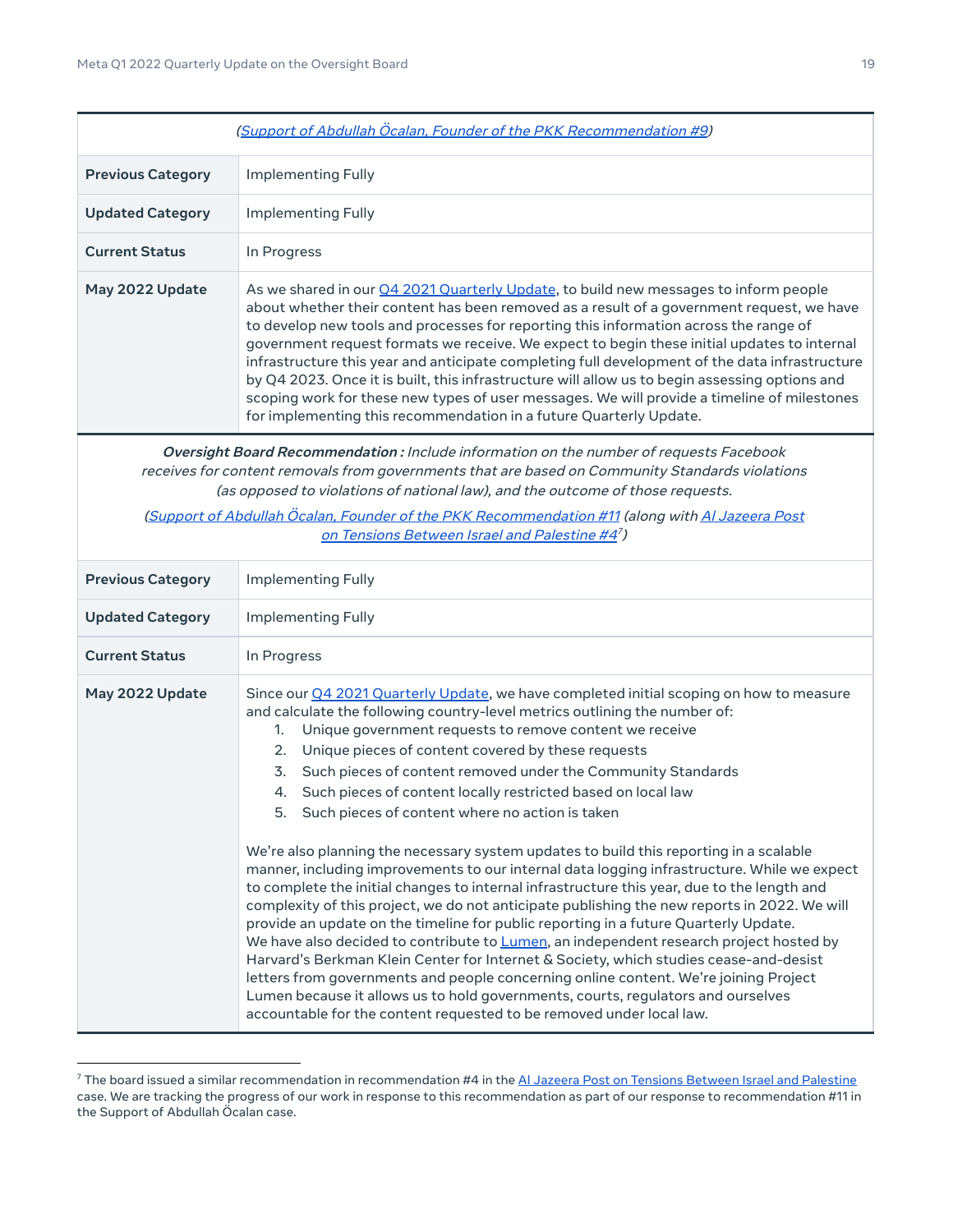**Oversight Board Recommendation :** Engage an independent entity not associated with either side of the Israeli-Palestinian conflict to conduct <sup>a</sup> thorough examination to determine whether Facebook's content moderation in Arabic and Hebrew, including its use of automation, have been applied without bias. The report and its conclusions should be made public.

(Al Jazeera Post on Tensions Between Israel and Palestine [Recommendation](https://transparency.fb.com/oversight/oversight-board-cases/al-jazeera-post-tensions-israel-palestine/) #3)

| <b>Previous Category</b> | Implementing Fully                                                                                                                                                                                                                                                                                                                                                                                                                                  |
|--------------------------|-----------------------------------------------------------------------------------------------------------------------------------------------------------------------------------------------------------------------------------------------------------------------------------------------------------------------------------------------------------------------------------------------------------------------------------------------------|
| <b>Updated Category</b>  | Implementing Fully                                                                                                                                                                                                                                                                                                                                                                                                                                  |
| <b>Current Status</b>    | In Progress                                                                                                                                                                                                                                                                                                                                                                                                                                         |
| May 2022 Update          | As shared previously, we have partnered with a third party nonprofit to conduct human<br>rights due diligence in line with this recommendation and in accordance with the UN Guiding<br>Principles on Business and Human Rights (UNGPs). This human rights due diligence began in<br>mid-2021, and is still underway. Consistent with our human rights policy and the UNGPs, we<br>hope to publicly communicate insights from this work by Q3 2022. |

**Oversight Board Recommendation :** Notify all users who reported content assessed as violating but left on the platform for public interest reasons that the newsworthiness allowance was applied to the post. The notice should link to the Transparency Center explanation of the newsworthiness allowance.

(Post Depicting Protests in Colombia While Using <sup>a</sup> Slur [Recommendation](https://transparency.fb.com/oversight/oversight-board-cases/protests-colombia-while-using-slur/) #4)

| <b>Previous Category</b> | <b>Assessing Feasibility</b>                                                                                                                                                                                                                                                                                                                                                                                                                                                                                                                                                                               |
|--------------------------|------------------------------------------------------------------------------------------------------------------------------------------------------------------------------------------------------------------------------------------------------------------------------------------------------------------------------------------------------------------------------------------------------------------------------------------------------------------------------------------------------------------------------------------------------------------------------------------------------------|
| <b>Updated Category</b>  | <b>Assessing Feasibility</b>                                                                                                                                                                                                                                                                                                                                                                                                                                                                                                                                                                               |
| <b>Current Status</b>    | In Progress                                                                                                                                                                                                                                                                                                                                                                                                                                                                                                                                                                                                |
| May 2022 Update          | As we explained in our update on our work on Former President Trump's Suspension<br>Recommendation #11, we have updated the introduction of the Community Standards in our<br>Transparency Center to link to more information about our approach to newsworthiness. We<br>are continuing to evaluate ways to inform people when content assessed as violating is left<br>on our platforms due to a newsworthiness allowance. In line with our findings, we aim to<br>implement some user notifications by the end of the year. We will continue to report on our<br>progress in the next Quarterly Update. |

**Oversight Board Recommendation :** Provide users with timely and accurate notice of action being taken on the content their appeal relates to. Where applicable, including in enforcement error cases like this one, the notice to the user should acknowledge that the action was <sup>a</sup> result of the Oversight Board's review process. Meta should share the user messaging sent when board actions impact content decisions appealed by users, to demonstrate it has complied with this recommendation.

(Depicting Indigenous Artwork and Discussing Residential Schools [Recommendation](https://transparency.fb.com/oversight/oversight-board-cases/indigenous-artwork-residential-schools/) #1)

| <b>Previous Category</b> | Implementing Fully |
|--------------------------|--------------------|
| Updated Category         | Implementing Fully |
| <b>Current Status</b>    | In Progress        |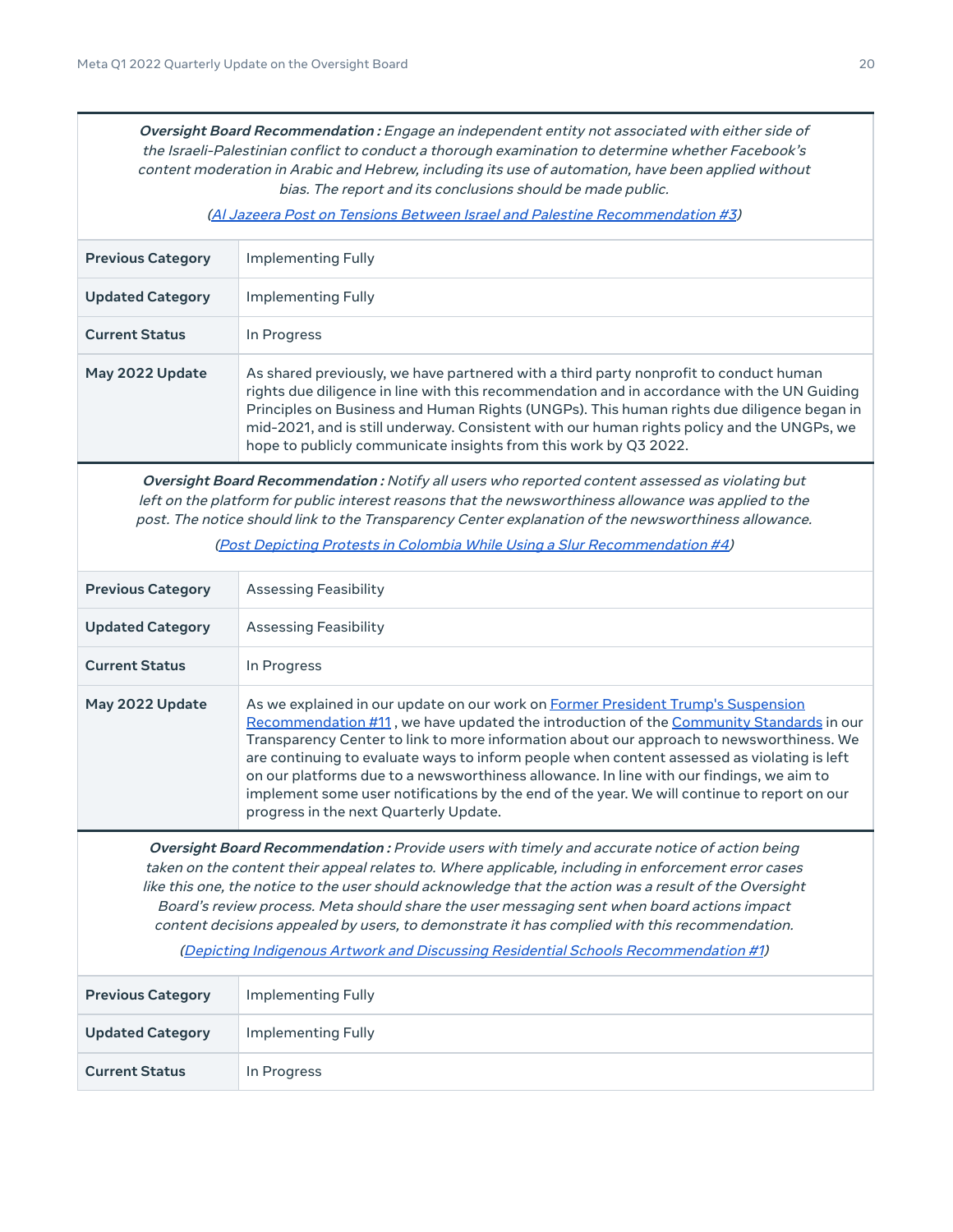| May 2022 Update                                                                                                                                                                                                                                                                                                                                                                                                                                                                                                                                                                                                                                                                                                                                                                                                                                                                                                                                                                                                    | As shared in our previous Quarterly Update, we plan to update the messaging that people<br>receive when we notify them of a change to the status of their content to explain that the<br>change is a result of the person's appeal to the board. While not finalized, the messaging is<br>likely to read: "As a result of your Oversight Board appeal, we reviewed your [content] again<br>and found that we removed it by mistake. We have now restored your [content], as it did not<br>violate our Community Standards. We're sorry we got this wrong. We're looking into what<br>went wrong and will continue to improve how we detect and remove content." We hoped to<br>implement this change in Q1, but due to unexpected work based on urgent regulatory<br>priorities, we have had to deprioritize this recommendation for this quarter. However, it will<br>be incorporated into roadmaps for Q3 and Q4 2022. We will continue to report on our<br>progress in the next Quarterly Update. |  |
|--------------------------------------------------------------------------------------------------------------------------------------------------------------------------------------------------------------------------------------------------------------------------------------------------------------------------------------------------------------------------------------------------------------------------------------------------------------------------------------------------------------------------------------------------------------------------------------------------------------------------------------------------------------------------------------------------------------------------------------------------------------------------------------------------------------------------------------------------------------------------------------------------------------------------------------------------------------------------------------------------------------------|------------------------------------------------------------------------------------------------------------------------------------------------------------------------------------------------------------------------------------------------------------------------------------------------------------------------------------------------------------------------------------------------------------------------------------------------------------------------------------------------------------------------------------------------------------------------------------------------------------------------------------------------------------------------------------------------------------------------------------------------------------------------------------------------------------------------------------------------------------------------------------------------------------------------------------------------------------------------------------------------------|--|
| Oversight Board Recommendation : Commission an independent human rights due diligence<br>assessment on how Facebook and Instagram have been used to spread hate speech and unverified<br>rumors that heighten the risk of violence in Ethiopia. The assessment should review the success of<br>measures Meta took to prevent the misuse of its products and services in Ethiopia. The assessment<br>should also review the success of measures Meta took to allow for corroborated and public interest<br>reporting on human rights atrocities in Ethiopia. The assessment should review Meta's language<br>capabilities in Ethiopia and if they are adequate to protect the rights of its users. The assessment<br>should cover a period from June 1, 2020, to the present. The company should complete the<br>assessment within six months from the moment it responds to these recommendations. The<br>assessment should be published in full.<br>(Post Discussing the Situation in Ethiopia Recommendation #3) |                                                                                                                                                                                                                                                                                                                                                                                                                                                                                                                                                                                                                                                                                                                                                                                                                                                                                                                                                                                                      |  |
| <b>Previous Category</b>                                                                                                                                                                                                                                                                                                                                                                                                                                                                                                                                                                                                                                                                                                                                                                                                                                                                                                                                                                                           | <b>Assessing Feasibility</b>                                                                                                                                                                                                                                                                                                                                                                                                                                                                                                                                                                                                                                                                                                                                                                                                                                                                                                                                                                         |  |
| <b>Updated Category</b>                                                                                                                                                                                                                                                                                                                                                                                                                                                                                                                                                                                                                                                                                                                                                                                                                                                                                                                                                                                            | Implementing in Part                                                                                                                                                                                                                                                                                                                                                                                                                                                                                                                                                                                                                                                                                                                                                                                                                                                                                                                                                                                 |  |
| <b>Current Status</b>                                                                                                                                                                                                                                                                                                                                                                                                                                                                                                                                                                                                                                                                                                                                                                                                                                                                                                                                                                                              | Complete                                                                                                                                                                                                                                                                                                                                                                                                                                                                                                                                                                                                                                                                                                                                                                                                                                                                                                                                                                                             |  |
| May 2022 Update                                                                                                                                                                                                                                                                                                                                                                                                                                                                                                                                                                                                                                                                                                                                                                                                                                                                                                                                                                                                    | The global Human Rights team has worked as an integral part of the At Risk Countries (ARC)<br>program since 2019. An overview of our approach to countries at risk can be found in our<br>Transparency Center. The team has embedded standards and principles from the UN Guiding<br>Principles on Business and Human Rights (UNGPs) into relevant prioritization and analytical<br>frameworks, which serve as ongoing due diligence tools. Shortly after our global Human<br>Rights team was created, Ethiopia's risk level was re-evaluated, a third party fact checking<br>assessment program was established, and other colleagues were trained on atrocity crime<br>risks and frameworks. Human Rights staff have also participated in Ethiopia risk<br>management processes on an ongoing basis since 2019.<br>Since early 2020, due diligence has included field-based information gathering and research,                                                                                    |  |
|                                                                                                                                                                                                                                                                                                                                                                                                                                                                                                                                                                                                                                                                                                                                                                                                                                                                                                                                                                                                                    | focused stakeholder engagement, and formal due diligence from the Business and Human<br>Rights Group in partnership with our Africa Public Policy team. An updated Human Rights                                                                                                                                                                                                                                                                                                                                                                                                                                                                                                                                                                                                                                                                                                                                                                                                                      |  |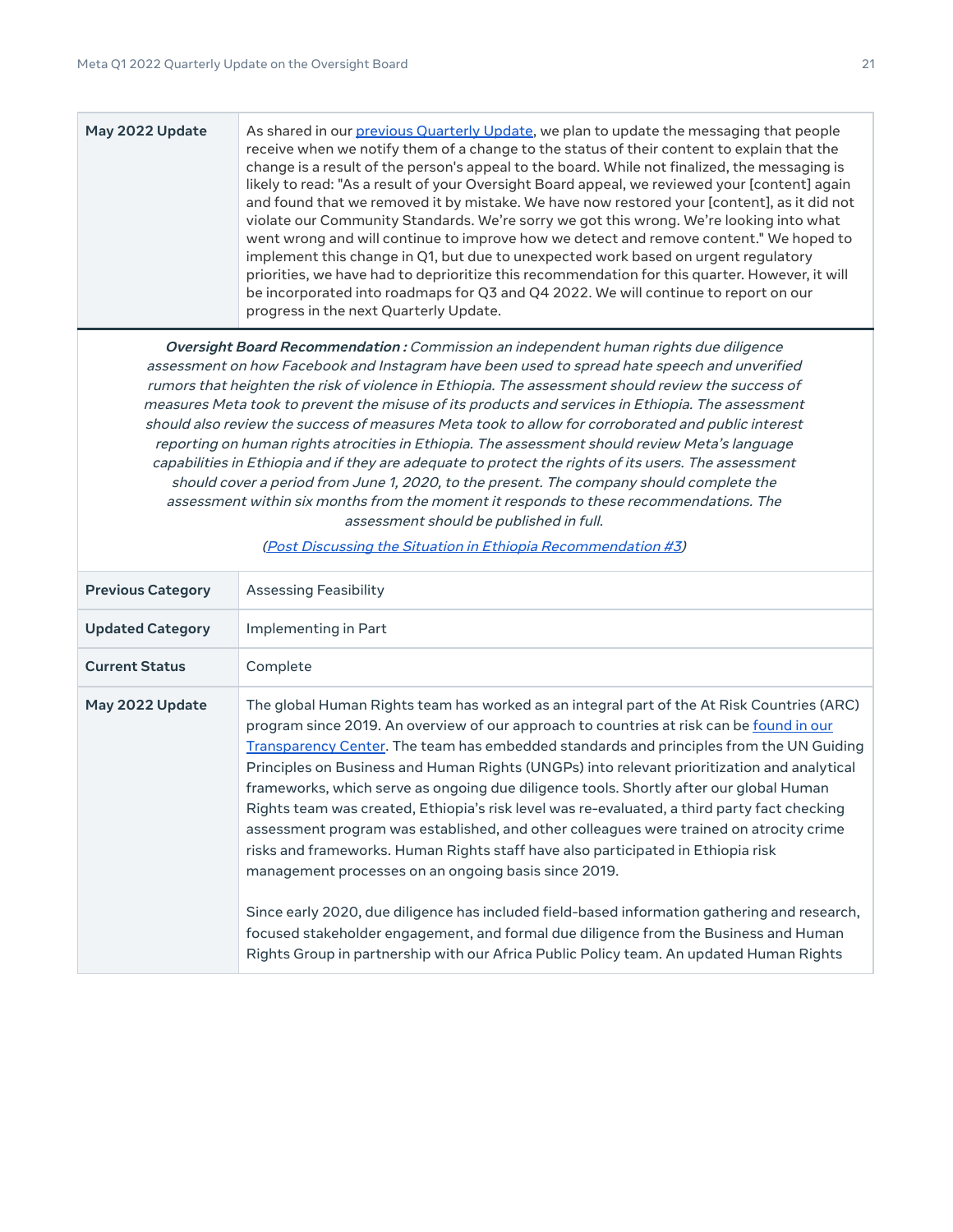Impact Assessment (HRIA) focused on risk mitigation ahead of Ethiopia's elections was finalized in June 2021.

In 2022, members of the cross-functional team of Meta staff visited Addis Ababa for three days to meet with a wide array of stakeholders that included: the Prime Minister's Office, various government agencies, human rights activists, our Trusted Partners, and independent institutions including the Ethiopia Media Authority and the Ethiopia Human Rights Commission. The team has also engaged with new stakeholders about our Community Standards, digital security, safety and privacy standards, connectivity work, and our social impact initiatives.

This extensive and multi-layered due diligence and stakeholder engagement has informed our approach to content moderation and product development for the region. Our human rights teams continue to support Content Policy teams to understand the humanitarian situation, codewords, and slurs being used on the ground. Relevant members of our Content Policy teams have also received law of armed conflict training. We can now review content in the top four languages spoken and those central to the conflict (Amharic, Oromo, Somali, Tigrinya). Additionally, we have created solutions that make it easier for Ethiopians, as well as specialized international and local human rights and civil society organizations, to notify us when they see potentially violating content, so we can investigate it for possible violations.

As stated previously in response to the board's recommendation, we will continue to conduct thorough human rights due diligence and dynamic risk management processes in Ethiopia, and share insights and actions from our due diligence that aligns with the board's recommendations, our Human Rights Policy, and the UNGPs.

<span id="page-21-0"></span>While privacy and safety risks preclude the full publication of our Ethiopia due diligence, we are seeking to release our first ever annual human rights disclosure report in mid 2022. The report will include our approach to due diligence and insights and actions from our ongoing efforts to identify, prevent, and mitigate human rights risks around the world.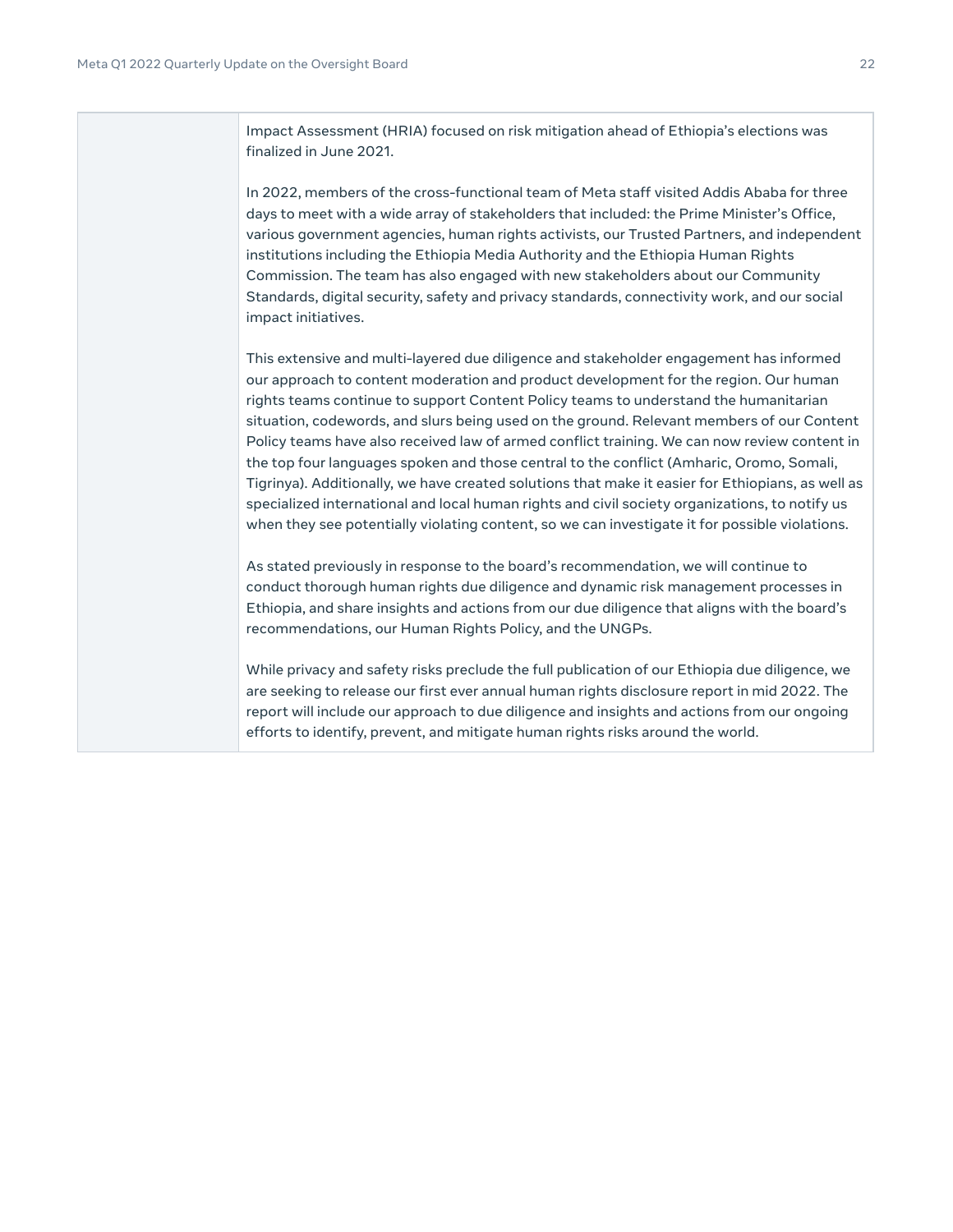## <span id="page-22-0"></span>**Appendix B. Policy**

#### **Policy Clarity & Accessibility Recommendations**

**Oversight Board Recommendation:** Revise the Instagram Community Guidelines to specify that female nipples can be shown to raise breast cancer awareness and clarify that where there are inconsistencies between the [Instagram] Community Guidelines and the [Facebook] Community Standards, the latter take precedence.

#### (Breast Cancer Symptoms & Nudity [Recommendation](https://transparency.fb.com/oversight/oversight-board-cases/breast-cancer-symptoms-nudity/) #2 (along with [Support](https://transparency.fb.com/oversight/oversight-board-cases/support-of-abdullah-ocalan-founder-of-the-pkk/) of Abdullah Öcalan [Recommendation](https://transparency.fb.com/oversight/oversight-board-cases/support-of-abdullah-ocalan-founder-of-the-pkk/) #10, Post Discussing <sup>a</sup> Substance with [Psychoactive](https://transparency.fb.com/oversight/oversight-board-cases/ayahuasca-substance/) Properties [Recommendation](https://transparency.fb.com/oversight/oversight-board-cases/ayahuasca-substance/) #1, and <u>PAO on Sharing Residential [Information](https://transparency.fb.com/pao-private-residential-information-policy/) #9</u>)8)

| <b>Previous Category</b>                                                                                                                                                                                                                                                                                                        | <b>Implementing Fully</b>                                                                                                                                                                                                                                                                                                                                                                                                                                                                                                                                                                                                                                                                                                                                                                                                                                                                                                                                                                                                                                                                                                                                                                                                                                                                                                                 |
|---------------------------------------------------------------------------------------------------------------------------------------------------------------------------------------------------------------------------------------------------------------------------------------------------------------------------------|-------------------------------------------------------------------------------------------------------------------------------------------------------------------------------------------------------------------------------------------------------------------------------------------------------------------------------------------------------------------------------------------------------------------------------------------------------------------------------------------------------------------------------------------------------------------------------------------------------------------------------------------------------------------------------------------------------------------------------------------------------------------------------------------------------------------------------------------------------------------------------------------------------------------------------------------------------------------------------------------------------------------------------------------------------------------------------------------------------------------------------------------------------------------------------------------------------------------------------------------------------------------------------------------------------------------------------------------|
| <b>Updated Category</b>                                                                                                                                                                                                                                                                                                         | <b>Implementing Fully</b>                                                                                                                                                                                                                                                                                                                                                                                                                                                                                                                                                                                                                                                                                                                                                                                                                                                                                                                                                                                                                                                                                                                                                                                                                                                                                                                 |
| <b>Current Status</b>                                                                                                                                                                                                                                                                                                           | In Progress                                                                                                                                                                                                                                                                                                                                                                                                                                                                                                                                                                                                                                                                                                                                                                                                                                                                                                                                                                                                                                                                                                                                                                                                                                                                                                                               |
| May 2022 Update                                                                                                                                                                                                                                                                                                                 | In our response to Post Discussing a Substance with Psychoactive Properties<br>Recommendation #1, we committed to publishing updates to the Instagram Community<br>Guidelines to reflect the Facebook Community Standards in all shared policy areas; and to<br>make the differences clear in the small number of instances where the policies differ. We<br>agree with the board that we should be clear about the rules that we use to protect people<br>on our platforms. Our work to implement this recommendation has taken longer than<br>anticipated. Since our last update, our company rebranded to Meta to bring our apps and<br>technologies together under one new corporate brand. Our long term ambition is for all of<br>our products to co-exist within the Metaverse with one set of shared values. We believe that<br>the people who use Instagram and Facebook will be best served by unified Community<br>Standards, which clearly explain the differences in our policies between the two platforms.<br>We are working with our legal, regulatory, and product teams to scope and implement this<br>plan, adjusted to reflect our new corporate brand and mission, while still fully implementing<br>the spirit of the board's recommendations. We expect to complete this recommendation by<br>the end of the year. |
| Oversight Board Recommendation: Facebook should be clear in its Corporate Human Rights Policy<br>how it collects, preserves, and shares information related to investigations and potential prosecutions,<br>including how researchers can access that information.<br>(Former President Trump's Suspension Recommendation #15) |                                                                                                                                                                                                                                                                                                                                                                                                                                                                                                                                                                                                                                                                                                                                                                                                                                                                                                                                                                                                                                                                                                                                                                                                                                                                                                                                           |
| <b>Previous Category</b>                                                                                                                                                                                                                                                                                                        | Implementing in Part                                                                                                                                                                                                                                                                                                                                                                                                                                                                                                                                                                                                                                                                                                                                                                                                                                                                                                                                                                                                                                                                                                                                                                                                                                                                                                                      |
| <b>Updated Category</b>                                                                                                                                                                                                                                                                                                         | No Further Action                                                                                                                                                                                                                                                                                                                                                                                                                                                                                                                                                                                                                                                                                                                                                                                                                                                                                                                                                                                                                                                                                                                                                                                                                                                                                                                         |

<sup>&</sup>lt;sup>8</sup> The board issued a similar recommendation in recommendation #10 in the Support of [Abdullah](https://transparency.fb.com/oversight/oversight-board-cases/support-of-abdullah-ocalan-founder-of-the-pkk/) Öcalan case, recommendation #1 in the Post Discussing a Substance with [Psychoactive](https://transparency.fb.com/oversight/oversight-board-cases/ayahuasca-substance/) Properties case, and recommendation #9 in the PAO on Sharing [Residential](https://transparency.fb.com/pao-private-residential-information-policy/) [Information](https://transparency.fb.com/pao-private-residential-information-policy/) case. We are tracking the progress of our work in response to this recommendation as part of our response to recommendation #2 in the Breast Cancer Symptoms & Nudity case.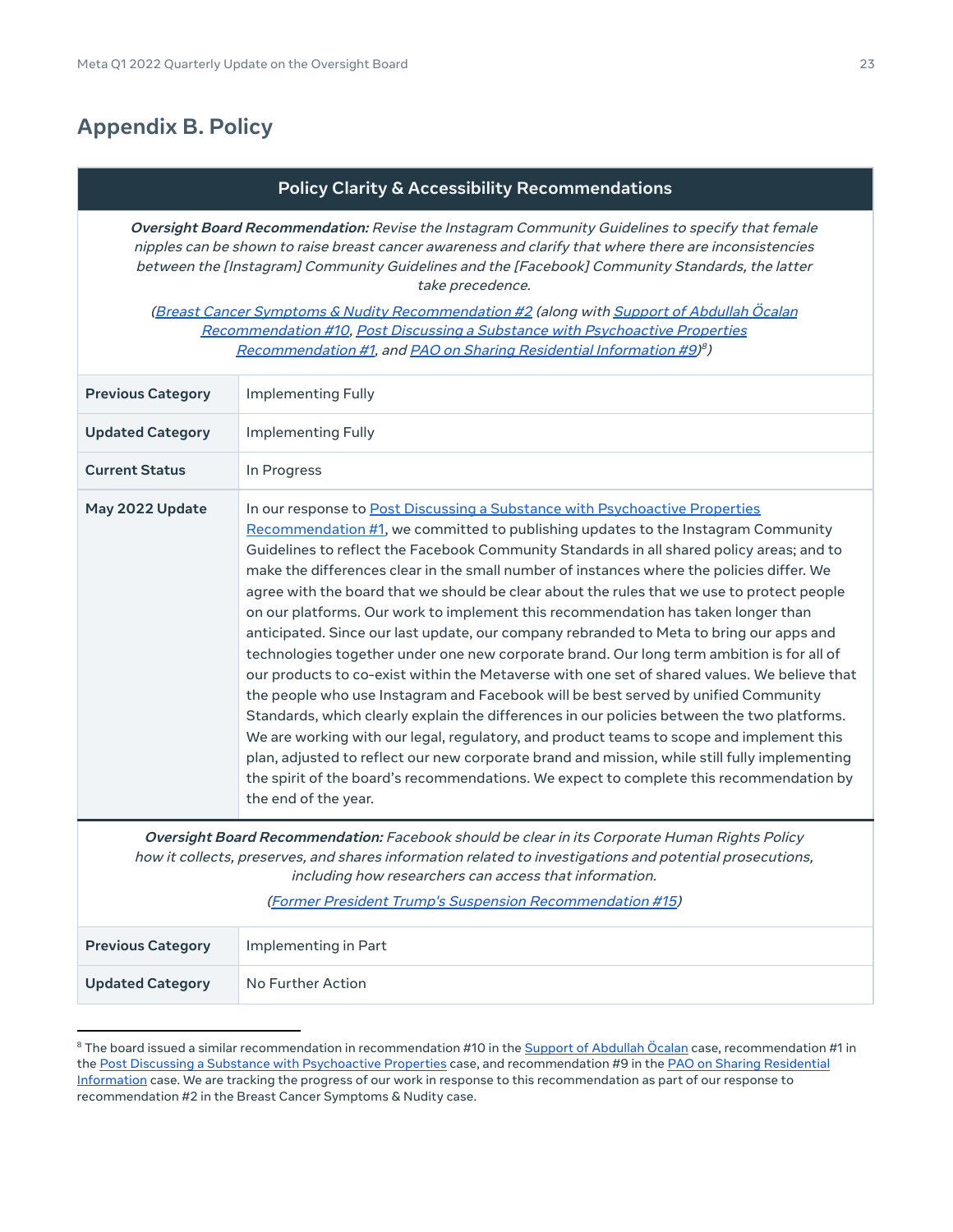| <b>Current Status</b> | No Further Updates                                                                                                                                                                                                                                                                                                                                                                                                                                                                                                                |
|-----------------------|-----------------------------------------------------------------------------------------------------------------------------------------------------------------------------------------------------------------------------------------------------------------------------------------------------------------------------------------------------------------------------------------------------------------------------------------------------------------------------------------------------------------------------------|
| May 2022 Update       | Consistent with Meta's Corporate Human Rights Policy, we continue to explore additional<br>avenues to support international accountability processes—including through the potential<br>identification, preservation, and disclosure of relevant content—within the constraints of our<br>legal and privacy obligations. While we will have no further updates specific to this<br>recommendation, we look forward to sharing additional information on our approach to this<br>important issue in future human rights reporting. |

**Oversight Board Recommendation:** Facebook should develop and publish <sup>a</sup> policy that governs its response to crises or novel situations where its regular processes would not prevent or avoid imminent harm.

(Former President Trump's Suspension [Recommendation](https://transparency.fb.com/oversight/oversight-board-cases/former-president-trump-suspension-from-facebook/) #19)

| <b>Previous Category</b> | Implementing Fully                                                                                                                                                                                                                                                                                                                                                         |
|--------------------------|----------------------------------------------------------------------------------------------------------------------------------------------------------------------------------------------------------------------------------------------------------------------------------------------------------------------------------------------------------------------------|
| <b>Updated Category</b>  | Implementing Fully                                                                                                                                                                                                                                                                                                                                                         |
| <b>Current Status</b>    | In Progress                                                                                                                                                                                                                                                                                                                                                                |
| May 2022 Update          | Earlier this year, we presented and adopted the Crisis Policy Protocol at the Policy Forum<br>with Oversight Board staff in attendance. Over the past few months, we have been working<br>to build the internal architecture necessary to be able to launch this as planned at the end of<br>Q2 2022. We will provide additional information in a future Quarterly Update. |

**Oversight Board Recommendation:** Differentiate between bullying and harassment and provide definitions that distinguish the two acts. The Community Standard should also clearly explain to users how bullying and harassment differ from speech that only causes offense and may be protected under international human rights law.

(January 2021 Protests in Russia [Recommendation](https://transparency.fb.com/oversight/oversight-board-cases/comment-related-to-january-2021-protests-in-russia/) #2)

<span id="page-23-0"></span>

| <b>Previous Category</b> | Assessing Feasibility                                                                                                                                                                                                                                                                                                                                                                                                                                                                                                                                                                                                                                                                                                                                                                                                                                                                                                                                                                                                                                        |
|--------------------------|--------------------------------------------------------------------------------------------------------------------------------------------------------------------------------------------------------------------------------------------------------------------------------------------------------------------------------------------------------------------------------------------------------------------------------------------------------------------------------------------------------------------------------------------------------------------------------------------------------------------------------------------------------------------------------------------------------------------------------------------------------------------------------------------------------------------------------------------------------------------------------------------------------------------------------------------------------------------------------------------------------------------------------------------------------------|
| <b>Updated Category</b>  | No Further Action                                                                                                                                                                                                                                                                                                                                                                                                                                                                                                                                                                                                                                                                                                                                                                                                                                                                                                                                                                                                                                            |
| <b>Current Status</b>    | No Further Updates                                                                                                                                                                                                                                                                                                                                                                                                                                                                                                                                                                                                                                                                                                                                                                                                                                                                                                                                                                                                                                           |
| May 2022 Update          | To address the first part of the board's recommendation, we conducted research to evaluate<br>whether people differentiate between bullying and harassment with sufficient specificity to<br>justify separate and distinct definitions and policy treatment. Our review of prior academic<br>literature found a lack of consensus over basic definitions of the two terms, and frequent<br>overlap. We also surveyed 29,827 internet users in 10 countries and found a high level of<br>variation about how people think about and apply concepts of bullying and harassment<br>across countries, people, and hypothetical situations of online behavior. Our research also<br>found that internet users characterize many hypothetical situations as both bullying and<br>harassment. During the survey, participants did not identify any factors in hypothetical<br>situations that strongly push them to apply one label over the other. We were able to<br>conclude there was not sufficient evidence to support separating the definitions of bullying |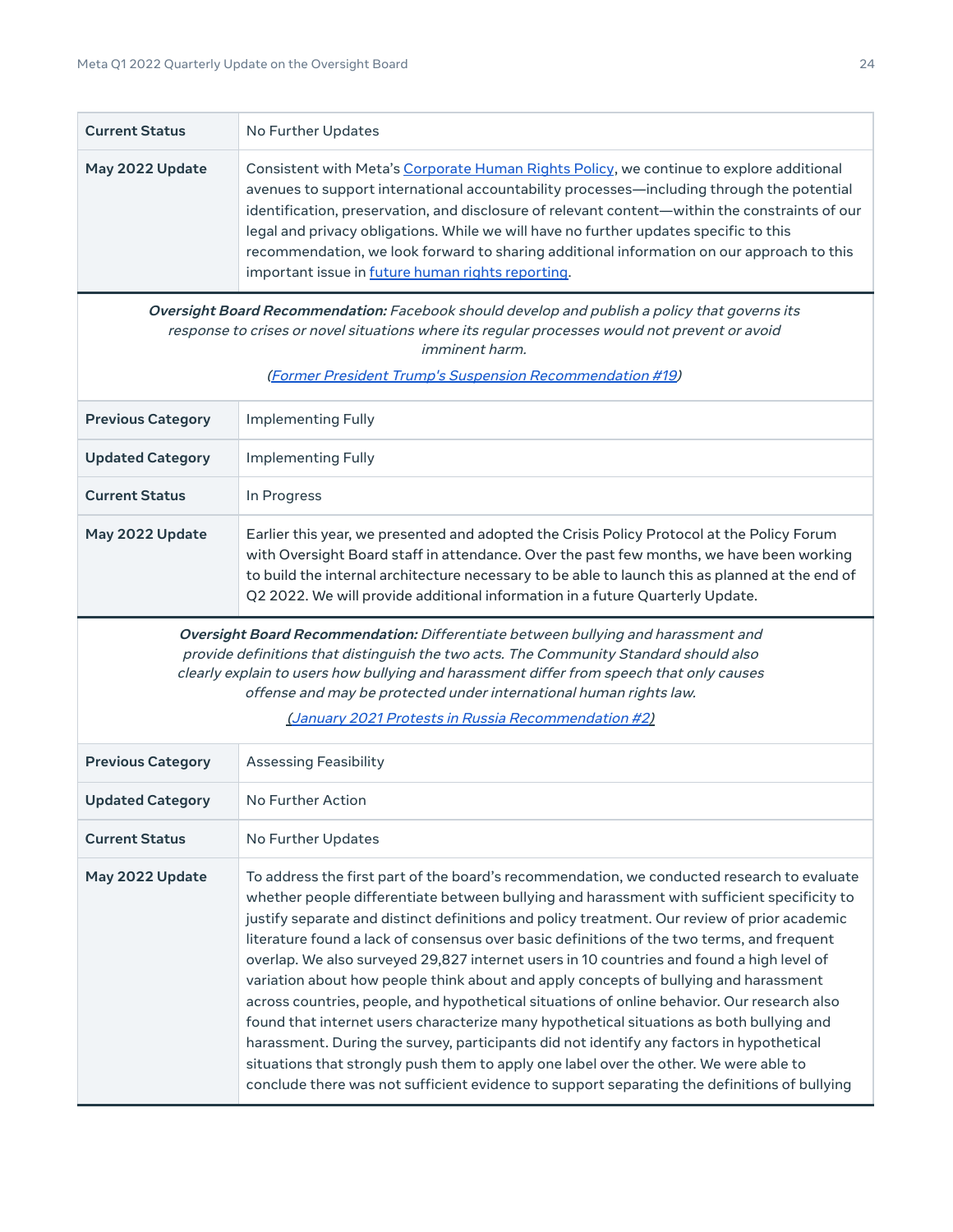and harassment in our policies. Therefore, we will have no further updates on this recommendation. You can read more about our research [here](https://research.facebook.com/file/993733407943277/perceptions_research_v2.pdf).

**Oversight Board Recommendation:** Clearly define Meta's approach to different target user categories and provide illustrative examples of each target category (i.e. who qualifies as <sup>a</sup> public figure). Format the Community Standard on Bullying and Harassment by user categories currently listed in the policy.

(January 2021 Protests in Russia [Recommendation](https://transparency.fb.com/oversight/oversight-board-cases/comment-related-to-january-2021-protests-in-russia/) #3 (along with [January](https://transparency.fb.com/oversight/oversight-board-cases/comment-related-to-january-2021-protests-in-russia/) 2021 Protests in Russia [Recommendation](https://transparency.fb.com/oversight/oversight-board-cases/comment-related-to-january-2021-protests-in-russia/) #4) 9 )

| <b>Previous Category</b> | Implementing Fully                                                                                                                                                                                                                                                                                                                                                                                                                                                                                                                                                                                                                                                                                                                                                                                                                                                                                 |
|--------------------------|----------------------------------------------------------------------------------------------------------------------------------------------------------------------------------------------------------------------------------------------------------------------------------------------------------------------------------------------------------------------------------------------------------------------------------------------------------------------------------------------------------------------------------------------------------------------------------------------------------------------------------------------------------------------------------------------------------------------------------------------------------------------------------------------------------------------------------------------------------------------------------------------------|
| <b>Updated Category</b>  | Implementing in Part                                                                                                                                                                                                                                                                                                                                                                                                                                                                                                                                                                                                                                                                                                                                                                                                                                                                               |
| <b>Current Status</b>    | In Progress                                                                                                                                                                                                                                                                                                                                                                                                                                                                                                                                                                                                                                                                                                                                                                                                                                                                                        |
| May 2022 Update          | As shared in our 04 2021 Quarterly Update, we updated the Bullying and Harassment<br>section of our Community Standards to clarify our policy based on this recommendation. We<br>shared these changes as part of our August 2021 Community Standards updates, which<br>included the addition of tiers and language clarifications. Rather than providing illustrative<br>examples of each target category, which could allow violators to evade detection and<br>increase the risk of jeopardizing people's safety, we plan to address the spirit of the<br>recommendation by including further details about each target category in our Transparency<br>Center. We are continuing to explore ways to share more details about our Bullying and<br>Harassment policy that align with the structure and readability of the Community Standards,<br>and we aim to share these examples by Q3 2021. |

<span id="page-24-0"></span>**Oversight Board Recommendation:** Add criteria and illustrative examples to its Dangerous Individuals and Organizations policy to increase understanding of the exceptions for neutral discussion, condemnation and news reporting.

(Al Jazeera Post on Tensions Between Israel and Palestine [Recommendation](https://transparency.fb.com/oversight/oversight-board-cases/al-jazeera-post-tensions-israel-palestine/) #1)

| <b>Previous Category</b> | <b>Assessing Feasibility</b>                                                                                                                                                                                                                                                                                                                                                                                                                                                                                                                                                                                                                                       |
|--------------------------|--------------------------------------------------------------------------------------------------------------------------------------------------------------------------------------------------------------------------------------------------------------------------------------------------------------------------------------------------------------------------------------------------------------------------------------------------------------------------------------------------------------------------------------------------------------------------------------------------------------------------------------------------------------------|
| <b>Updated Category</b>  | <b>Assessing Feasibility</b>                                                                                                                                                                                                                                                                                                                                                                                                                                                                                                                                                                                                                                       |
| <b>Current Status</b>    | In Progress                                                                                                                                                                                                                                                                                                                                                                                                                                                                                                                                                                                                                                                        |
| May 2022 Update          | In consultation with a number of teams at Meta — including News Partnerships, Human<br>Rights policy, and teams with local context — we are working on developing criteria intended<br>to increase understanding of what constitutes "news reporting" in our Dangerous Individuals<br>and Organizations policy. We are also undergoing a policy review to increase clarity and<br>transparency around our definitions of Praise, Substantive Support, and Representation<br>(PSR) and the allowable carve-outs from those terms, including news reporting and neutral<br>discussions. We expect to conclude this process by Q4 2022. We will also continue to work |

<sup>&</sup>lt;sup>9</sup> The board issued a similar recommendation in recommendation #4 in the January 2021 [Protests](https://transparency.fb.com/oversight/oversight-board-cases/comment-related-to-january-2021-protests-in-russia/) in Russia case. We are tracking the progress of our work in response to this recommendation as part of our response to recommendation #3 in the January 2021 Protests in Russia case.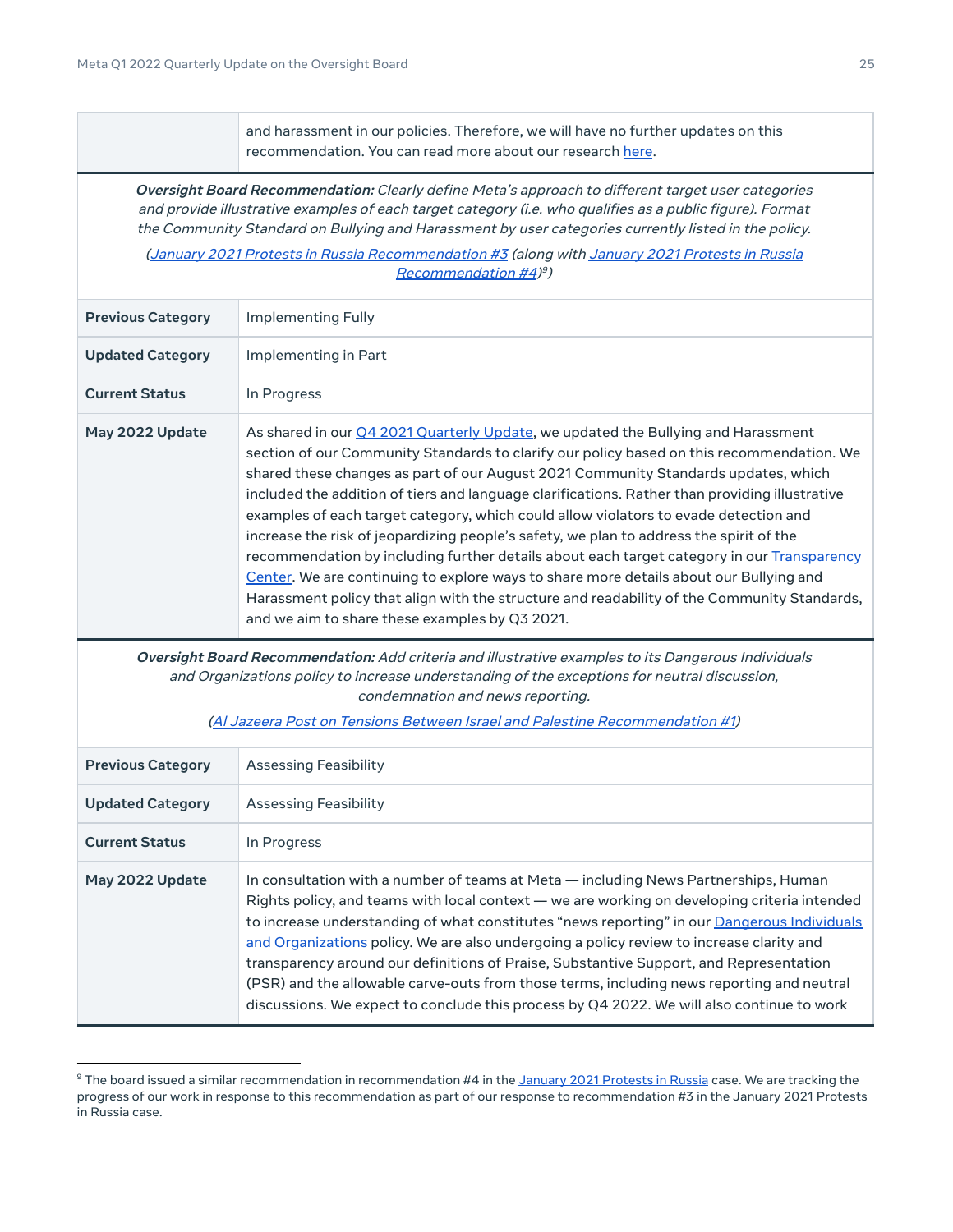on ways to share more about these Dangerous Individuals and Organizations policy nuances externally.

**Oversight Board Recommendation:** Publish illustrative examples from the list of slurs Meta has designated as violating under its Hate Speech Community Standard. These examples should be included in the Community Standard and include edge cases involving words which may be harmful in some contexts but not others, describing when their use would be violating. Facebook should clarify to users that these examples do not constitute <sup>a</sup> complete list.

(Post Depicting Protests in Colombia While Using <sup>a</sup> Slur [Recommendation](https://transparency.fb.com/oversight/oversight-board-cases/protests-colombia-while-using-slur/) #1)

| <b>Previous Category</b> | Implementing in Part                                                                                                                                                                                                                                                                                                                                                                                                                                                                                                                                                                                                                                                                                                                                                                                                                                                                                                                                       |
|--------------------------|------------------------------------------------------------------------------------------------------------------------------------------------------------------------------------------------------------------------------------------------------------------------------------------------------------------------------------------------------------------------------------------------------------------------------------------------------------------------------------------------------------------------------------------------------------------------------------------------------------------------------------------------------------------------------------------------------------------------------------------------------------------------------------------------------------------------------------------------------------------------------------------------------------------------------------------------------------|
| <b>Updated Category</b>  | Implementing in Part                                                                                                                                                                                                                                                                                                                                                                                                                                                                                                                                                                                                                                                                                                                                                                                                                                                                                                                                       |
| <b>Current Status</b>    | In Progress                                                                                                                                                                                                                                                                                                                                                                                                                                                                                                                                                                                                                                                                                                                                                                                                                                                                                                                                                |
| May 2022 Update          | We are in the final stages of adding language to our Hate Speech policy that clarifies our<br>approach to identifying slurs that may be used to attack people based on their protected<br>characteristics. We anticipate publishing this updated language in the coming months. We<br>are also continuing to explore ways to include more illustrative examples of the types of<br>terms that qualify as slurs or insulting labels under our policy. As explained in our $Q42021$<br>Quarterly Update, we decided not to publish a comprehensive list of violating slurs, as these<br>terms may create an environment of intimidation and exclusion. Given the sensitive nature of<br>some of these words, we are continuing to carefully consider which examples to include, and<br>how, in order to reduce the potential for harm to anyone reading our Community Standards.<br>We will continue to report on our progress in the next Quarterly Update. |

**Oversight Board Recommendation:** The board recommends that Meta modify the Instagram Community Guidelines and Facebook Regulated Goods Community Standard to allow positive discussion of traditional and religious uses of non-medical drugs where there is historic evidence of such use. The board also recommends that Meta make public all allowances, including existing allowances.

(Post Discussing <sup>a</sup> Substance with Psychoactive Properties [Recommendation](https://transparency.fb.com/oversight/oversight-board-cases/ayahuasca-substance/) #3)

| <b>Previous Category</b> | <b>Assessing Feasibility</b>                                                                                                                                                                                                                                                                                                                                                                                                                                                                                                                                                                                                                                                 |
|--------------------------|------------------------------------------------------------------------------------------------------------------------------------------------------------------------------------------------------------------------------------------------------------------------------------------------------------------------------------------------------------------------------------------------------------------------------------------------------------------------------------------------------------------------------------------------------------------------------------------------------------------------------------------------------------------------------|
| <b>Updated Category</b>  | <b>Assessing Feasibility</b>                                                                                                                                                                                                                                                                                                                                                                                                                                                                                                                                                                                                                                                 |
| <b>Current Status</b>    | In Progress                                                                                                                                                                                                                                                                                                                                                                                                                                                                                                                                                                                                                                                                  |
| May 2022 Update          | We are conducting a policy development process to explore potential changes to our<br>Restricted Goods and Services policy <sup>10</sup> regarding discussion of the use of non-medical drugs<br>in traditional or religious contexts. As part of this work, we have begun our internal working<br>group process to discuss whether we should make such a change and, if so, what options we<br>should consider. These working groups have included teams from multiple regions and<br>include representation from policy, operations, and research teams, among others. We are<br>also informing any potential changes to the policy by conducting independent research and |

 $^{\text{10}}$  In November 2021, our Regulated Goods policy was renamed Restricted Goods and Services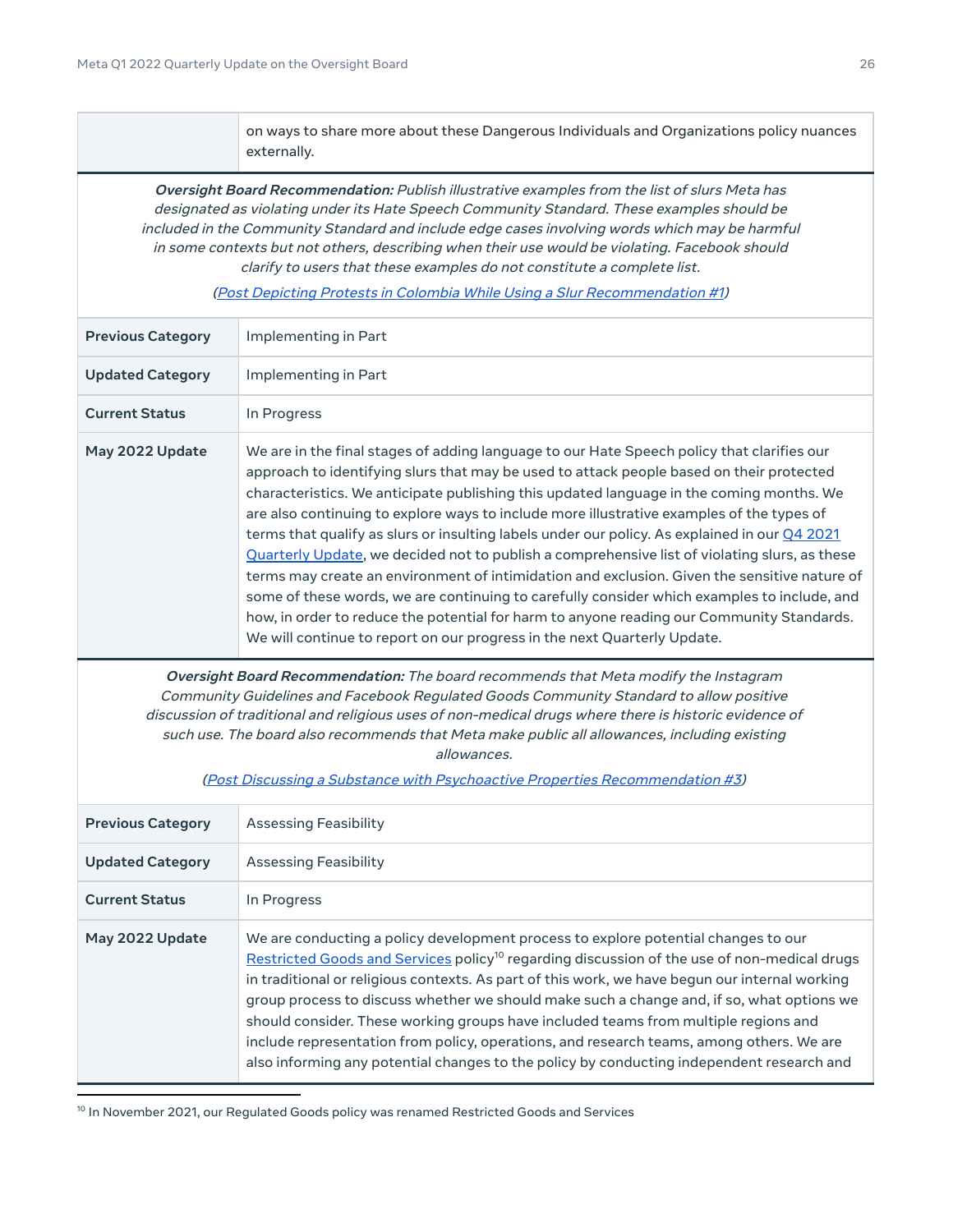connecting with an array of global external experts in the space. Ultimately, we hope to present a recommendation for this at a Policy [Forum](https://about.fb.com/news/2018/11/content-standards-forum-minutes/) this year. We will continue to report on our progress in the next Quarterly Update.

**Oversight Board Recommendation:** Meta should publish its internal definitions for "non-medical drugs" and "pharmaceutical drugs" in the Facebook Community Standard on Restricted Goods and Services. The published definitions should: (a) make clear that certain substances may fall under either "non-medical drugs" or "pharmaceutical drugs" and (b) explain the circumstances under which <sup>a</sup> substance would fall into each of these categories. The Board will consider this recommendation implemented when these changes are made in the Community Standard.

## (Post Requesting Advice on [Pharmaceutical](https://transparency.fb.com/asking-for-adderall) Drugs #1) **Previous Category** | Implementing Fully **Updated Category** Implementing Fully **Current Status** In Progress **May 2022 Update** In our April 1, 2022 response, we made the commitment to share definitions for both "non-medical drugs" and "pharmaceutical drugs" in our [Restricted](https://transparency.fb.com/policies/community-standards/regulated-goods/) Goods and Services policy. These definitions will clarify the existing policy distinctions between non-medical drugs and pharmaceutical drugs. We anticipate publishing these definitions in our Transparency Center by Q3 2022.

**Oversight Board Recommendation:** Meta should define graphic depiction and sexualization in the Child Sexual Exploitation, Nudity and Abuse Community Standard. Meta should make clear that not all explicit language constitutes graphic depiction or sexualization and explain the difference between legal, clinical or medical terms and graphic content. Meta should also provide <sup>a</sup> clarification for distinguishing child sexual exploitation and reporting on child sexual exploitation. The Board will consider the recommendation implemented when language defining key terms and the distinction has been added to the Community Standard.

(Post [Describing](https://transparency.fb.com/swedish-journalist) Sexual Violence Against Minors #1)

| <b>Previous Category</b> | Implementing Fully                                                                                                                                                                                                                                                                                                                                                                                                                                                                                                                                                              |
|--------------------------|---------------------------------------------------------------------------------------------------------------------------------------------------------------------------------------------------------------------------------------------------------------------------------------------------------------------------------------------------------------------------------------------------------------------------------------------------------------------------------------------------------------------------------------------------------------------------------|
| <b>Updated Category</b>  | Implementing Fully                                                                                                                                                                                                                                                                                                                                                                                                                                                                                                                                                              |
| <b>Current Status</b>    | In Progress                                                                                                                                                                                                                                                                                                                                                                                                                                                                                                                                                                     |
| May 2022 Update          | We are in the initial stages of developing definitions for graphic depiction and sexualization,<br>and expect to publish them in the Child Sexual Exploitation, Nudity and Abuse policy of the<br>Community Standards sometime this year. The definition will capture the distinction<br>between violating content and non-violating content, specifically highlighting that<br>descriptions in legal, clinical, or medical contexts are non-violating. We will also develop and<br>publish clarifying guidelines for "depiction" and "reporting" of child sexual exploitation. |

**Oversight Board Recommendation:** Meta should undergo <sup>a</sup> policy development process, including as <sup>a</sup> discussion in the Policy Forum, to determine whether and how to incorporate <sup>a</sup> prohibition on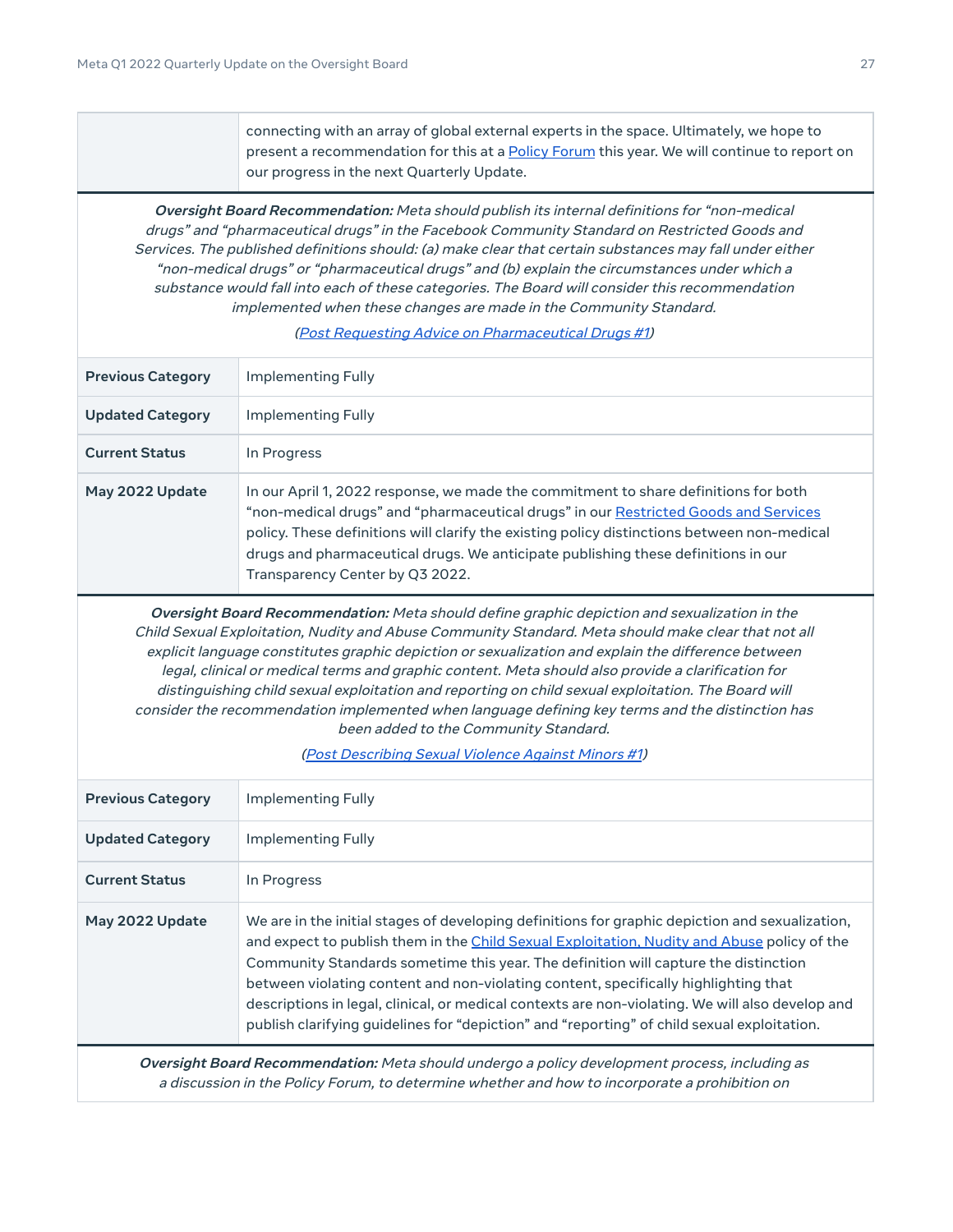functional identification of child victims of sexual violence in its Community Standards. This process should include stakeholder and expert engagement on functional identification and the rights of the child. The Board will consider this recommendation implemented when Meta publishes the minutes of the Product Policy Forum where this is discussed.

(Post [Describing](https://transparency.fb.com/swedish-journalist) Sexual Violence Against Minors #2)

| <b>Previous Category</b>                                                                                                                                                                                                                                                                                     | <b>Implementing Fully</b>                                                                                                                                                                                                                                                                                                                                                                                                                                                                                                                                                                                                                                                                                                                                                                                                                                                                                                                                                   |
|--------------------------------------------------------------------------------------------------------------------------------------------------------------------------------------------------------------------------------------------------------------------------------------------------------------|-----------------------------------------------------------------------------------------------------------------------------------------------------------------------------------------------------------------------------------------------------------------------------------------------------------------------------------------------------------------------------------------------------------------------------------------------------------------------------------------------------------------------------------------------------------------------------------------------------------------------------------------------------------------------------------------------------------------------------------------------------------------------------------------------------------------------------------------------------------------------------------------------------------------------------------------------------------------------------|
| <b>Updated Category</b>                                                                                                                                                                                                                                                                                      | Implementing Fully                                                                                                                                                                                                                                                                                                                                                                                                                                                                                                                                                                                                                                                                                                                                                                                                                                                                                                                                                          |
| <b>Current Status</b>                                                                                                                                                                                                                                                                                        | In Progress                                                                                                                                                                                                                                                                                                                                                                                                                                                                                                                                                                                                                                                                                                                                                                                                                                                                                                                                                                 |
| May 2022 Update                                                                                                                                                                                                                                                                                              | In our April 1, 2022 response, we shared that our teams are currently in the initial scoping<br>stages for developing a potential policy that prohibits the functional identification of child<br>victims of sexual violence, with the goal of ultimately bringing options for implementing this<br>change to the Community Standards to the Policy Forum. Consistent with past meetings of<br>the Policy Forum, we intend to inform our policy development with input from a range of<br>internal and external perspectives. This may include conducting new research, consulting<br>internal and external experts in areas such as freedom of expression and safety, and working<br>with teams throughout Meta to understand the feasibility of implementing options.<br>Following a discussion at the Policy Forum, we will post a summary of the proceedings in our<br>Transparency Center. We will continue to report on our progress in the next Quarterly<br>Update. |
| Oversight Board Recommendation: Meta should remove the exception that allows the sharing of<br>private residential information (both images that currently fulfill the Privacy Violations policy's criteria<br>for takedown and 10 addresses) when considered "publicly available". This means Meta would no |                                                                                                                                                                                                                                                                                                                                                                                                                                                                                                                                                                                                                                                                                                                                                                                                                                                                                                                                                                             |

for takedown and 10 addresses) when considered "publicly available". This means Meta would no longer allow otherwise violating content on Facebook and on Instagram if "published by at least five news outlets" or if it contains residential addresses or imagery from financial records or statements of an organization, court records, professional and business licenses, sex offender registries or press releases from government agencies, or law enforcement. The Board will consider this implemented when Meta modifies its Internal Implementation Standards and its content policies.

(PAO on Sharing Residential [Information](https://transparency.fb.com/pao-private-residential-information-policy/) #1 (along with PAO on Sharing Residential Information #3)<sup>11</sup>)

| <b>Previous Category</b> | Implementing Fully                                                                                                                                                                                                                                                                                                                                                                                                                                                                |
|--------------------------|-----------------------------------------------------------------------------------------------------------------------------------------------------------------------------------------------------------------------------------------------------------------------------------------------------------------------------------------------------------------------------------------------------------------------------------------------------------------------------------|
| <b>Updated Category</b>  | Implementing Fully                                                                                                                                                                                                                                                                                                                                                                                                                                                                |
| <b>Current Status</b>    | In Progress                                                                                                                                                                                                                                                                                                                                                                                                                                                                       |
| May 2022 Update          | In our April 8, 2022 response, we committed to fully implementing this recommendation by<br>removing the existing "publicly available" exception to the Privacy Violations policy. In doing<br>so, we will also allow the sharing of imagery that displays the external view of private<br>residences in various scenarios, but not when there is a context of organizing protests<br>against the resident. We are still in the initial scoping stages of this policy development |

<sup>&</sup>lt;sup>11</sup> The board issued a similar recommendation in recommendation #3 in the PAO on Sharing Residential [Information](https://transparency.fb.com/pao-private-residential-information-policy/) case. We are tracking the progress of our work in response to this recommendation as part of our response to recommendation #1 in the PAO on Sharing Residential Information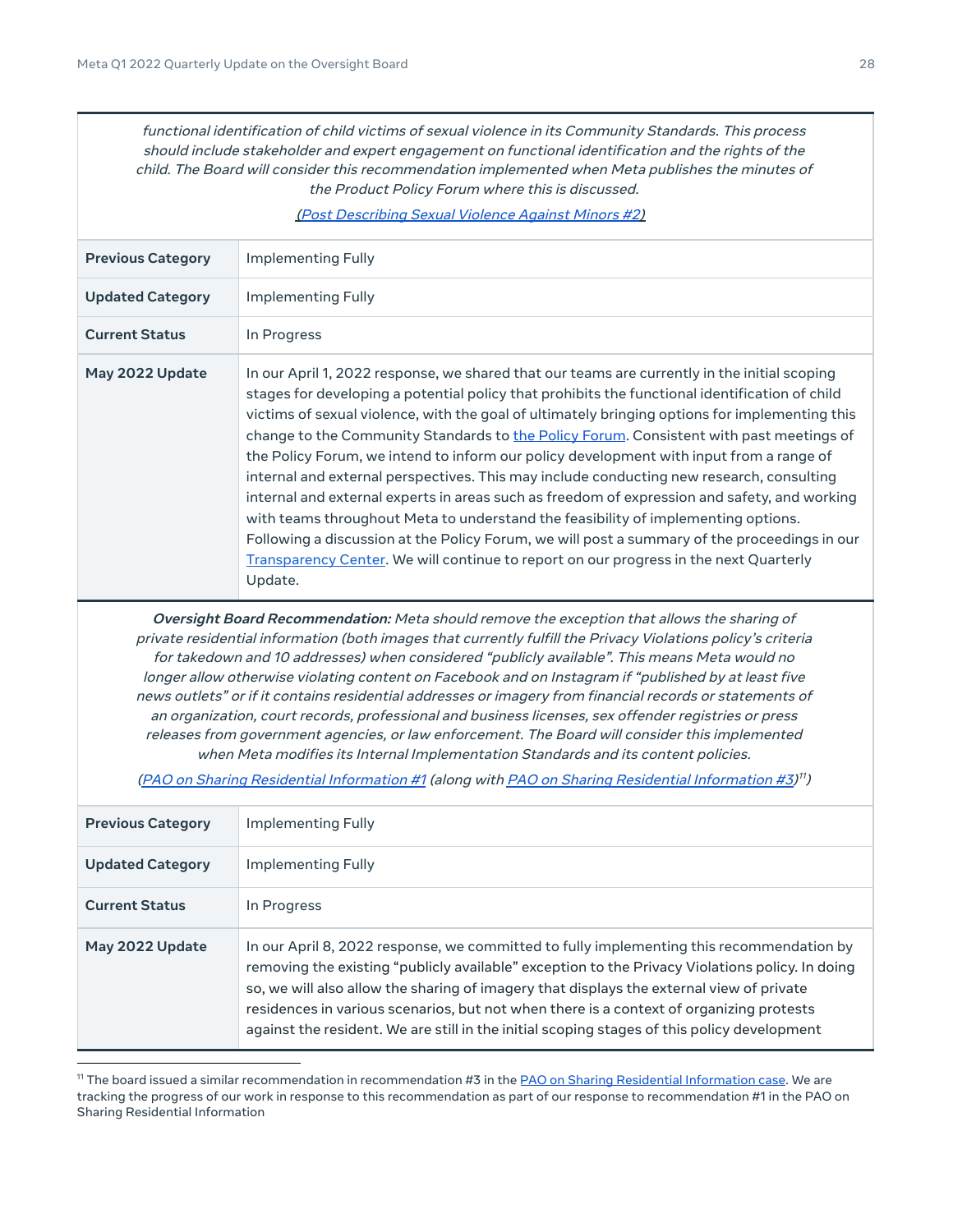process and anticipate implementing this recommendation by the end of this year. We will continue to report our progress in the next Quarterly Update.

**Oversight Board Recommendation:** Allowing the organization of protests at publicly owned official residences. Meta should allow the publication of addresses and imagery of official residences provided to high-ranking government officials, such as heads of state, heads of federal or local government, ambassadors and consuls. The Board will consider this implemented when Meta modifies its content policies.

(PAO on Sharing Residential [Information](https://transparency.fb.com/pao-private-residential-information-policy/) #4)

| <b>Previous Category</b>                                                                                                                                                                                                                                                                                                                                                                                                                                                                                                                                                                                 | Implementing Fully                                                                                                                                                                                                                                                                                                                                                                                                                                                                                                                                                                                                                                                                                                                                                                                                                                                                                                                                                                                                            |
|----------------------------------------------------------------------------------------------------------------------------------------------------------------------------------------------------------------------------------------------------------------------------------------------------------------------------------------------------------------------------------------------------------------------------------------------------------------------------------------------------------------------------------------------------------------------------------------------------------|-------------------------------------------------------------------------------------------------------------------------------------------------------------------------------------------------------------------------------------------------------------------------------------------------------------------------------------------------------------------------------------------------------------------------------------------------------------------------------------------------------------------------------------------------------------------------------------------------------------------------------------------------------------------------------------------------------------------------------------------------------------------------------------------------------------------------------------------------------------------------------------------------------------------------------------------------------------------------------------------------------------------------------|
| <b>Updated Category</b>                                                                                                                                                                                                                                                                                                                                                                                                                                                                                                                                                                                  | Implementing Fully                                                                                                                                                                                                                                                                                                                                                                                                                                                                                                                                                                                                                                                                                                                                                                                                                                                                                                                                                                                                            |
| <b>Current Status</b>                                                                                                                                                                                                                                                                                                                                                                                                                                                                                                                                                                                    | In Progress                                                                                                                                                                                                                                                                                                                                                                                                                                                                                                                                                                                                                                                                                                                                                                                                                                                                                                                                                                                                                   |
| May 2022 Update                                                                                                                                                                                                                                                                                                                                                                                                                                                                                                                                                                                          | In our April 8, 2022 response, we stated that on Facebook and Instagram we will allow for<br>the organization of protests at publicly owned official residences, in cases where we can<br>accurately identify these locations. In line with the board's guidance, the implementation of<br>this recommendation will not include private residences of government officials. As<br>explained in our response, forming a consistent definition of "high ranking officials" and<br>applying it in countries and communities around the world is a complex undertaking,<br>particularly for local governments. We are still in the initial scoping stages of this work, but<br>we plan on modifying our internal guidance and updating our training materials for reviewers,<br>including using existing guidance from other policy areas to determine whether homes are<br>"publicly owned official residences" for consistency. We will provide an update on the status<br>of this recommendation in the next Quarterly Update. |
| Oversight Board Recommendation: Meta should better explain, in the text of Facebook's Privacy<br>Violations policy, when disclosing the city where a residence is located will suffice for the content to<br>be removed, and when disclosing its neighborhood would be required for the same matter (e.g., by<br>specifically referencing the population threshold at which sharing only the city as part of the content<br>will no longer be considered violating). The Board will consider this implemented when Meta modifies<br>its content policies.<br>(PAO on Sharing Residential Information #7) |                                                                                                                                                                                                                                                                                                                                                                                                                                                                                                                                                                                                                                                                                                                                                                                                                                                                                                                                                                                                                               |
| <b>Previous Category</b>                                                                                                                                                                                                                                                                                                                                                                                                                                                                                                                                                                                 | <b>Assessing Feasibility</b>                                                                                                                                                                                                                                                                                                                                                                                                                                                                                                                                                                                                                                                                                                                                                                                                                                                                                                                                                                                                  |
| <b>Updated Category</b>                                                                                                                                                                                                                                                                                                                                                                                                                                                                                                                                                                                  | <b>Assessing Feasibility</b>                                                                                                                                                                                                                                                                                                                                                                                                                                                                                                                                                                                                                                                                                                                                                                                                                                                                                                                                                                                                  |
| <b>Current Status</b>                                                                                                                                                                                                                                                                                                                                                                                                                                                                                                                                                                                    | In Progress                                                                                                                                                                                                                                                                                                                                                                                                                                                                                                                                                                                                                                                                                                                                                                                                                                                                                                                                                                                                                   |
| May 2022 Update                                                                                                                                                                                                                                                                                                                                                                                                                                                                                                                                                                                          | As we outlined in our April 8, 2022 response, we are exploring ways to clarify when<br>identification of a city-versus identification of a neighborhood or other similar identifier-is<br>sufficient to warrant removal of imagery that displays the external view of private<br>residences. The wide variety of locality types around the world makes it challenging to<br>implement a globally applicable framework, so we will need time to assess what guidance is<br>suitable for content reviewers at scale. While we are still in the initial scoping stages, we hope                                                                                                                                                                                                                                                                                                                                                                                                                                                  |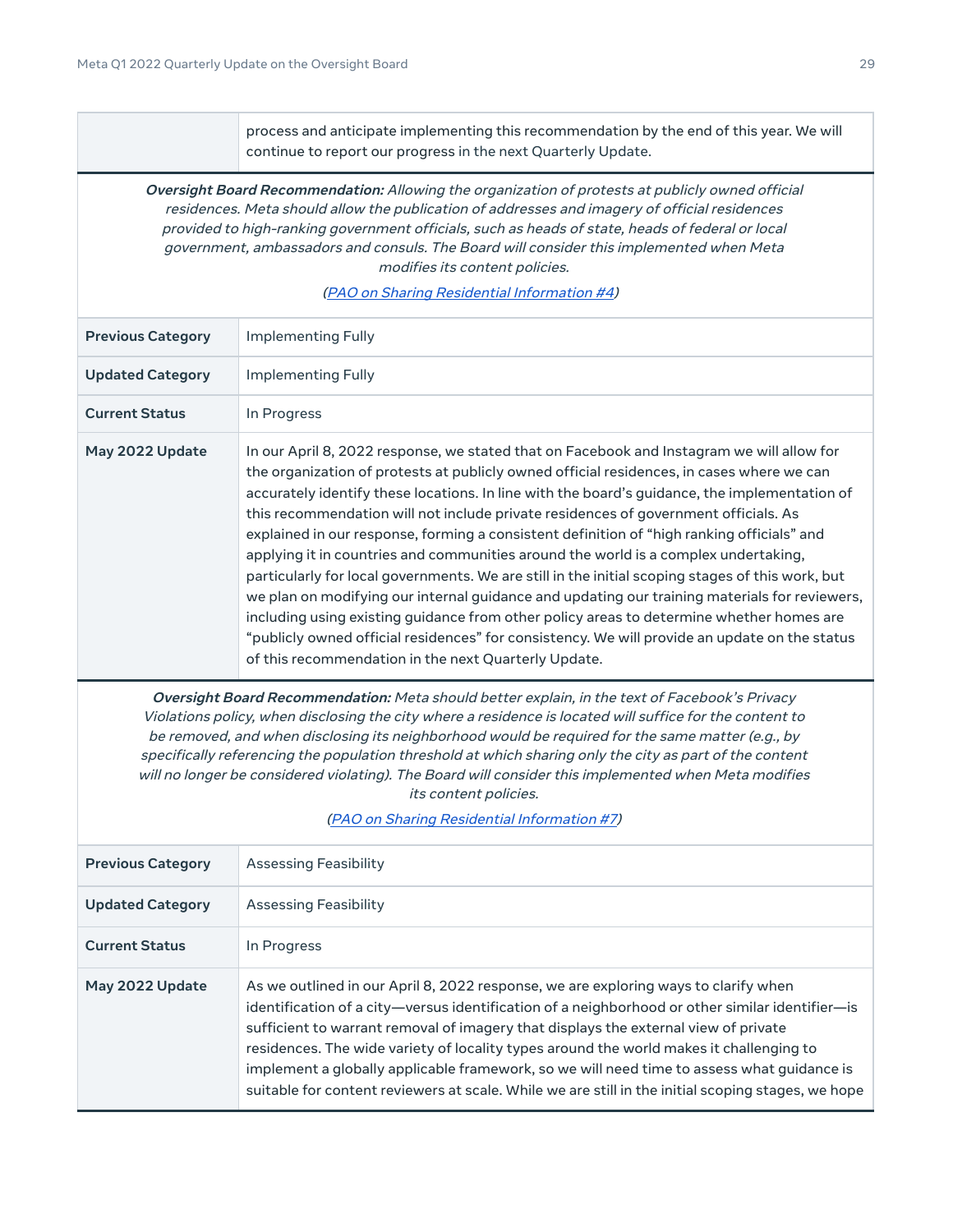|                                                                                                                                                                                                                                                                                                                                             | to complete our assessment by the end of the year and will report on our progress in the next<br>Quarterly Update.                                                                                                                                                                                                                                                                                                                                                                                                                                                              |  |  |  |
|---------------------------------------------------------------------------------------------------------------------------------------------------------------------------------------------------------------------------------------------------------------------------------------------------------------------------------------------|---------------------------------------------------------------------------------------------------------------------------------------------------------------------------------------------------------------------------------------------------------------------------------------------------------------------------------------------------------------------------------------------------------------------------------------------------------------------------------------------------------------------------------------------------------------------------------|--|--|--|
| Oversight Board Recommendation: Meta should explain, in the text of Facebook's Privacy Violations<br>policy, its criteria for assessing whether the resident is sufficiently identified in the content. The Board<br>will consider this implemented when Meta modifies its content policies.<br>(PAO on Sharing Residential Information #8) |                                                                                                                                                                                                                                                                                                                                                                                                                                                                                                                                                                                 |  |  |  |
| <b>Previous Category</b>                                                                                                                                                                                                                                                                                                                    | Implementing Fully                                                                                                                                                                                                                                                                                                                                                                                                                                                                                                                                                              |  |  |  |
| <b>Updated Category</b>                                                                                                                                                                                                                                                                                                                     | <b>Implementing Fully</b>                                                                                                                                                                                                                                                                                                                                                                                                                                                                                                                                                       |  |  |  |
| <b>Current Status</b>                                                                                                                                                                                                                                                                                                                       | In Progress                                                                                                                                                                                                                                                                                                                                                                                                                                                                                                                                                                     |  |  |  |
| May 2022 Update                                                                                                                                                                                                                                                                                                                             | In our April 8, 2022 response, we committed to developing internal criteria for our content<br>reviewers to assess if a resident has been sufficiently identified with a goal to protect privacy<br>and prevent potential harm. To shed more light on our enforcement protocols, we are also<br>working to create additional resources on this issue for our content moderators and<br>published in our Transparency Center. We are still in the initial scoping stages of<br>implementing this recommendation and will report on our progress in the next Quarterly<br>Update. |  |  |  |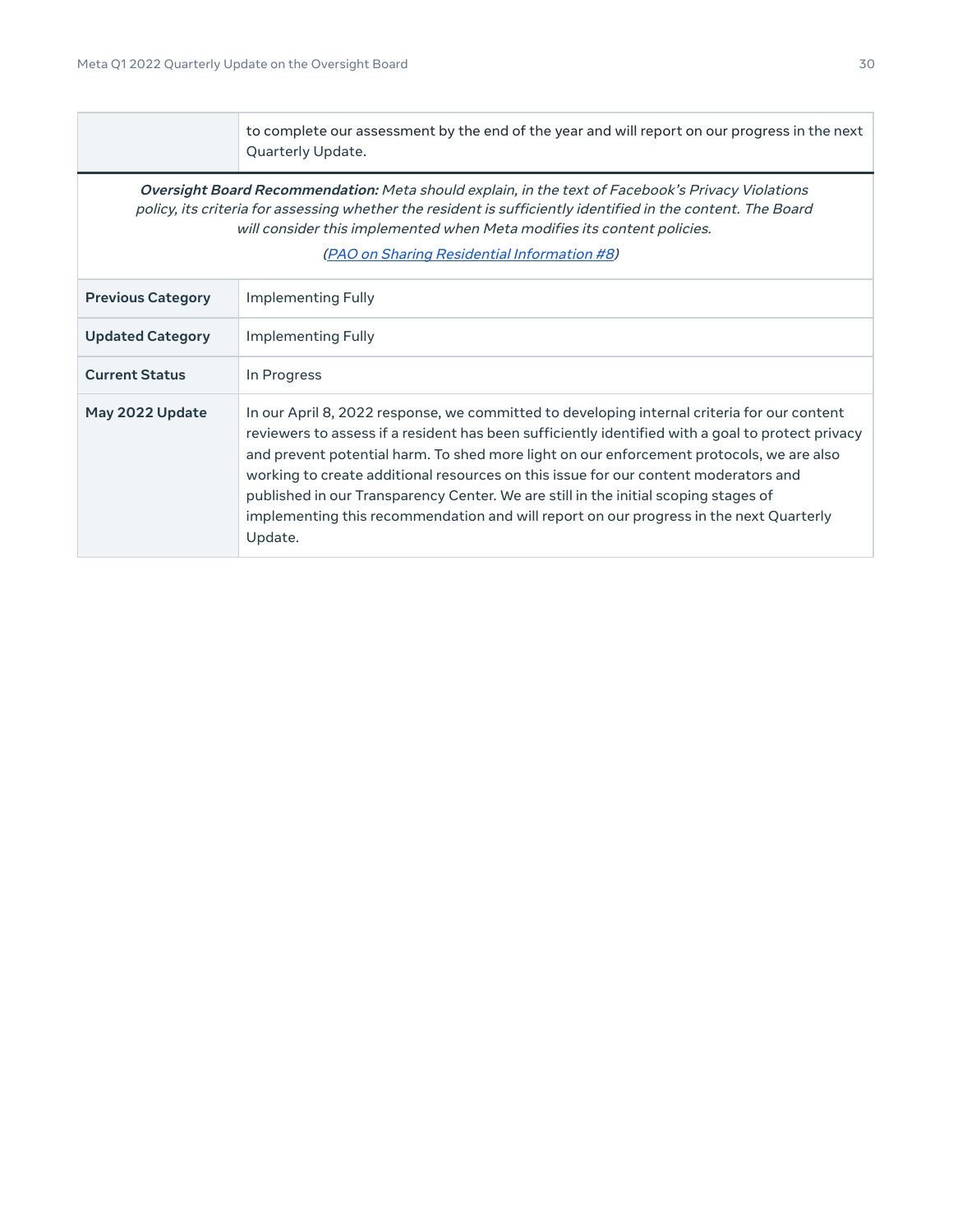## <span id="page-30-0"></span>**Appendix C. Enforcement**

#### **Enforcement Recommendations**

**Oversight Board Recommendation:** Facebook should let users indicate in their appeal that their content falls into one of the exceptions to the Hate Speech policy.

(Armenian People and the Armenian Genocide [Recommendation](https://transparency.fb.com/oversight/oversight-board-cases/comment-related-to-armenian-people-and-the-armenian-genocide/) #4, (along with PAO on [Sharing](https://transparency.fb.com/pao-private-residential-information-policy/) Residential [Information](https://transparency.fb.com/pao-private-residential-information-policy/) #14)<sup>12</sup>)

<span id="page-30-1"></span>

| <b>Previous Category</b>                                                                                                                                                                                 | <b>Assessing Feasibility</b>                                                                                                                                                                                                                                                                                                                                                                                                                                                                                                                                                                                                                                                                                                                                                                                                                                                             |  |
|----------------------------------------------------------------------------------------------------------------------------------------------------------------------------------------------------------|------------------------------------------------------------------------------------------------------------------------------------------------------------------------------------------------------------------------------------------------------------------------------------------------------------------------------------------------------------------------------------------------------------------------------------------------------------------------------------------------------------------------------------------------------------------------------------------------------------------------------------------------------------------------------------------------------------------------------------------------------------------------------------------------------------------------------------------------------------------------------------------|--|
| <b>Updated Category</b>                                                                                                                                                                                  | <b>Assessing Feasibility</b>                                                                                                                                                                                                                                                                                                                                                                                                                                                                                                                                                                                                                                                                                                                                                                                                                                                             |  |
| <b>Current Status</b>                                                                                                                                                                                    | In Progress                                                                                                                                                                                                                                                                                                                                                                                                                                                                                                                                                                                                                                                                                                                                                                                                                                                                              |  |
| May 2022 Update                                                                                                                                                                                          | We agree with the board that we should create more tools for people to provide additional<br>context in their appeals. For this type of functionality, there are informational and other<br>complexities which we are actively considering. For instance, we are aware that many people<br>may not be familiar with the specific exceptions to the Hate Speech policy. In our experience,<br>adding additional steps or options, such as the option to indicate that content falls into a<br>policy exception, can often lead to confusion and discourage people from appealing. We're<br>exploring the right way to offer this function and ensure people have the information they<br>need to use it intentionally, without discouraging appeals or creating unnecessary confusion.<br>We will provide an update on the status of this recommendation in the next Quarterly<br>Update. |  |
| Oversight Board Recommendation : To improve the accuracy of Facebook's review in the appeals<br>stage, the company should ensure appeals based on policy exceptions are prioritized for human<br>review. |                                                                                                                                                                                                                                                                                                                                                                                                                                                                                                                                                                                                                                                                                                                                                                                                                                                                                          |  |
|                                                                                                                                                                                                          | (Armenian People and the Armenian Genocide Recommendation #5)                                                                                                                                                                                                                                                                                                                                                                                                                                                                                                                                                                                                                                                                                                                                                                                                                            |  |
| <b>Previous Category</b>                                                                                                                                                                                 | <b>Assessing Feasibility</b>                                                                                                                                                                                                                                                                                                                                                                                                                                                                                                                                                                                                                                                                                                                                                                                                                                                             |  |
| <b>Updated Category</b>                                                                                                                                                                                  | <b>Assessing Feasibility</b>                                                                                                                                                                                                                                                                                                                                                                                                                                                                                                                                                                                                                                                                                                                                                                                                                                                             |  |
| <b>Current Status</b>                                                                                                                                                                                    | In Progress                                                                                                                                                                                                                                                                                                                                                                                                                                                                                                                                                                                                                                                                                                                                                                                                                                                                              |  |
|                                                                                                                                                                                                          |                                                                                                                                                                                                                                                                                                                                                                                                                                                                                                                                                                                                                                                                                                                                                                                                                                                                                          |  |

| May 2022 Update | In our 60-day response to Post Requesting Advice on Pharmaceutical Drugs #2, we             |
|-----------------|---------------------------------------------------------------------------------------------|
|                 | committed to assessing the dynamic prioritization of appeals as part of our roadmap         |
|                 | planning for Q3 and Q4 2022. As we explained in our response, we generally review appeals   |
|                 | in the order we receive them. The only current exception is reviewing people's appeals for  |
|                 | their own content we've removed for violating our policies (user appeals) before appeals of |
|                 | decisions when someone reports another person's content for potentially violating our       |
|                 | policies (reporter appeals).                                                                |
|                 |                                                                                             |

<sup>&</sup>lt;sup>12</sup> The board issued a similar recommendation in **PAO on Sharing Private Residential [Information](https://transparency.fb.com/pao-private-residential-information-policy/) #14**. We are tracking the progress of our work in response to this recommendations as part of our response to recommendation #4 in the Armenian People and the Armenian Genocide case.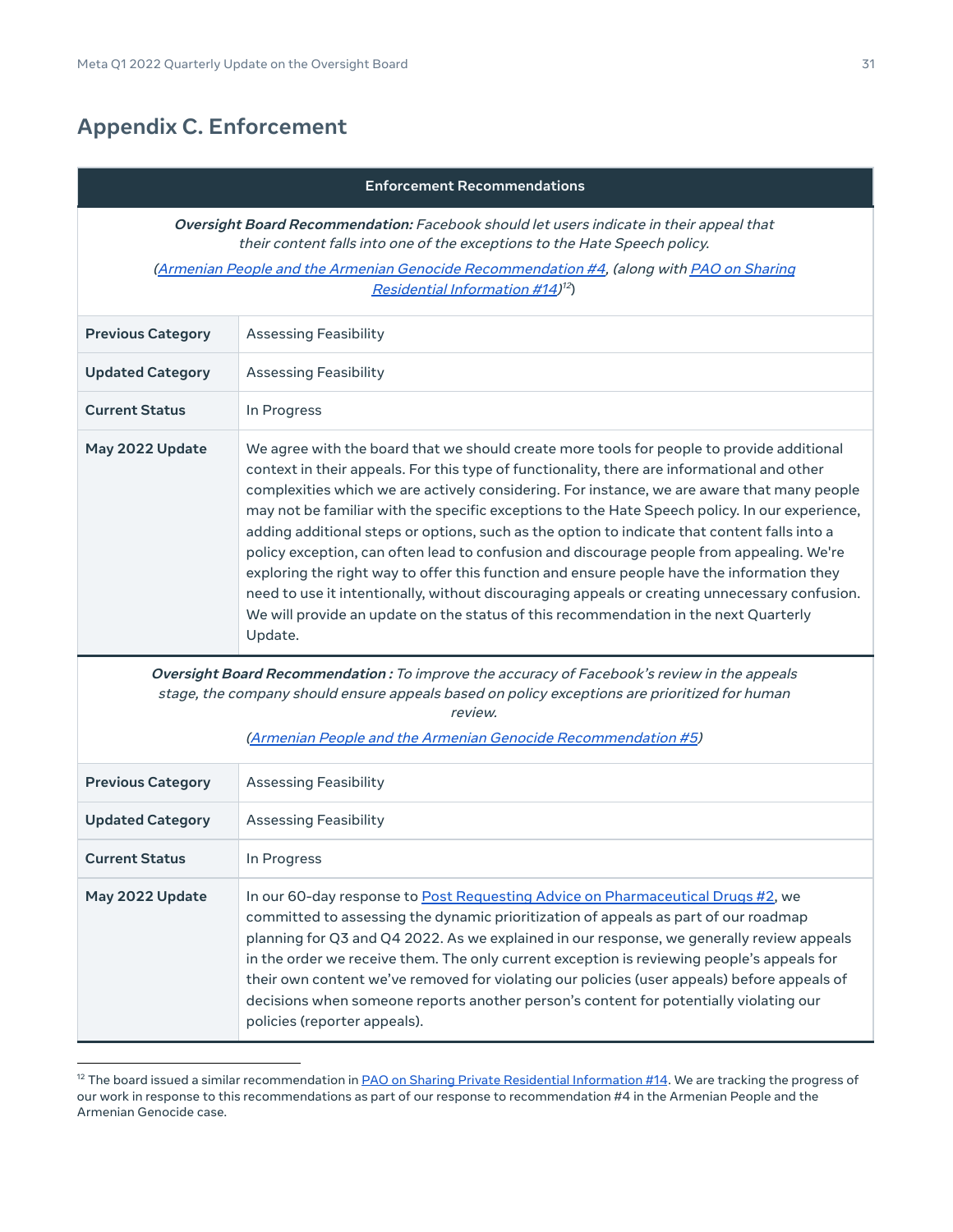As a part of our assessment, we need to understand the tradeoffs of prioritizing certain appeals over others. There are multiple factors to consider as part of prioritization including, among other things, speed (first come, first serve), severity of enforcement action [\(an](#page-31-0) account [restriction](#page-31-0) prioritized over other appeals), and user history (first-time violations get prioritized over potential recidivists). Our engineering, policy, and operations teams are working to better understand these considerations and scope the subsequent product development. We will provide an update on this effort in the next Quarterly Update.

**Oversight Board Recommendation :** Conduct accuracy assessments focused on Hate Speech policy allowances that cover artistic expression and expression about human rights violations (e.g., condemnation, awareness raising, self-referential use, empowering use). This includes how the location of <sup>a</sup> reviewer impacts the ability of moderators to accurately assess hate speech and counter speech from the same or different regions. Meta should share the results of this assessment with the board, including how these results will inform improvements to enforcement operations and policy development and whether it plans to run regular reviewer accuracy assessments on these allowances, and summarize the results in its Quarterly Updates.

| <b>Previous Category</b> | Implementing in Part                                                                                                                                                                                                                                                                                                                                                                                                                                                                                                                                                                                                                                                                                                                                                                                                          |
|--------------------------|-------------------------------------------------------------------------------------------------------------------------------------------------------------------------------------------------------------------------------------------------------------------------------------------------------------------------------------------------------------------------------------------------------------------------------------------------------------------------------------------------------------------------------------------------------------------------------------------------------------------------------------------------------------------------------------------------------------------------------------------------------------------------------------------------------------------------------|
| <b>Updated Category</b>  | Implementing in Part                                                                                                                                                                                                                                                                                                                                                                                                                                                                                                                                                                                                                                                                                                                                                                                                          |
| <b>Current Status</b>    | In Progress                                                                                                                                                                                                                                                                                                                                                                                                                                                                                                                                                                                                                                                                                                                                                                                                                   |
| May 2022 Update          | As we shared in our Q4 2021 Quarterly Update, our automated and manual review systems<br>do not currently identify reasons why a piece of content is left up as non-violating. We<br>previously described our effort to assess whether it was feasible to run an analysis on the<br>basis of the limited data that is currently available. Ultimately, we determined that a more<br>system-level option for better understanding the accuracy rates of how we apply policy<br>allowances would be more accurate. Our goal is that this approach will provide the necessary<br>data on both volume of non-violating content and capture labels for which Hate Speech<br>allowances were applied. We expect to complete this accuracy assessment by the end of<br>2022 and will provide an update in the next Quarterly Update. |

(Depicting Indigenous Artwork and Discussing Residential Schools [Recommendation](https://transparency.fb.com/oversight/oversight-board-cases/indigenous-artwork-residential-schools/) #3)

**Oversight Board Recommendation :** Meta should study the consequences and trade-offs of implementing <sup>a</sup> dynamic prioritization system that orders appeals for human review, and consider whether the fact that an enforcement decision resulted in an account restriction should be <sup>a</sup> criterion within this system. The Board will consider this recommendation implemented when Meta shares the results of these investigations with the Board and in its quarterly Board transparency report.

#### (Post Requesting Advice on [Pharmaceutical](https://transparency.fb.com/asking-for-adderall) Drugs #2)

<span id="page-31-0"></span>

| <b>Previous Category</b> | <b>Assessing Feasibility</b> |
|--------------------------|------------------------------|
| Updated Category         | <b>Assessing Feasibility</b> |
| <b>Current Status</b>    | In Progress                  |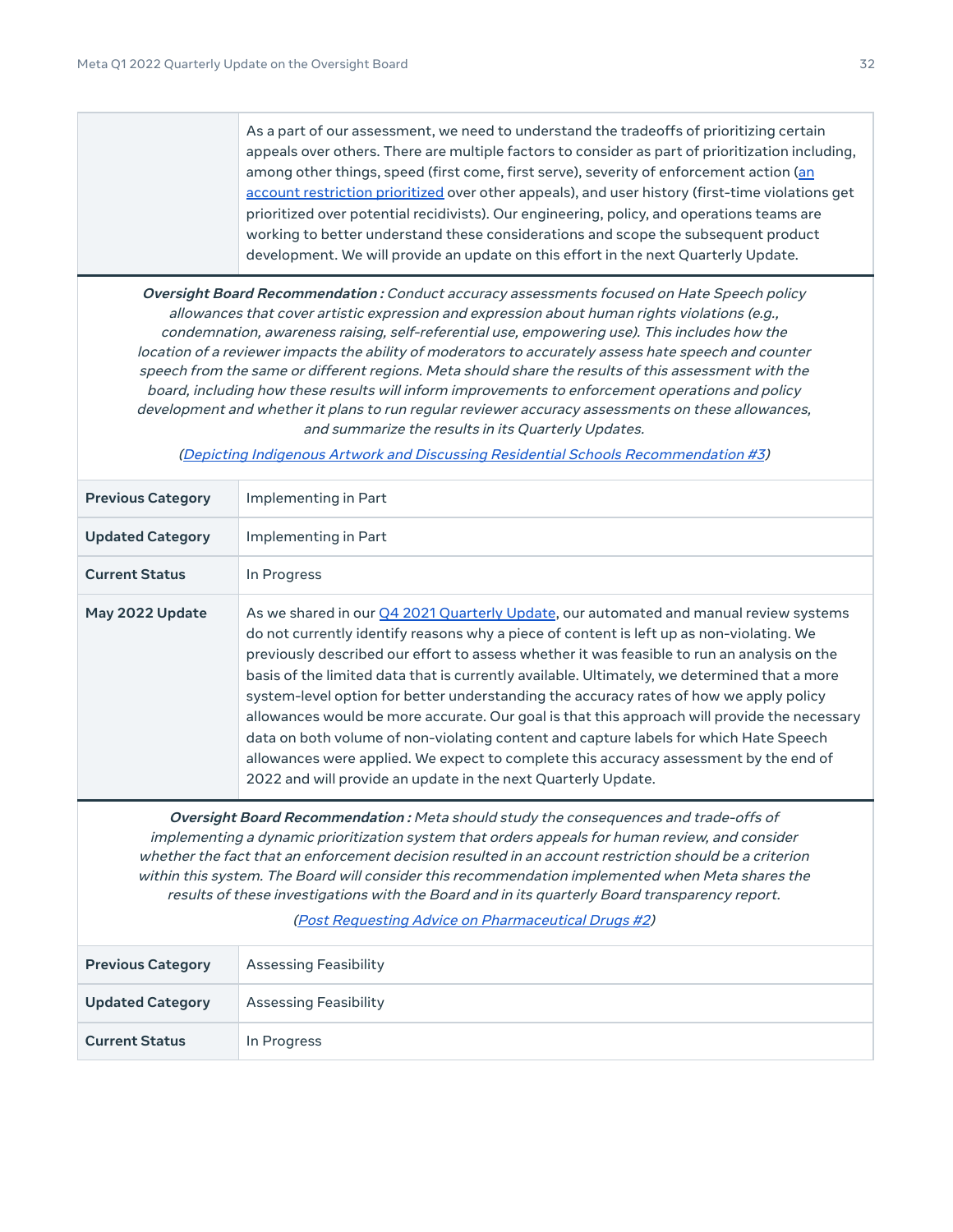**Current Status** Complete

| May 2022 Update          | In our April 1, 2022 response, we committed to assessing the dynamic prioritization of<br>appeals as part of our roadmap planning for Q3 and Q4 2022. As we explained in our<br>response, we generally review appeals in the order we receive them. The only current<br>exception is reviewing appeals regarding decisions made about a person's own content (user<br>appeals) before appeals of decisions made when someone reports another person's content<br>for potentially violating our policies (reporter appeals). We are currently partnering with our<br>engineering teams to further understand and scope the necessary changes to potentially<br>implement a dynamic prioritization framework within appeals. We will provide an update on<br>the status of this recommendation in the next Quarterly Update.                                                                                                                  |  |  |  |
|--------------------------|---------------------------------------------------------------------------------------------------------------------------------------------------------------------------------------------------------------------------------------------------------------------------------------------------------------------------------------------------------------------------------------------------------------------------------------------------------------------------------------------------------------------------------------------------------------------------------------------------------------------------------------------------------------------------------------------------------------------------------------------------------------------------------------------------------------------------------------------------------------------------------------------------------------------------------------------|--|--|--|
|                          | Oversight Board Recommendation: Meta should conduct regular assessments on reviewer accuracy<br>rates focused on the Restricted Goods and Services policy. The Board will consider this<br>recommendation implemented when Meta shares the results of these assessments with the Board,<br>including how these results will inform improvements to enforcement operations and policy<br>development, and summarize the results in its quarterly Board transparency reports. Meta may<br>consider if these assessments should be extended to reviewer accuracy rates under other Community<br>Standards.<br>(Post Requesting Advice on Pharmaceutical Drugs #3)                                                                                                                                                                                                                                                                              |  |  |  |
| <b>Previous Category</b> | Implementing in Part                                                                                                                                                                                                                                                                                                                                                                                                                                                                                                                                                                                                                                                                                                                                                                                                                                                                                                                        |  |  |  |
| <b>Updated Category</b>  | Implementing in Part                                                                                                                                                                                                                                                                                                                                                                                                                                                                                                                                                                                                                                                                                                                                                                                                                                                                                                                        |  |  |  |
| <b>Current Status</b>    | In Progress                                                                                                                                                                                                                                                                                                                                                                                                                                                                                                                                                                                                                                                                                                                                                                                                                                                                                                                                 |  |  |  |
| May 2022 Update          | As we explained in our April 1, 2022 response, we already collect and assess data on the basis<br>of takedowns and restoration - including takedowns under our Restricted Goods and<br>Services policy - to develop our classifiers and review protocols and policies. As part of our<br>commitment to transparency, we will continue to explore ways of adding appropriate<br>accuracy metrics to the Community Standards Enforcement Report for reporting consistent,<br>comprehensive and accurate data. Based on external stakeholder input and regular feedback<br>(including from the board), we believe that consistent expansion of the amount and type of<br>data we publish is the best way to provide meaningful insight into our policies and<br>enforcement efforts. We will provide additional information as we complete these ongoing<br>assessments, including as they relate to our Restricted Goods and Services Policy. |  |  |  |
|                          | Oversight Board Recommendation: Users should have a quick and effective mechanism to request<br>the removal of private information posted by others. We will consider this implemented when Meta<br>demonstrates in its transparency reports that user requests to remove their information are<br>consistently and promptly actioned. This recommendation is not applicable to official residences of<br>high-ranking government officials.<br>(PAO on Sharing Private Residential Information #6)                                                                                                                                                                                                                                                                                                                                                                                                                                         |  |  |  |
| <b>Previous Category</b> | <b>Assessing Feasibility</b>                                                                                                                                                                                                                                                                                                                                                                                                                                                                                                                                                                                                                                                                                                                                                                                                                                                                                                                |  |  |  |
| <b>Updated Category</b>  | Implementing in Part                                                                                                                                                                                                                                                                                                                                                                                                                                                                                                                                                                                                                                                                                                                                                                                                                                                                                                                        |  |  |  |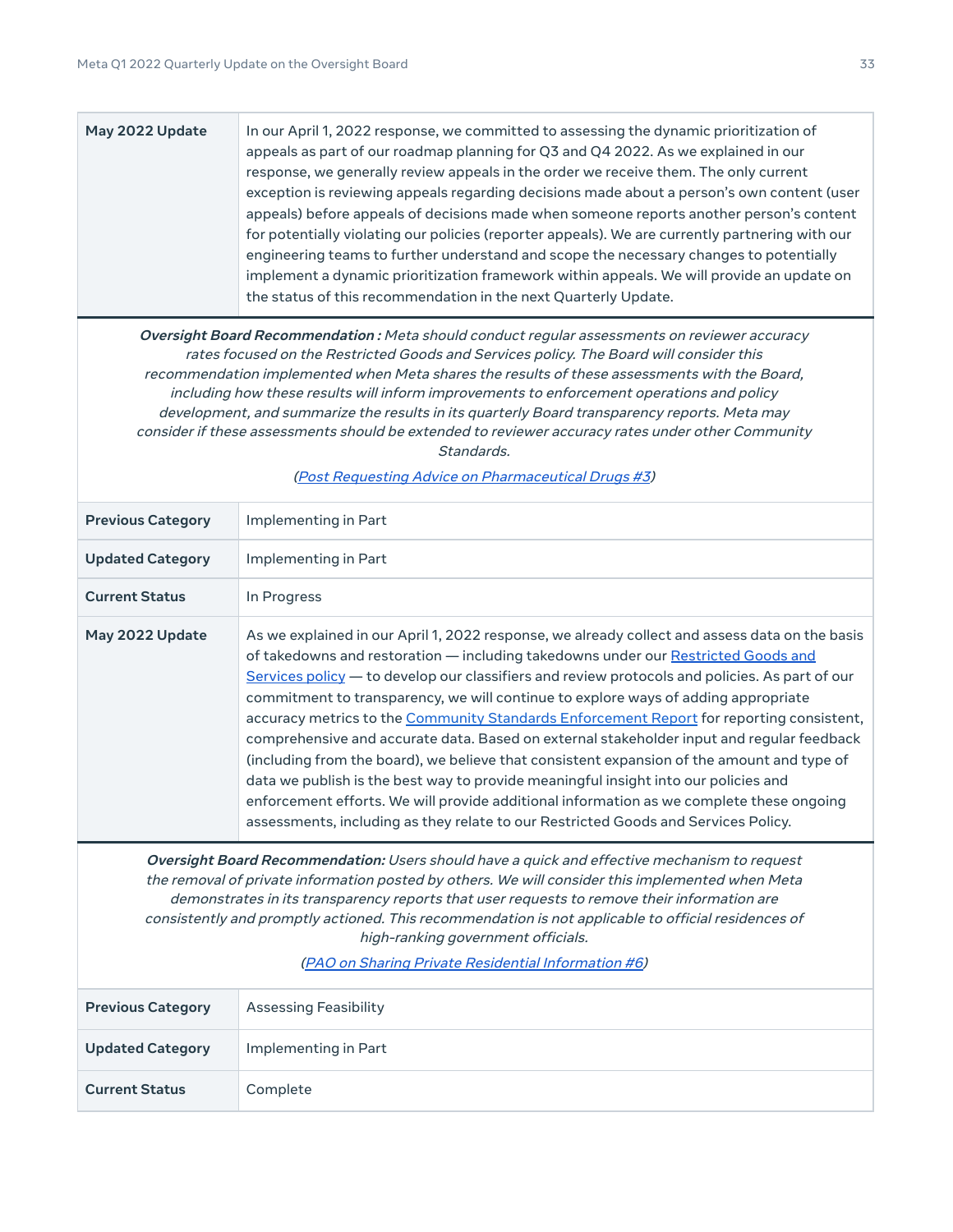**May 2022 Update** Following our initial April 8, 2022 response, we started an experiment to increase the visibility of the Privacy Violations reporting option. The experiment ran initially for a sample of people on Facebook, and it showed an overall increase in Privacy Violation reports. Because of these positive results, we have rolled this update out to all users. The option to select "Privacy Violation" is now third on the list of suggested violation types, after "Intellectual Property" and "Fraud or Scam." In addition, we plan to launch an experiment that tests new language to replace the current Privacy Violation language, explicitly referencing "Exposing Personal Info" as the violation. The goal of this second experiment is to understand whether the additional granularity about the specific type of privacy violation increases the number of reports and people's satisfaction with the support they receive. If the results of this experiment are positive, we will implement this change for all people on Facebook.

> This recommendation has been categorized as "Implementing in Part" because of the board's indication that it will consider this recommendation complete once data on the consistency and speed of our response to Privacy Violations are included in public reporting. For an update on our approach to consistent, clear, and accurate transparency reporting, please see our response to Former President Trump's Suspension Recommendation #18.

**Oversight Board Recommendation:** Meta should let users reporting content that may violate the Privacy Violations policy provide additional context about their claim. The Board will consider this implemented when Meta publishes information about its appeal processes that demonstrate users may provide this context in appeals.

(PAO on Sharing Residential [Information](https://transparency.fb.com/pao-private-residential-information-policy/) #10)

| <b>Previous Category</b> | <b>Assessing Feasibility</b>                                                                                                                                                                                                                                                                                                                                                                                                               |
|--------------------------|--------------------------------------------------------------------------------------------------------------------------------------------------------------------------------------------------------------------------------------------------------------------------------------------------------------------------------------------------------------------------------------------------------------------------------------------|
| <b>Updated Category</b>  | Assessing Feasibility                                                                                                                                                                                                                                                                                                                                                                                                                      |
| <b>Current Status</b>    | In Progress                                                                                                                                                                                                                                                                                                                                                                                                                                |
| May 2022 Update          | As we shared in our April 8, 2022 response, we are coordinating internally to prioritize the<br>design of an experiment that would provide people with the opportunity to share additional<br>context in the course of an appeal. Because the next steps for this recommendation relate to<br>our plans to address Armenian People and the Armenian Genocide recommendation #4, we<br>will track future updates under that recommendation. |

**Oversight Board Recommendation:** Meta should consider the violation of its Privacy Violations policy as "severe," prompting temporary account suspension, in cases where the sharing of private residential information is clearly related to malicious action that created <sup>a</sup> risk of violence or harassment. The Board will consider this implemented when Meta updates its Transparency Center description of the strikes system to make clear that some Privacy Violations are severe and may result in account suspension.

(PAO on Sharing Residential [Information](https://transparency.fb.com/pao-private-residential-information-policy/) #12)

| <b>Previous Category</b> | <b>Assessing Feasibility</b> |
|--------------------------|------------------------------|
| Updated Category         | <b>Assessing Feasibility</b> |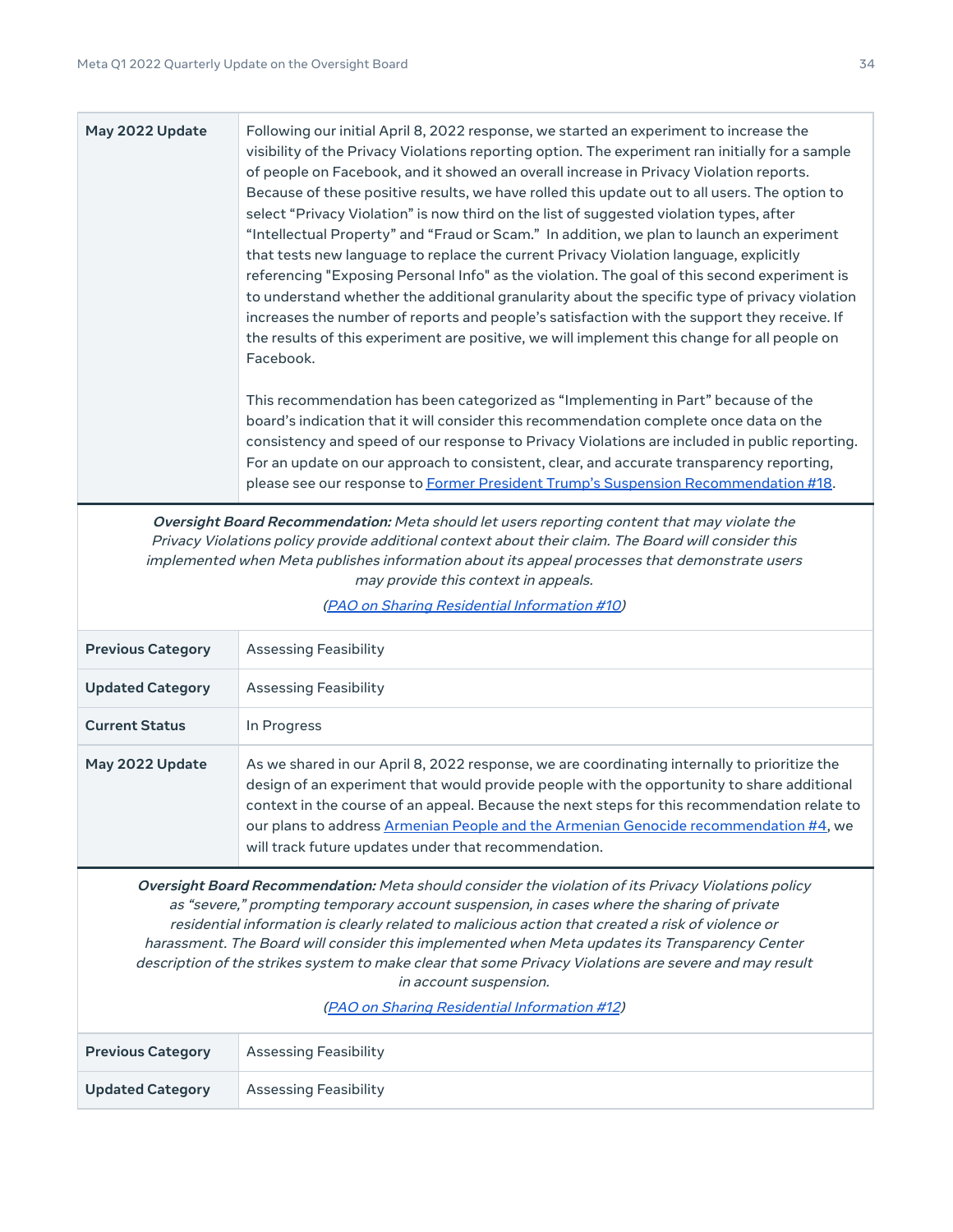| <b>Current Status</b>                                                                                                                                                                                                                                                                                                                                                                                                                                                                                                                         | In Progress                                                                                                                                                                                                                                                                                                                                                                                                                                                                                                                                                                                                                                                                                                                                                                                                                                                                                                                                      |  |
|-----------------------------------------------------------------------------------------------------------------------------------------------------------------------------------------------------------------------------------------------------------------------------------------------------------------------------------------------------------------------------------------------------------------------------------------------------------------------------------------------------------------------------------------------|--------------------------------------------------------------------------------------------------------------------------------------------------------------------------------------------------------------------------------------------------------------------------------------------------------------------------------------------------------------------------------------------------------------------------------------------------------------------------------------------------------------------------------------------------------------------------------------------------------------------------------------------------------------------------------------------------------------------------------------------------------------------------------------------------------------------------------------------------------------------------------------------------------------------------------------------------|--|
| May 2022 Update                                                                                                                                                                                                                                                                                                                                                                                                                                                                                                                               | As we discussed in our April 8, 2022 response, we are exploring ways to incorporate<br>elements of this recommendation into how we enforce violations of our Privacy Violations<br>policy. When someone violates the Community Standards, we sometimes apply a strike to<br>the account. Whether we apply a strike depends on the severity of the content, the context<br>in which it was shared and when it was posted. To assess the feasibility of the board's<br>recommendation in this case, we first need to determine whether it is possible to accurately<br>identify at scale when sharing private residential information "is clearly related to malicious<br>action that created a risk of violence or harassment," and if so, how we can log this type of<br>information. We are still in the initial scoping stages for implementing this recommendation,<br>and will provide an update on its status in the next Quarterly Update. |  |
| Oversight Board Recommendation: Meta should give users an opportunity to remove or edit private<br>information within their content following a removal for violation of the Privacy Violations policy. The<br>Board will consider this implemented when Meta publishes information about its enforcement<br>processes that demonstrates users are notified of specific policy violations when content is removed<br>and granted a remedial window before the content is permanently deleted.<br>(PAO on Sharing Residential Information #13) |                                                                                                                                                                                                                                                                                                                                                                                                                                                                                                                                                                                                                                                                                                                                                                                                                                                                                                                                                  |  |
| <b>Previous Category</b>                                                                                                                                                                                                                                                                                                                                                                                                                                                                                                                      | <b>Assessing Feasibility</b>                                                                                                                                                                                                                                                                                                                                                                                                                                                                                                                                                                                                                                                                                                                                                                                                                                                                                                                     |  |
| <b>Updated Category</b>                                                                                                                                                                                                                                                                                                                                                                                                                                                                                                                       | <b>Assessing Feasibility</b>                                                                                                                                                                                                                                                                                                                                                                                                                                                                                                                                                                                                                                                                                                                                                                                                                                                                                                                     |  |
| <b>Current Status</b>                                                                                                                                                                                                                                                                                                                                                                                                                                                                                                                         | In Progress                                                                                                                                                                                                                                                                                                                                                                                                                                                                                                                                                                                                                                                                                                                                                                                                                                                                                                                                      |  |
| May 2022 Update                                                                                                                                                                                                                                                                                                                                                                                                                                                                                                                               | Since our April 8, 2022 response, we are still in the initial scoping stages for designing an<br>early warning system to notify people when content they intend to post may violate our<br>policies. We believe that this system will achieve the spirit of this recommendation by<br>providing people the opportunity to edit or not post potentially violating content. In line with<br>this recommendation, we also plan to launch an experiment exploring the value of tools that<br>would allow people to edit a violating post after Meta removes it in order to avoid a penalty<br>against their account. This experiment will explore giving people the opportunity to edit or<br>remove the parts of their post that violated our Community Standards. We will continue to<br>report on our progress in the next Quarterly Update.                                                                                                      |  |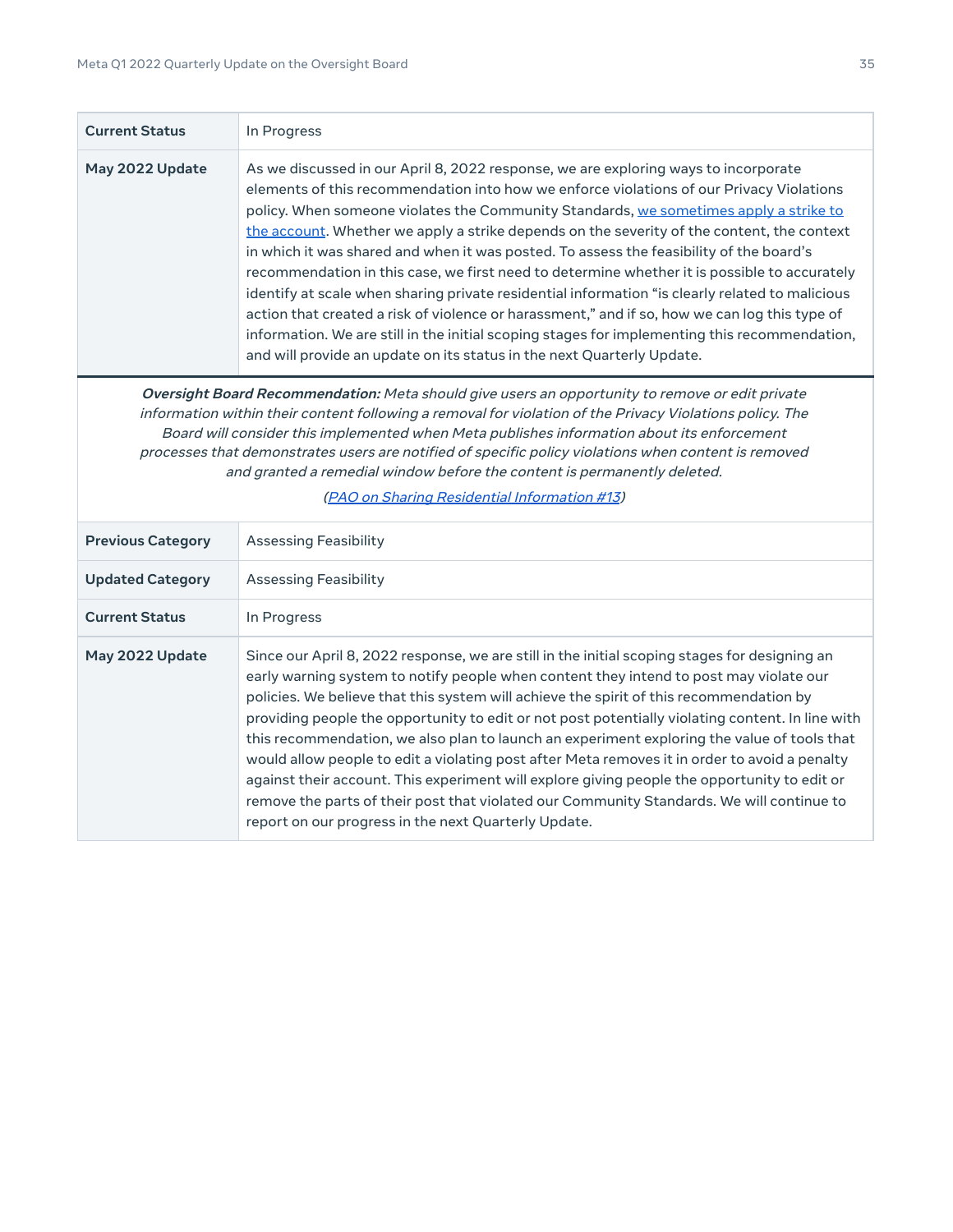# <span id="page-35-0"></span>III. Index

| Case                                                | Recommendation     | <b>Updated Category</b> | <b>Status</b>      | <b>Section</b>                    | Page |
|-----------------------------------------------------|--------------------|-------------------------|--------------------|-----------------------------------|------|
| Armenians in<br>Azerbaijan                          | 2020-003-FB-UA-1   | Implementing in part    | In progress        | Transparency                      | 16   |
| <b>Breast cancer</b>                                | 2020-004-IG-UA-2   | Implementing fully      | In progress        | Policy                            | 23   |
| symptoms<br>and nudity                              | 2020-004-IG-UA-3   | Implementing in part    | In progress        | <b>Transparency</b><br>Footnote 5 | 16   |
|                                                     | 2020-004-IG-UA-5   | Implementing in part    | In progress        | Transparency                      | 16   |
|                                                     | 2020-004-IG-UA-6   | Assessing feasibility   | In progress        | Transparency                      | 17   |
| Nazi quote                                          | 2020-005-FB-UA-1   | Implementing in part    | In progress        | <b>Transparency</b><br>Footnote 5 | 16   |
| <b>Former President</b><br>Trump                    | 2021-001-FB-FBR-11 | Implementing fully      | In progress        | Transparency                      | 17   |
|                                                     | 2021-001-FB-FBR-15 | No further action       | No further updates | Policy                            | 23   |
|                                                     | 2021-001-FB-FBR-18 | Implementing in part    | In progress        | Transparency                      | 18   |
|                                                     | 2021-001-FB-FBR-19 | Implementing fully      | In progress        | <b>Policy</b>                     | 24   |
| Depiction of<br><b>Zwarte Piet</b>                  | 2021-002-FB-UA-2   | Implementing in part    | In progress        | Transparency<br>Footnote 5        | 16   |
| <b>Punjabi Concerns</b><br>Over the RSS<br>in India | 2021-003-FB-UA-3   | Implementing in part    | In progress        | Transparency                      | 18   |
| January 2021<br><b>Protests in Russia</b>           | 2021-004-FB-UA-2   | No further action       | No further updates | Policy                            | 24   |
|                                                     | 2021-004-FB-UA-3   | Implementing in part    | In Progress        | <b>Policy</b>                     | 25   |
|                                                     | 2021-004-FB-UA-4   | Implementing in part    | In Progress        | <b>Policy</b><br>Footnote 9       | 25   |
| <b>Armenian People</b><br>and the Armenian          | 2021-005-FB-UA-4   | Assessing feasibility   | In progress        | Enforcement                       | 31   |
| Genocide                                            | 2021-005-FB-UA-5   | Assessing feasibility   | In progress        | Enforcement                       | 31   |
| Support of<br><b>Abdullah Ocalan</b>                | 2021-006-IG-UA-9   | Implementing fully      | In progress        | Transparency                      | 19   |
|                                                     | 2021-006-IG-UA-10  | Implementing fully      | In progress        | <b>Policy</b><br>Footnote 8       | 23   |
|                                                     | 2021-006-IG-UA-11  | Implementing fully      | In progress        | Transparency                      | 19   |
| Al Jazeera Post on<br><b>Tensions Between</b>       | 2021-009-FB-UA-1   | Assessing feasibility   | In progress        | <b>Policy</b>                     | 26   |
| <b>Israel and Palestine</b>                         | 2021-009-FB-UA-3   | Implementing fully      | In progress        | Transparency                      | 20   |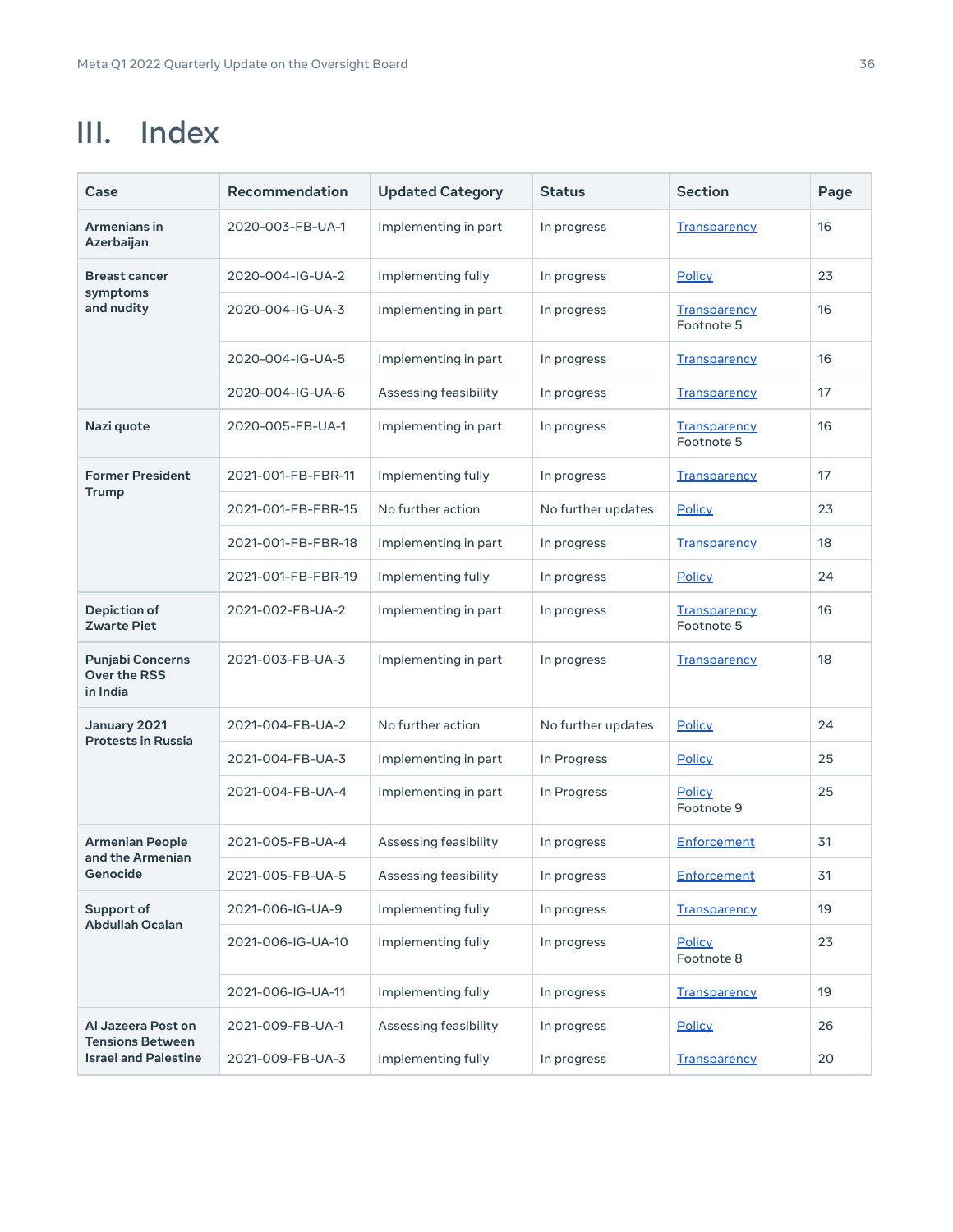|                                                            | 2021-009-FB-UA-4  | Implementing fully    | In progress        | <b>Transparency</b><br>Footnote 7 | 19 |
|------------------------------------------------------------|-------------------|-----------------------|--------------------|-----------------------------------|----|
| <b>Post Depicting</b>                                      | 2021-010-FB-UA-1  | Implementing in part  | In progress        | <b>Policy</b>                     | 26 |
| <b>Protests in Colombia</b><br><b>While Using a Slur</b>   | 2021-010-FB-UA-2  | Implementing fully    | In progress        | <b>Transparency</b><br>Footnote 6 | 17 |
|                                                            | 2021-010-FB-UA-4  | Assessing feasibility | In progress        | <b>Transparency</b>               | 20 |
| South Africa Slur                                          | 2021-011-FB-UA-1  | Implementing in part  | In progress        | Transparency<br>Footnote 5        | 16 |
| <b>Depicting</b><br><b>Indigenous Artwork</b>              | 2021-012-FB-UA-1  | Implementing fully    | In progress        | Transparency                      | 21 |
| and Discussing<br><b>Residential Schools</b>               | 2021-012-FB-UA-3  | Implementing in part  | In progress        | Enforcement                       | 32 |
| Post Discussing a<br><b>Substance with</b>                 | 2021-013-IG-UA-1  | Implementing fully    | In progress        | <b>Policy</b><br>Footnote 8       | 23 |
| Psychoactive<br><b>Properties</b>                          | 2021-013-IG-UA-2  | Implementing in part  | In progress        | <b>Transparency</b><br>Footnote 5 | 16 |
|                                                            | 2021-013-IG-UA-3  | Assessing feasibility | In progress        | Policy                            | 26 |
| <b>Post Discussing the</b><br><b>Situation in Ethiopia</b> | 2021-014-FB-UA-3  | Implementing in part  | Complete           | Transparency                      | 21 |
| <b>Post Requesting</b><br>Advice on                        | 2021-015-FB-UA-1  | Implementing fully    | In Progress        | <b>Policy</b>                     | 27 |
| Pharmaceutical<br><b>Drugs</b>                             | 2021-015-FB-UA-2  | Assessing feasibility | In progress        | Enforcement                       | 32 |
|                                                            | 2021-015-FB-UA-3  | Implementing in part  | In progress        | Enforcement                       | 33 |
| <b>Post Describing</b><br><b>Sexual Violence</b>           | 2021-016-FB-FBR-1 | Implementing fully    | In progress        | <b>Policy</b>                     | 27 |
| <b>Against Minors</b>                                      | 2021-016-FB-FBR-2 | Implementing fully    | In progress        | Policy                            | 28 |
| PAO on Sharing<br><b>Private Residential</b>               | 2021-001-FB-PAO-1 | Implementing fully    | In progress        | Policy                            | 28 |
| <b>Information</b>                                         | 2021-001-FB-PAO-2 | No further action     | No further updates | Footnote 3                        | 10 |
|                                                            | 2021-001-FB-PAO-3 | Implementing fully    | In progress        | <b>Policy</b><br>Footnote 11      | 28 |
|                                                            | 2021-001-FB-PAO-4 | Implementing fully    | In progress        | Policy                            | 29 |
|                                                            | 2021-001-FB-PAO-5 | No further action     | No further updates | Footnote 3                        | 10 |
|                                                            | 2021-001-FB-PAO-6 | Implementing in part  | Complete           | Enforcement                       | 33 |
|                                                            | 2021-001-FB-PAO-7 | Assessing feasibility | In progress        | <b>Policy</b>                     | 29 |
|                                                            | 2021-001-FB-PAO-8 | Implementing fully    | In progress        | Policy                            | 30 |
|                                                            | 2021-001-FB-PAO-9 | Implementing fully    | In progress        | Policy<br>Footnote 8              | 23 |